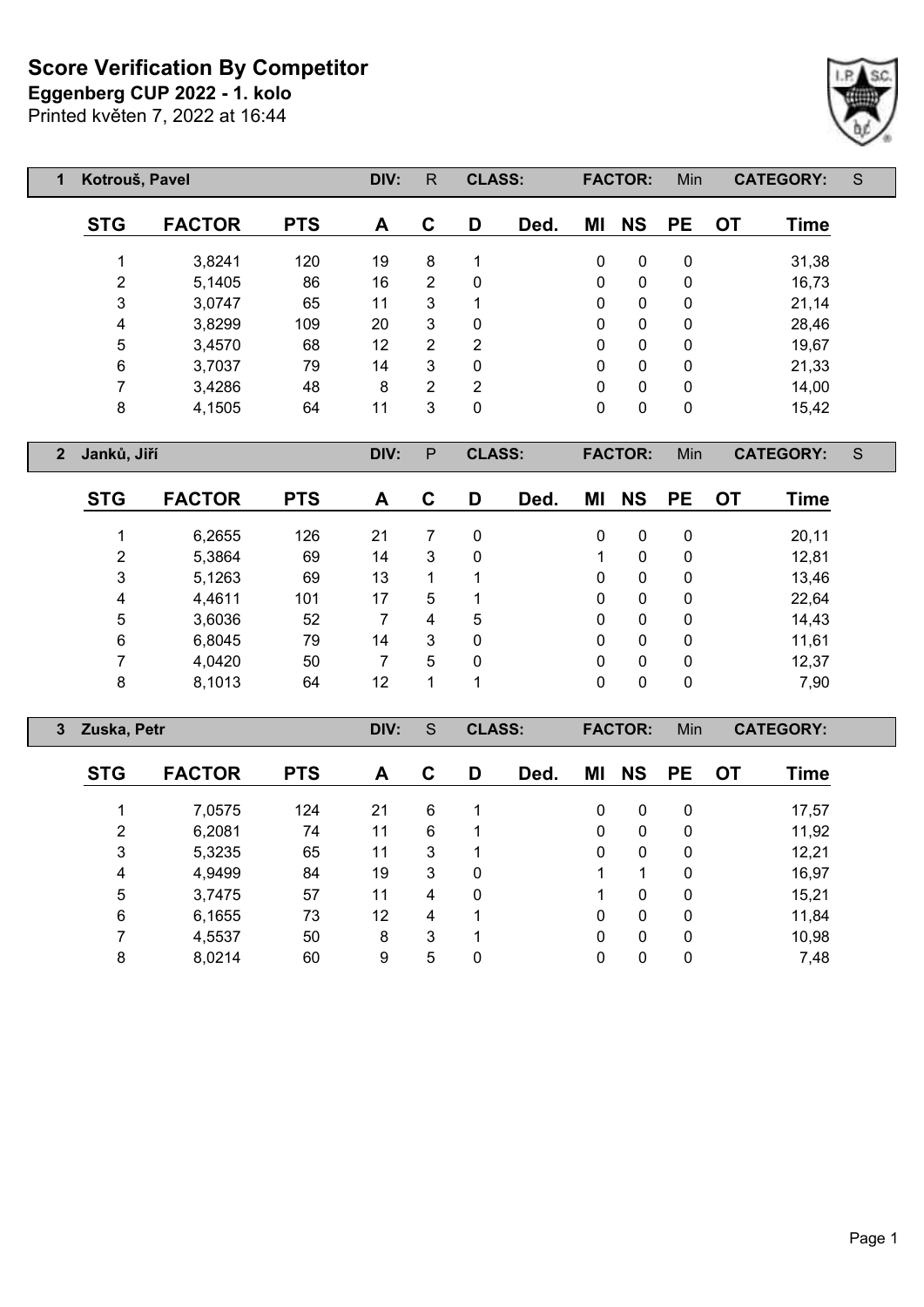**Eggenberg CUP 2022 - 1. kolo**

Printed květen 7, 2022 at 16:44

| 5 | <b>Bíro, Daniel</b> |               | DIV:       | C  | <b>CLASS:</b> |                |      | <b>FACTOR:</b> | Min          |           | <b>CATEGORY:</b> |       |
|---|---------------------|---------------|------------|----|---------------|----------------|------|----------------|--------------|-----------|------------------|-------|
|   | <b>STG</b>          | <b>FACTOR</b> | <b>PTS</b> | A  | $\mathbf C$   | D              | Ded. | ΜI             | <b>NS</b>    | <b>PE</b> | <b>OT</b>        | Time  |
|   |                     | 3,5871        | 98         | 21 | 4             | 1              |      | $\overline{2}$ | 0            | 0         |                  | 27,32 |
|   | 2                   | 3,5656        | 65         | 12 | 5             | $\mathbf 0$    |      |                | 0            | 0         |                  | 18,23 |
|   | 3                   | 3,9632        | 69         | 13 | 1             | ◢              |      | $\mathbf{0}$   | $\mathbf{0}$ | 0         |                  | 17,41 |
|   | 4                   | 4,4155        | 105        | 18 | 5             | 0              |      | $\mathbf{0}$   | $\mathbf{0}$ | 0         |                  | 23,78 |
|   | 5                   | 3,2546        | 62         | 9  | 5             | $\overline{2}$ |      | $\mathbf{0}$   | $\mathbf{0}$ | 0         |                  | 19,05 |
|   | 6                   | 3,2299        | 77         | 13 | 4             | $\Omega$       |      | $\mathbf{0}$   | $\mathbf{0}$ | 0         |                  | 23,84 |
|   | 7                   | 4,1284        | 54         | 9  | 3             | 0              |      | $\mathbf{0}$   | $\mathbf{0}$ | 0         |                  | 13,08 |
|   | 8                   | 6,8966        | 60         | 9  | 5             | 0              |      | 0              | 0            | 0         |                  | 8,70  |

**Vystyd, Václav DIV:** O **CLASS: FACTOR:** Maj **CATEGORY:** S

| <b>STG</b> | <b>FACTOR</b> | <b>PTS</b> | A  | С | D | Ded. | ΜI | <b>NS</b> | <b>PE</b> | ΟT | Time  |
|------------|---------------|------------|----|---|---|------|----|-----------|-----------|----|-------|
|            | 9,3660        | 130        | 20 |   |   |      | 0  | 0         | 0         |    | 13,88 |
| 2          | 8,7901        | 85         | 15 | 2 |   |      | 0  | 0         | 0         |    | 9,67  |
| 3          | 7,9137        | 66         | 8  | 6 |   |      | 0  | 0         | 0         |    | 8,34  |
| 4          | 7,8358        | 105        | 15 |   |   |      | 0  | 0         | 0         |    | 13,40 |
| 5          | 6,8081        | 77         | 13 | 3 | 0 |      | 0  | 0         | 0         |    | 11,31 |
| 6          | 8,8050        | 84         | 16 | 4 | 0 |      | 0  | 0         | 0         |    | 9,54  |
| 7          | 7,4369        | 56         | 8  | 4 | 0 |      | 0  | 0         | 0         |    | 7,53  |
| 8          | 10,1089       | 65         | 11 | 2 |   |      | 0  | 0         | 0         |    | 6,43  |

| 8 Strunecký, Otakar |               | DIV:       | P  | <b>CLASS:</b> |              |      | <b>FACTOR:</b> | Min          |           | <b>CATEGORY:</b> |       |  |
|---------------------|---------------|------------|----|---------------|--------------|------|----------------|--------------|-----------|------------------|-------|--|
| <b>STG</b>          | <b>FACTOR</b> | <b>PTS</b> | A  | C             | D            | Ded. | ΜI             | <b>NS</b>    | <b>PE</b> | <b>OT</b>        | Time  |  |
|                     | 5,0868        | 126        | 23 | 3             | 2            |      | 0              | 0            | 0         |                  | 24,77 |  |
| 2                   | 5,0000        | 78         | 13 | 4             |              |      | 0              | 0            | 0         |                  | 15,60 |  |
| 3                   | 3,2552        | 50         | 10 | 3             |              |      |                | $\mathbf{0}$ | 0         |                  | 15,36 |  |
| 4                   | 3,8068        | 93         | 13 | 9             |              |      | 0              | $\mathbf{0}$ | 0         |                  | 24,43 |  |
| 5                   | 3,7445        | 68         | 11 | 4             |              |      | 0              | 0            | 0         |                  | 18,16 |  |
| 6                   | 4,6410        | 64         | 13 | 3             | 0            |      |                | 0            | 0         |                  | 13,79 |  |
|                     | 3,3632        | 45         | 11 | 0             | $\mathbf{0}$ |      |                | 0            | 0         |                  | 13,38 |  |
| 8                   | 6,1201        | 53         | 12 |               | 0            |      |                | 0            | 0         |                  | 8,66  |  |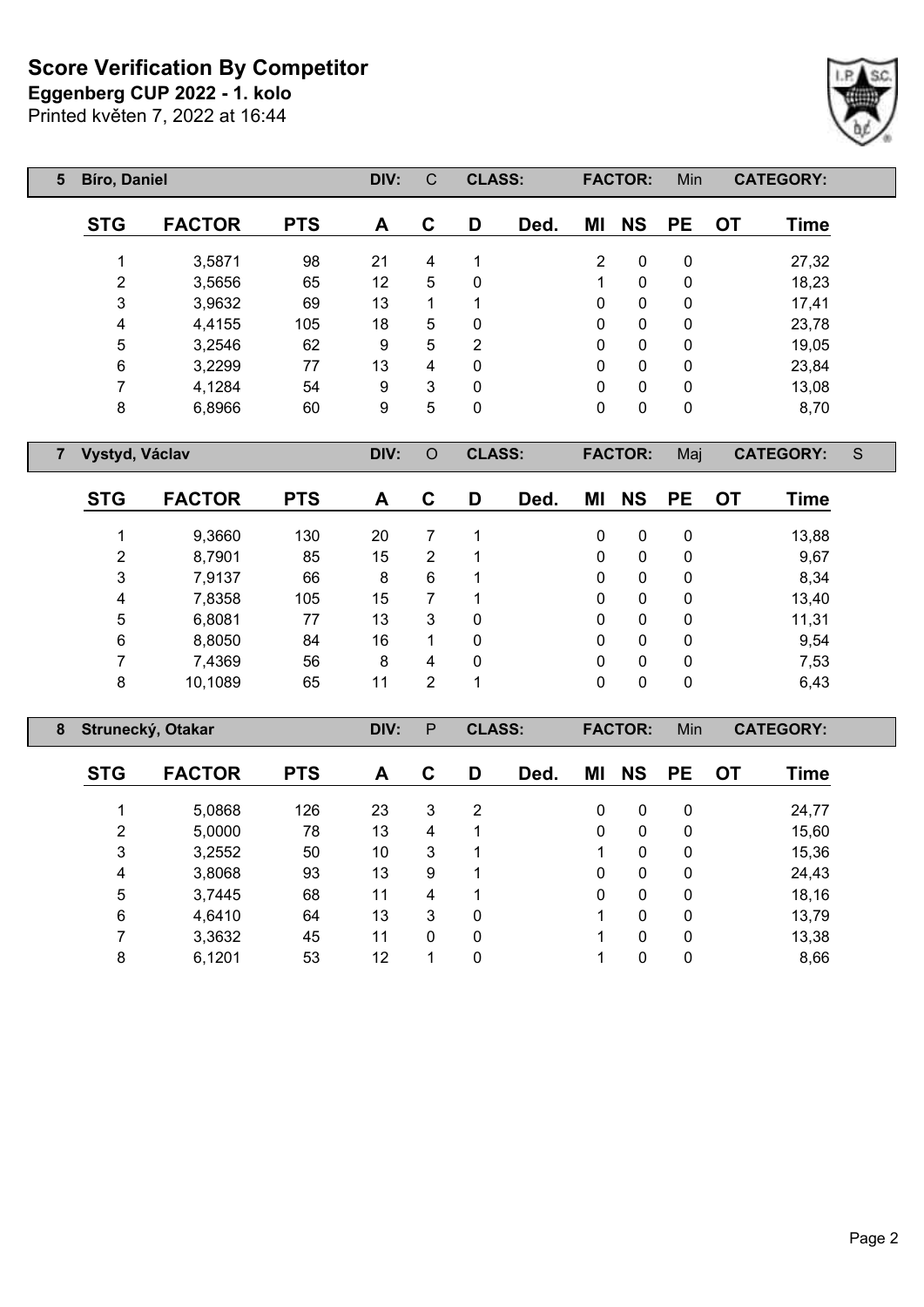**Eggenberg CUP 2022 - 1. kolo**

Printed květen 7, 2022 at 16:44



| 9 | Žídek, Miroslav |               | DIV:       | S  | <b>CLASS:</b> |    |      | <b>FACTOR:</b> | Min          |           | <b>CATEGORY:</b> | S           |  |
|---|-----------------|---------------|------------|----|---------------|----|------|----------------|--------------|-----------|------------------|-------------|--|
|   | <b>STG</b>      | <b>FACTOR</b> | <b>PTS</b> | A  | C             | D  | Ded. | ΜI             | <b>NS</b>    | <b>PE</b> | OТ               | <b>Time</b> |  |
|   |                 | 3,8137        | 122        | 20 | 7             | 4  |      | 0              | 0            | 0         |                  | 31,99       |  |
|   | 2               | 2,8379        | 80         | 14 | 3             | 1  |      | $\Omega$       | 0            | 0         |                  | 28,19       |  |
|   | 3               | 3,4648        | 65         | 11 | 3             | 1  |      | $\Omega$       | $\mathbf{0}$ | 0         |                  | 18,76       |  |
|   | 4               | 4,0744        | 103        | 18 | 4             | 1  |      | $\Omega$       | $\Omega$     | 0         |                  | 25,28       |  |
|   | $\overline{5}$  | 3,1393        | 55         | 11 | 3             | -1 |      | 4              | 0            | 0         |                  | 17,52       |  |
|   | 6               | 3,6991        | 60         | 12 | 3             | -1 |      | 4              | $\Omega$     | 0         |                  | 16,22       |  |
|   | 7               | 2,6864        | 40         | 3  | 8             | 4  |      | $\Omega$       | $\Omega$     | 0         |                  | 14,89       |  |
|   | 8               | 5,2356        | 60         | 10 | 3             | ◢  |      | $\Omega$       | 0            | 0         |                  | 11,46       |  |

**Pilský, Patrik DIV:** PO **CLASS: FACTOR:** Min **CATEGORY:**

| <b>STG</b> | <b>FACTOR</b> | <b>PTS</b> | A  | С  | D              | Ded. | ΜI | <b>NS</b> | <b>PE</b> | OT | Time  |
|------------|---------------|------------|----|----|----------------|------|----|-----------|-----------|----|-------|
|            | 5,2257        | 110        | 15 | 11 | 2              |      | 0  | 0         | 0         |    | 21,05 |
| 2          | 5,2595        | 76         | 12 | 5  |                |      | 0  | 0         | 0         |    | 14,45 |
| 3          | 5,6351        | 59         | 8  | 6  |                |      | 0  | 0         | 0         |    | 10,47 |
| 4          | 5,5683        | 97         | 15 |    |                |      | 0  | 0         | 0         |    | 17,42 |
| 5          | 2,9102        | 47         | 9  | 3  | 3              |      |    | $\Omega$  | 0         |    | 16,15 |
| 6          | 4,9057        | 52         | 8  |    |                |      |    | 0         | 0         |    | 10,60 |
| 7          | 5,5931        | 58         | 11 |    | 0              |      | 0  | 0         | 0         |    | 10,37 |
| 8          | 6,0475        | 56         | 9  | 3  | $\overline{2}$ |      | 0  | 0         | 0         |    | 9,26  |

| 11 | Krůta, Jan     |               | DIV:       | PO | <b>CLASS:</b> |   |      | <b>FACTOR:</b> | Min          |           | <b>CATEGORY:</b> | S           |  |
|----|----------------|---------------|------------|----|---------------|---|------|----------------|--------------|-----------|------------------|-------------|--|
|    | <b>STG</b>     | <b>FACTOR</b> | <b>PTS</b> | A  | C             | D | Ded. | ΜI             | <b>NS</b>    | <b>PE</b> | <b>OT</b>        | <b>Time</b> |  |
|    |                | 6,6667        | 128        | 23 | 4             |   |      | 0              | 0            | 0         |                  | 19,20       |  |
|    | 2              | 5,9303        | 80         | 14 | 3             |   |      | $\mathbf{0}$   | $\mathbf{0}$ | 0         |                  | 13,49       |  |
|    | 3              | 5,5870        | 69         | 12 | 3             | 0 |      | $\mathbf{0}$   | $\mathbf{0}$ | 0         |                  | 12,35       |  |
|    | 4              | 4,3042        | 103        | 17 | 6             | 0 |      | 0              | 0            | 0         |                  | 23,93       |  |
|    | $\overline{5}$ | 4,5918        | 72         | 12 | 4             | 0 |      | 0              | 0            | 0         |                  | 15,68       |  |
|    | 6              | 4,8764        | 73         | 12 | 4             | 1 |      | $\mathbf{0}$   | 0            | 0         |                  | 14,97       |  |
|    |                | 4,1841        | 50         | 8  | 3             | 1 |      | 0              | 0            | 0         |                  | 11,95       |  |
|    | 8              | 6,8252        | 66         | 12 | 2             | 0 |      | 0              | 0            | 0         |                  | 9,67        |  |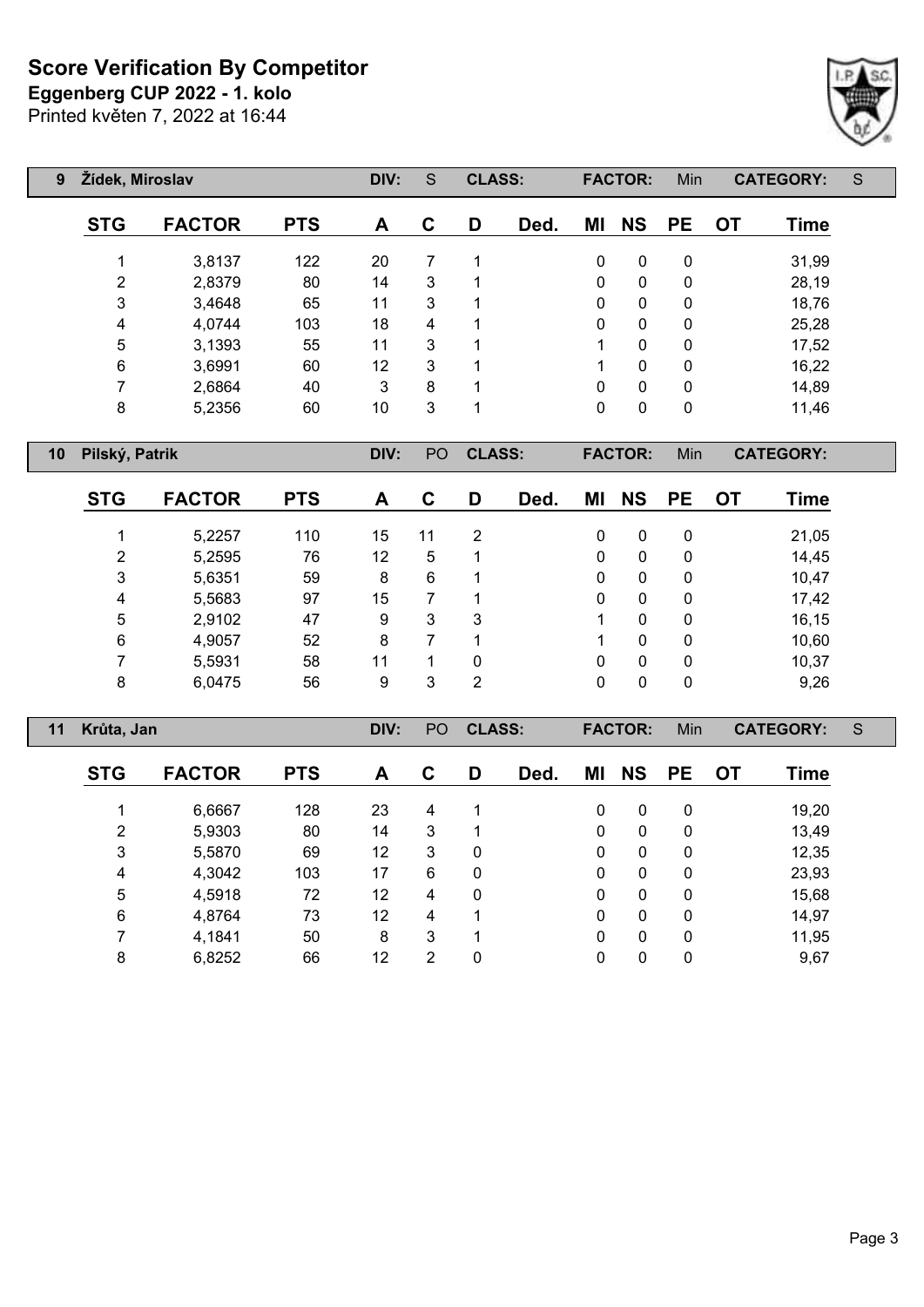Printed květen 7, 2022 at 16:44 **Eggenberg CUP 2022 - 1. kolo**



| $12 \,$ |            | Kohoutová, Lenka | DIV:       | S  | <b>CLASS:</b> |   |      | <b>FACTOR:</b> | Min          |           | <b>CATEGORY:</b> |       |  |
|---------|------------|------------------|------------|----|---------------|---|------|----------------|--------------|-----------|------------------|-------|--|
|         | <b>STG</b> | <b>FACTOR</b>    | <b>PTS</b> | A  | C             | D | Ded. | ΜI             | <b>NS</b>    | <b>PE</b> | <b>OT</b>        | Time  |  |
|         |            | 2,4676           | 97         | 16 | 8             | 3 |      | 1              | 0            | 0         |                  | 39,31 |  |
|         | 2          | 2,8313           | 72         | 12 | 3             | 3 |      | 0              | 0            | 0         |                  | 25,43 |  |
|         | 3          | 2,7050           | 65         | 11 | 3             | 1 |      | 0              | $\mathbf{0}$ | 0         |                  | 24,03 |  |
|         | 4          | 2,7330           | 95         | 15 | 6             | 2 |      | 0              | 0            | 0         |                  | 34,76 |  |
|         | 5          | 1,4345           | 45         | 8  | 4             | 3 |      | 1              | $\mathbf{0}$ | 0         |                  | 31,37 |  |
|         | 6          | 5,1143           | 85         | 17 | $\mathbf{0}$  | 0 |      | 0              | 0            | 0         |                  | 16,62 |  |
|         | 7          | 2,0668           | 52         | 9  | 2             | 1 |      | 0              | 0            | 0         |                  | 25,16 |  |
|         | 8          | 3,3557           | 50         | 6  | 6             | 2 |      | 0              | 0            | 0         |                  | 14,90 |  |

**Fiala, Jiři DIV:** PO **CLASS: FACTOR:** Min **CATEGORY:**

| <b>STG</b> | <b>FACTOR</b> | <b>PTS</b> | A  | С | D | Ded. | ΜI | <b>NS</b> | <b>PE</b> | OT. | Time  |
|------------|---------------|------------|----|---|---|------|----|-----------|-----------|-----|-------|
|            | 8,5932        | 124        | 22 | 4 | 2 |      | 0  | 0         | 0         |     | 14,43 |
| 2          | 4,8593        | 76         | 13 | 3 | 2 |      | 0  | 0         | 0         |     | 15,64 |
| 3          | 3,3708        | 63         | 9  | 6 | 0 |      | 0  | 0         | 0         |     | 18,69 |
| 4          | 4,0881        | 78         | 13 |   | 2 |      |    | 0         | 0         |     | 19,08 |
| 5          | 1,7287        | 33         |    | 5 | 3 |      |    |           | 0         |     | 19,09 |
| 6          | 5,1197        | 77         | 13 | 4 | 0 |      | 0  | 0         | 0         |     | 15,04 |
| ⇁          | 3,5113        | 48         | 6  | 6 | 0 |      | 0  | 0         | 0         |     | 13,67 |
| 8          | 5,5790        | 66         | 12 | 2 | 0 |      | 0  | 0         | 0         |     | 11,83 |

| 14 | Žídek, Milan   |               |            | DIV: | P              | <b>CLASS:</b> |      |          | <b>FACTOR:</b> | Min         |           | <b>CATEGORY:</b> | S |
|----|----------------|---------------|------------|------|----------------|---------------|------|----------|----------------|-------------|-----------|------------------|---|
|    | <b>STG</b>     | <b>FACTOR</b> | <b>PTS</b> | A    | C              | D             | Ded. | ΜI       | <b>NS</b>      | <b>PE</b>   | <b>OT</b> | Time             |   |
|    |                | 4,2485        | 132        | 25   | $\overline{2}$ | 1             |      | 0        | 0              | 0           |           | 31,07            |   |
|    | $\overline{2}$ | 4,6562        | 86         | 16   | $\overline{2}$ | 0             |      | $\Omega$ | $\mathbf{0}$   | 0           |           | 18,47            |   |
|    | 3              | 3,5872        | 73         | 14   |                | 0             |      | $\Omega$ | $\mathbf{0}$   | 0           |           | 20,35            |   |
|    | 4              | 3,7134        | 99         | 15   | 8              | 0             |      | 0        | 0              | 0           |           | 26,66            |   |
|    | 5              | 3,0540        | 78         | 15   |                | 0             |      | $\Omega$ | $\mathbf{0}$   | $\mathbf 0$ |           | 25,54            |   |
|    | 6              | 4,5201        | 81         | 15   | $\overline{2}$ | 0             |      | $\Omega$ | 0              | 0           |           | 17,92            |   |
|    | 7              | 2,7894        | 40         | 4    | 6              | 2             |      | 0        | 0              | 0           |           | 14,34            |   |
|    | 8              | 4,7815        | 58         | 10   | $\overline{2}$ | 2             |      | 0        | 0              | 0           |           | 12,13            |   |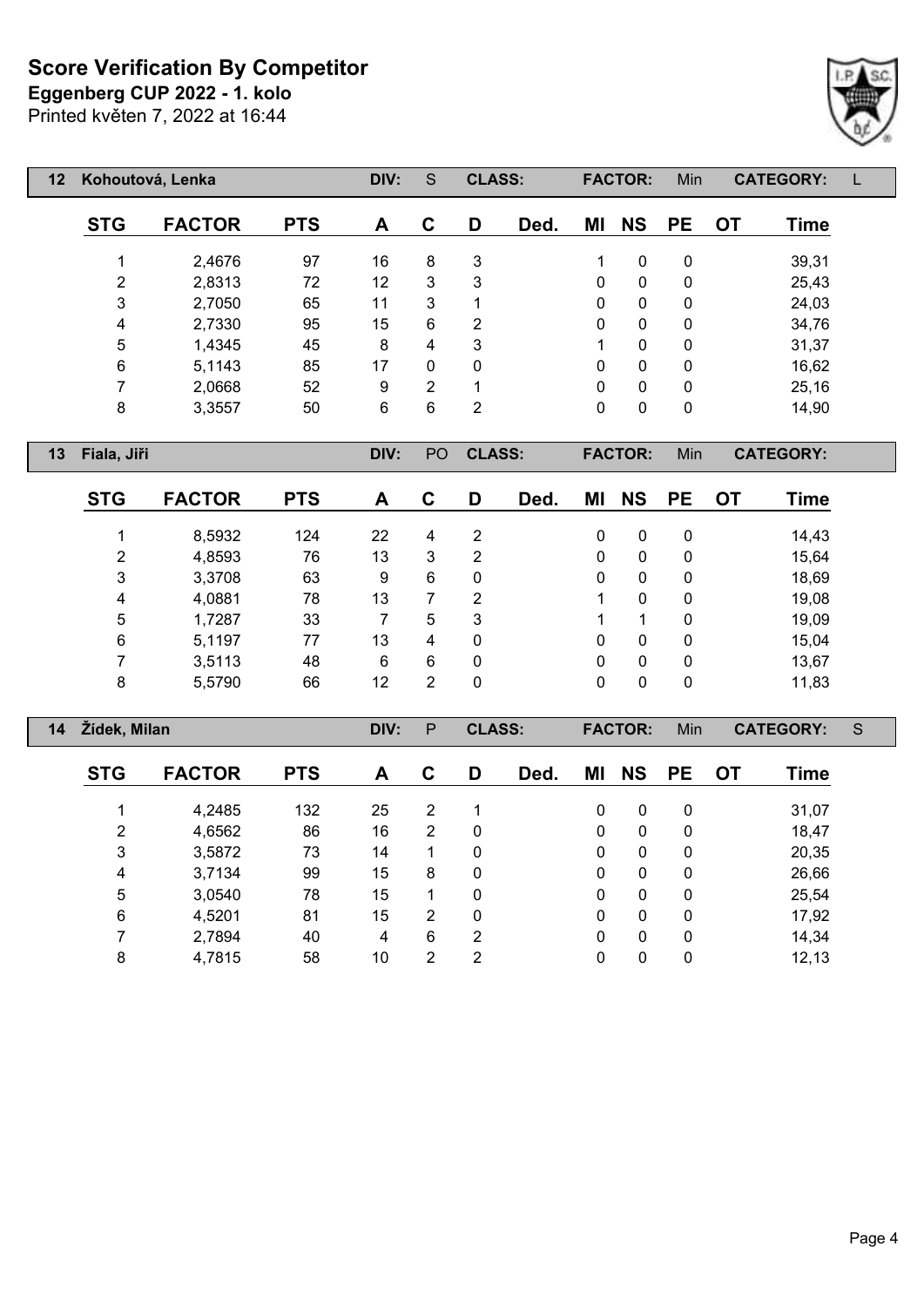**Eggenberg CUP 2022 - 1. kolo**

Printed květen 7, 2022 at 16:44

| 15 | Vacko, Robert  |                     |            | DIV: | PO.            | <b>CLASS:</b> |      |              | <b>FACTOR:</b> | <b>Min</b> |           | <b>CATEGORY:</b> |  |
|----|----------------|---------------------|------------|------|----------------|---------------|------|--------------|----------------|------------|-----------|------------------|--|
|    | <b>STG</b>     | <b>FACTOR</b>       | <b>PTS</b> | A    | C              | D             | Ded. | ΜI           | <b>NS</b>      | <b>PE</b>  | <b>OT</b> | <b>Time</b>      |  |
|    |                | 7,7148              | 132        | 25   | $\overline{2}$ |               |      | 0            | 0              | 0          |           | 17,11            |  |
|    | $\overline{2}$ | 6,4027              | 76         | 12   | 5              |               |      | $\mathbf{0}$ | $\Omega$       | 0          |           | 11,87            |  |
|    | 3              | 6,6733              | 67         | 12   | 2              |               |      | $\mathbf{0}$ | $\mathbf{0}$   | 0          |           | 10,04            |  |
|    | 4              | 5,8995              | 101        | 16   | 7              | 0             |      | 0            | 0              | 0          |           | 17,12            |  |
|    | 5              | 4,7232              | 64         | 10   | 4              | 2             |      | $\mathbf{0}$ | $\mathbf{0}$   | 0          |           | 13,55            |  |
|    | 6              | 4,8481              | 75         | 13   | 3              |               |      | 0            | 0              | 0          |           | 15,47            |  |
|    | 7              | 4,3478              | 48         | 6    | 6              | 0             |      | $\mathbf{0}$ | $\mathbf{0}$   | 0          |           | 11,04            |  |
|    | 8              | 8,3897              | 62         | 10   | 4              | 0             |      | 0            | $\mathbf{0}$   | 0          |           | 7,39             |  |
| 16 |                | Chalupová, Karolína |            |      |                | <b>CLASS:</b> |      |              | <b>FACTOR:</b> | Min        |           | <b>CATEGORY:</b> |  |

| <b>STG</b>     | <b>FACTOR</b> | <b>PTS</b> | A  | С | D | Ded. | ΜI | <b>NS</b> | <b>PE</b> | ОT | <b>Time</b> |
|----------------|---------------|------------|----|---|---|------|----|-----------|-----------|----|-------------|
| 4              | 3,6240        | 128        | 24 | 2 | 2 |      | 0  | 0         | 0         |    | 35,32       |
| $\overline{2}$ | 2,7564        | 68         | 10 | 5 | 3 |      | 0  | 0         | 0         |    | 24,67       |
| 3              | 1,9455        | 55         | 8  | 4 | 3 |      | 0  | 0         | 0         |    | 28,27       |
| 4              | 2,0374        | 74         | 12 |   | 3 |      |    | 0         | 0         |    | 36,32       |
| 5              | 2,2164        | 59         | 13 |   |   |      |    | 0         | 0         |    | 26,62       |
| 6              | 3,1308        | 68         | 15 |   | 0 |      |    | 0         | 0         |    | 21,72       |
| 7              | 2,4157        | 48         |    | 4 |   |      | 0  | 0         | 0         |    | 19,87       |
| 8              | 3,2922        | 56         | 8  | 5 |   |      | 0  | 0         | 0         |    | 17,01       |

| 18 | Scherbaum, Oto |               |            | DIV: | $\circ$      | <b>CLASS:</b> |      |              | <b>FACTOR:</b> | Maj          |           | <b>CATEGORY:</b> |  |
|----|----------------|---------------|------------|------|--------------|---------------|------|--------------|----------------|--------------|-----------|------------------|--|
|    | <b>STG</b>     | <b>FACTOR</b> | <b>PTS</b> | A    | C            | D             | Ded. | ΜI           | <b>NS</b>      | <b>PE</b>    | <b>OT</b> | Time             |  |
|    |                | 2,9625        | 53         | 17   | 7            | 0             |      | 4            | 0              | 2            |           | 17,89            |  |
|    | $\overline{2}$ | 5,5841        | 87         | 15   | 3            | 0             |      | 0            | 0              | 0            |           | 15,58            |  |
|    | 3              | 3,3981        | 56         | 10   | 4            | 0             |      |              | 0              | $\mathbf{0}$ |           | 16,48            |  |
|    | 4              | 6,4852        | 112        | 20   | 3            | 0             |      | $\mathbf{0}$ | $\mathbf{0}$   | $\mathbf{0}$ |           | 17,27            |  |
|    | 5              | 3,8147        | 56         | 10   | 3            | 2             |      |              | 0              | 0            |           | 14,68            |  |
|    | 6              | 6,6929        | 85         | 17   | $\mathbf{0}$ | 0             |      | 0            | $\mathbf{0}$   | $\mathbf{0}$ |           | 12,70            |  |
|    | ⇁              | 4,9505        | 60         | 12   | $\mathbf{0}$ | 0             |      | 0            | 0              | $\Omega$     |           | 12,12            |  |
|    | 8              | 7,0213        | 66         | 10   | 4            | 0             |      | 0            | 0              | 0            |           | 9,40             |  |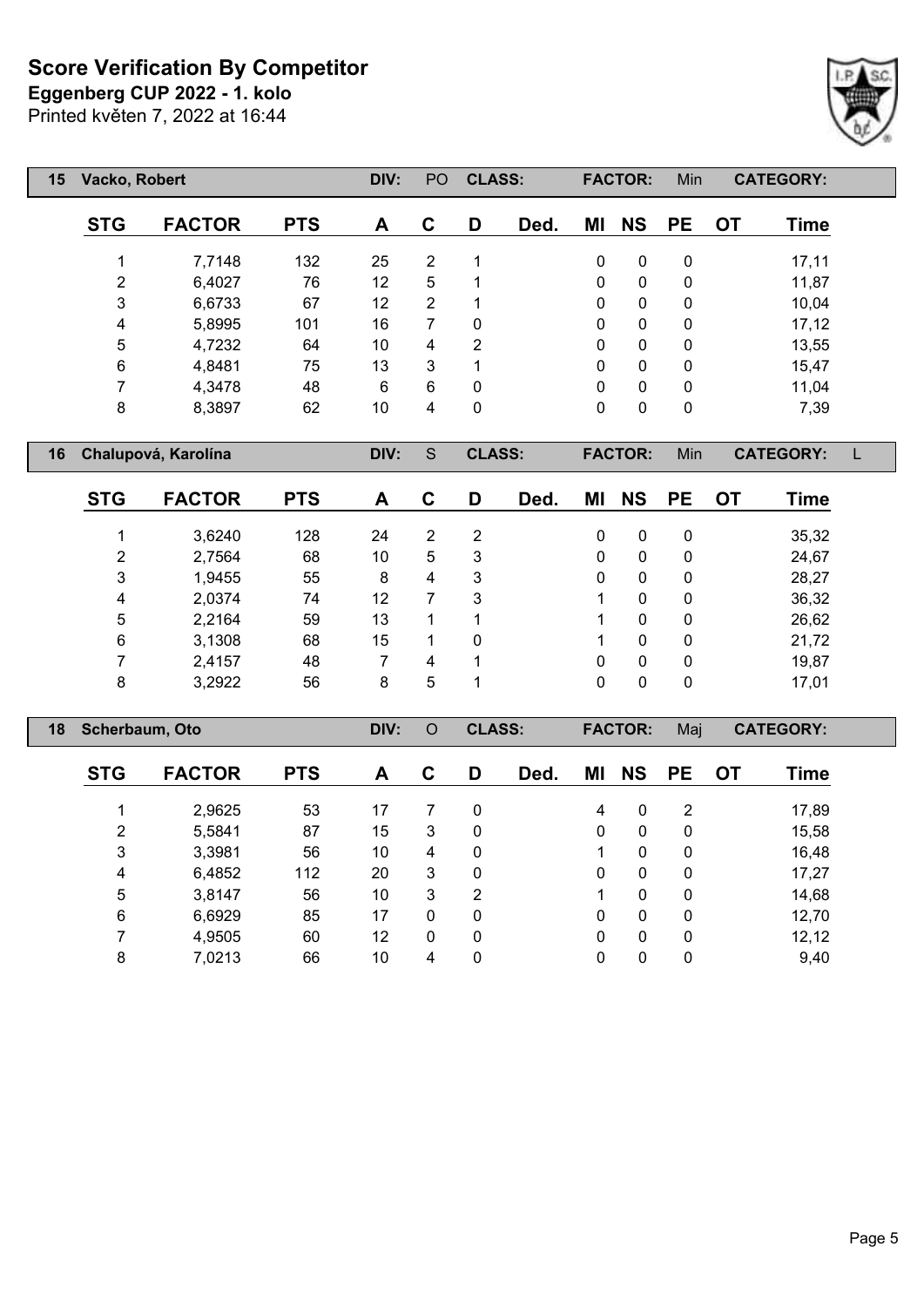Printed květen 7, 2022 at 16:44 **Eggenberg CUP 2022 - 1. kolo**



| 19 | Kučera, Peter |               |            | DIV: | S              | <b>CLASS:</b> |      |              | <b>FACTOR:</b> | Min       |           | <b>CATEGORY:</b> |
|----|---------------|---------------|------------|------|----------------|---------------|------|--------------|----------------|-----------|-----------|------------------|
|    | <b>STG</b>    | <b>FACTOR</b> | <b>PTS</b> | A    | C              | D             | Ded. | ΜI           | <b>NS</b>      | <b>PE</b> | <b>OT</b> | Time             |
|    |               | 6,9657        | 132        | 24   | 4              | 0             |      | 0            | 0              | 0         |           | 18,95            |
|    | 2             | 6,0286        | 80         | 13   | 5              | 0             |      | 0            | $\mathbf{0}$   | 0         |           | 13,27            |
|    | 3             | 4,5515        | 69         | 13   |                |               |      | 0            | 0              | 0         |           | 15,16            |
|    | 4             | 5,6766        | 99         | 17   | 4              | 2             |      | 0            | $\mathbf{0}$   | 0         |           | 17,44            |
|    | 5             | 3,7574        | 57         | 11   | 4              | $\Omega$      |      | 1            | $\mathbf{0}$   | 0         |           | 15,17            |
|    | 6             | 5,7329        | 79         | 14   | 3              | $\Omega$      |      | 0            | $\mathbf{0}$   | 0         |           | 13,78            |
|    | 7             | 4,3614        | 56         | 10   | $\mathfrak{D}$ | 0             |      | $\mathbf{0}$ | $\mathbf{0}$   | 0         |           | 12,84            |
|    | 8             | 6,9544        | 58         | 9    | 4              | 1             |      | 0            | 0              | 0         |           | 8,34             |

**Sztacho, Ondřej DIV:** S **CLASS: FACTOR:** Min **CATEGORY:**

| <b>STG</b> | <b>FACTOR</b> | <b>PTS</b> | A  | C | D | Ded. | ΜI           | <b>NS</b> | <b>PE</b> | <b>OT</b> | Time  |
|------------|---------------|------------|----|---|---|------|--------------|-----------|-----------|-----------|-------|
|            | 4,8642        | 120        | 20 | 6 | 2 |      | $\mathbf{0}$ | 0         | 0         |           | 24,67 |
| 2          | 4,3183        | 70         | 10 | 6 | 2 |      | 0            | 0         | 0         |           | 16,21 |
| 3          | 2,8686        | 57         |    |   |   |      | 0            | 0         | 0         |           | 19,87 |
| 4          | 3,0725        | 97         | 15 |   |   |      | 0            | 0         | 0         |           | 31,57 |
| 5          | 1,8013        | 60         | 9  | 4 | 3 |      | $\mathbf{0}$ | 0         | 0         |           | 33,31 |
| 6          | 3,5776        | 62         | 13 | 2 | 1 |      |              | 0         | 0         |           | 17,33 |
|            | 1,2045        | 48         |    | 4 | 1 |      | 0            | 0         | 0         |           | 39,85 |
| 8          | 3,5510        | 56         |    |   | 0 |      | 0            | 0         | 0         |           | 15,77 |

| 21 | Čečetka, Josef |               |            | DIV: | S              | <b>CLASS:</b> |      |          | <b>FACTOR:</b> | Min          |           | <b>CATEGORY:</b> |  |
|----|----------------|---------------|------------|------|----------------|---------------|------|----------|----------------|--------------|-----------|------------------|--|
|    | <b>STG</b>     | <b>FACTOR</b> | <b>PTS</b> | A    | C              | D             | Ded. | ΜI       | <b>NS</b>      | <b>PE</b>    | <b>OT</b> | Time             |  |
|    |                | 6,4356        | 117        | 23   | 4              | 0             |      |          | 0              | $\mathbf{0}$ |           | 18,18            |  |
|    | 2              | 7,6174        | 86         | 16   | $\overline{2}$ | 0             |      | $\Omega$ | $\mathbf{0}$   | $\mathbf{0}$ |           | 11,29            |  |
|    | 3              | 6,0928        | 63         | 10   | 4              | 1             |      | $\Omega$ | $\mathbf{0}$   | $\mathbf{0}$ |           | 10,34            |  |
|    | 4              | 6,8902        | 113        | 22   |                | 0             |      | $\Omega$ | $\mathbf{0}$   | 0            |           | 16,40            |  |
|    | 5              | 2,5544        | 54         | 10   | 4              | 2             |      | $\Omega$ |                | 0            |           | 21,14            |  |
|    | 6              | 4,1296        | 79         | 14   | 3              | 0             |      | $\Omega$ | $\mathbf{0}$   | 0            |           | 19,13            |  |
|    |                | 3,9571        | 48         | 6    | 6              | 0             |      | 0        | 0              | 0            |           | 12, 13           |  |
|    | 8              | 5,6288        | 64         | 11   | 3              | 0             |      | 0        | 0              | 0            |           | 11,37            |  |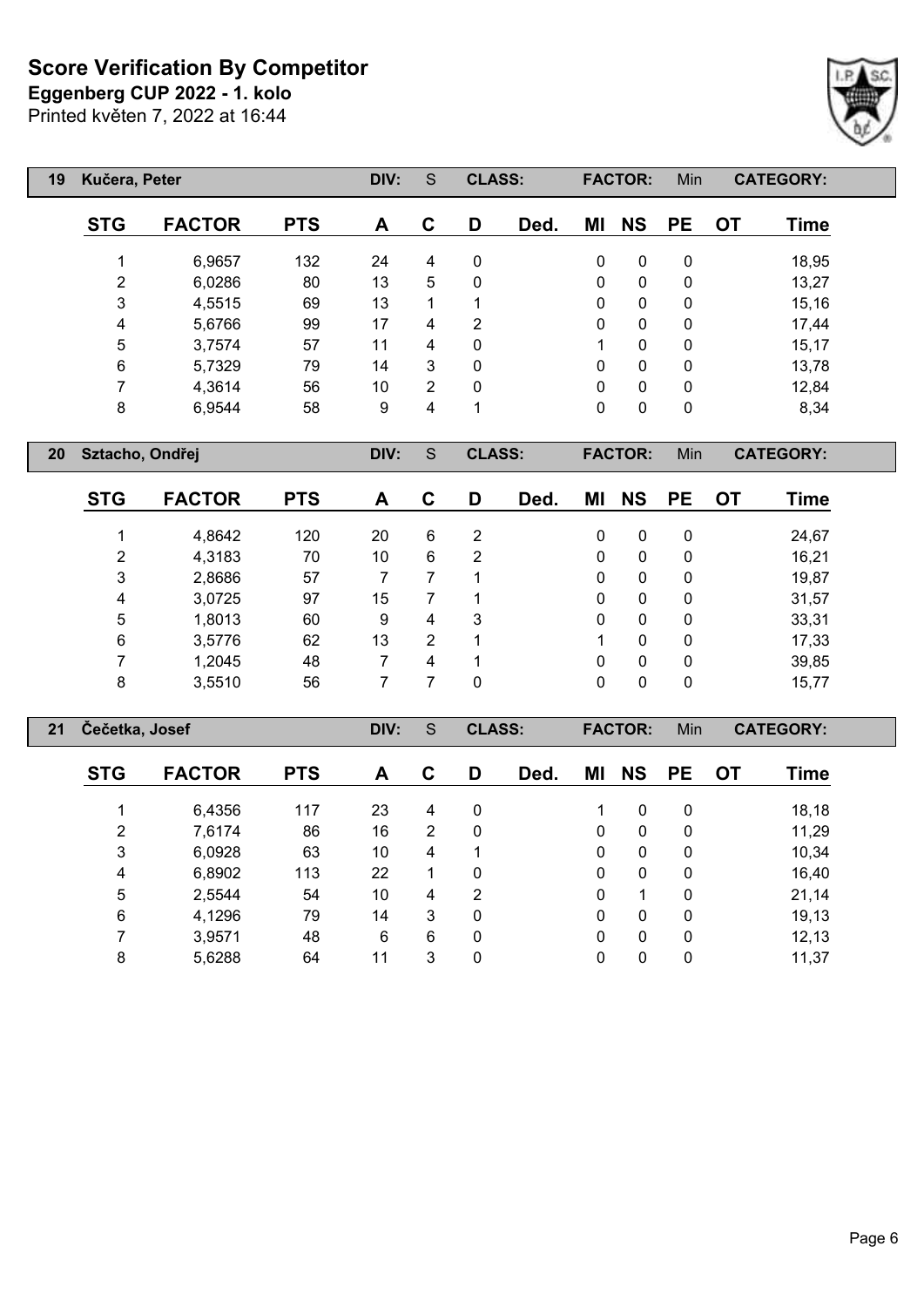**Eggenberg CUP 2022 - 1. kolo**

Printed květen 7, 2022 at 16:44

| $22 \overline{ }$ |            | Pihávková, Natálie |            | DIV: | S              | <b>CLASS:</b> |      |          | <b>FACTOR:</b> | Min       |    | <b>CATEGORY:</b> |  |
|-------------------|------------|--------------------|------------|------|----------------|---------------|------|----------|----------------|-----------|----|------------------|--|
|                   | <b>STG</b> | <b>FACTOR</b>      | <b>PTS</b> | A    | C              | D             | Ded. | ΜI       | <b>NS</b>      | <b>PE</b> | OT | <b>Time</b>      |  |
|                   |            | 4,5181             | 105        | 18   | 8              |               |      |          | 0              | 0         |    | 23,24            |  |
|                   | 2          | 6,1980             | 82         | 14   | 4              | 0             |      | 0        | 0              | 0         |    | 13,23            |  |
|                   | 3          | 2,5292             | 39         | 10   | 3              | 0             |      | 2        | $\mathbf{0}$   | 0         |    | 15,42            |  |
|                   | 4          | 4,4896             | 84         | 15   | 6              | 1             |      |          | 0              | 0         |    | 18,71            |  |
|                   | 5          | 3,2238             | 53         | 11   | $\overline{2}$ | 2             |      |          | 0              | 0         |    | 16,44            |  |
|                   | 6          | 5,4248             | 83         | 16   | 1              | $\mathbf{0}$  |      | $\Omega$ | 0              | 0         |    | 15,30            |  |
|                   | 7          | 4,0093             | 52         | 8    | 4              | 0             |      | 0        | 0              | 0         |    | 12,97            |  |
|                   | 8          | 6,2062             | 62         | 11   | 2              | 1             |      | 0        | 0              | 0         |    | 9,99             |  |

**Sztacho, Martin DIV:** S **CLASS: FACTOR:** Min **CATEGORY:**

| <b>STG</b> | <b>FACTOR</b> | <b>PTS</b> | A  | С  | D | Ded. | ΜI | <b>NS</b> | <b>PE</b> | OT | <b>Time</b> |
|------------|---------------|------------|----|----|---|------|----|-----------|-----------|----|-------------|
|            | 2,9665        | 107        | 19 |    |   |      |    | 0         | 0         |    | 36,07       |
| 2          | 4,5936        | 78         | 13 | 4  |   |      | 0  | 0         | 0         |    | 16,98       |
| 3          | 2,5236        | 75         | 15 | 0  | 0 |      | 0  | 0         | 0         |    | 29,72       |
| 4          | 1,9294        | 65         | 13 | 10 | 0 |      | 0  | 3         | 0         |    | 33,69       |
| 5          | 2,2630        | 74         | 13 | 3  | 0 |      | 0  | 0         | 0         |    | 32,70       |
| 6          | 5,5595        | 79         | 14 | 3  | 0 |      | 0  | 0         | 0         |    | 14,21       |
| 7          | 2,7659        | 58         | 11 |    | 0 |      | 0  | 0         | 0         |    | 20,97       |
| 8          | 4,3614        | 56         | 9  | 3  | 2 |      | 0  | 0         | 0         |    | 12,84       |

| 24 | Klimeš, Pavel |               |            | DIV: | S | <b>CLASS:</b>  |      |          | <b>FACTOR:</b> | <b>Min</b>  |    | <b>CATEGORY:</b> |  |
|----|---------------|---------------|------------|------|---|----------------|------|----------|----------------|-------------|----|------------------|--|
|    | <b>STG</b>    | <b>FACTOR</b> | <b>PTS</b> | A    | С | D              | Ded. | ΜI       | <b>NS</b>      | <b>PE</b>   | 0T | Time             |  |
|    |               | 5,7776        | 120        | 20   | 6 | $\overline{2}$ |      | 0        | $\mathbf{0}$   | 0           |    | 20,77            |  |
|    | 2             | 6,2041        | 76         | 12   | 5 |                |      | $\Omega$ | $\mathbf{0}$   | $\mathbf 0$ |    | 12,25            |  |
|    | 3             | 6,1279        | 69         | 12   | 3 | 0              |      | $\Omega$ | $\mathbf{0}$   | $\mathbf 0$ |    | 11,26            |  |
|    | 4             | 5,1415        | 89         | 13   | 7 | 3              |      | $\Omega$ | $\mathbf{0}$   | 0           |    | 17,31            |  |
|    | 5             | 3,5585        | 49         | 8    | 6 |                |      |          | 0              | 0           |    | 13,77            |  |
|    | 6             | 6,4967        | 79         | 14   | 3 | 0              |      | 0        | 0              | 0           |    | 12,16            |  |
|    |               | 3,5088        | 36         | 3    | 6 | 3              |      | $\Omega$ | 0              | 0           |    | 10,26            |  |
|    | 8             | 7,0130        | 54         | 6    | 8 | 0              |      | 0        | 0              | 0           |    | 7,70             |  |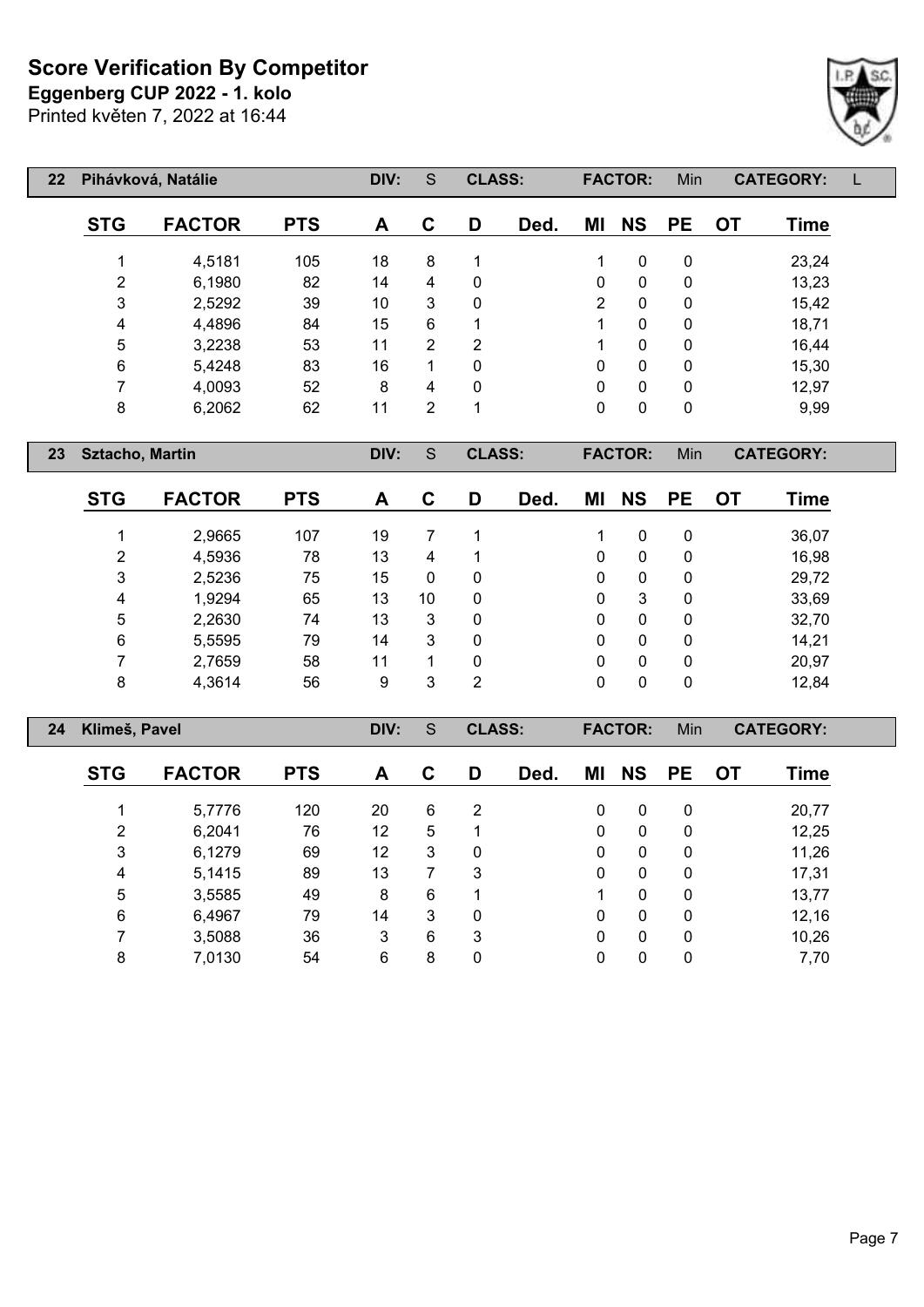Printed květen 7, 2022 at 16:44 **Eggenberg CUP 2022 - 1. kolo**



| 25 |                | Chalupová, Barbora |            | DIV: | P | <b>CLASS:</b> |      |    | <b>FACTOR:</b> | Min         |           | <b>CATEGORY:</b> |  |
|----|----------------|--------------------|------------|------|---|---------------|------|----|----------------|-------------|-----------|------------------|--|
|    | <b>STG</b>     | <b>FACTOR</b>      | <b>PTS</b> | A    | C | D             | Ded. | ΜI | <b>NS</b>      | <b>PE</b>   | <b>OT</b> | Time             |  |
|    | 4              | 4,0809             | 111        | 20   | 7 | $\Omega$      |      |    | 0              | $\mathbf 0$ |           | 27,20            |  |
|    | $\overline{2}$ | 5,0125             | 80         | 13   | 5 | 0             |      | 0  | 0              | 0           |           | 15,96            |  |
|    | 3              | 3,3257             | 73         | 14   | 1 | $\mathbf{0}$  |      | 0  | 0              | $\mathbf 0$ |           | 21,95            |  |
|    | 4              | 3,2423             | 76         | 13   | 6 | 3             |      | 1  | 0              | $\mathbf 0$ |           | 23,44            |  |
|    | 5              | 3,0527             | 66         | 11   | 3 | 2             |      | 0  | 0              | $\mathbf 0$ |           | 21,62            |  |
|    | $\,6$          | 5,1077             | 83         | 16   | 1 | 0             |      | 0  | 0              | $\mathbf 0$ |           | 16,25            |  |
|    | 7              | 2,5273             | 44         | 6    | 4 | 2             |      | 0  | 0              | $\mathbf 0$ |           | 17,41            |  |
|    | 8              | 4,0000             | 56         | 8    | 5 | 1             |      | 0  | 0              | $\mathbf 0$ |           | 14,00            |  |
|    |                |                    |            |      |   |               |      |    |                |             |           |                  |  |

**Štádler, Robert DIV:** PO **CLASS: FACTOR:** Min **CATEGORY:**

| <b>STG</b> | <b>FACTOR</b> | <b>PTS</b> | A  | С | D | Ded. | ΜI | <b>NS</b> | <b>PE</b> | OT. | Time  |
|------------|---------------|------------|----|---|---|------|----|-----------|-----------|-----|-------|
|            | 5,2606        | 109        | 19 | 8 | 0 |      |    | 0         | 0         |     | 20,72 |
| 2          | 5,1222        | 88         | 17 | 1 | 0 |      | 0  | 0         | 0         |     | 17,18 |
| 3          | 5,3571        | 63         | 10 | 4 |   |      | 0  | 0         | 0         |     | 11,76 |
| 4          | 4,9615        | 103        | 17 | 6 | 0 |      | 0  | 0         | 0         |     | 20,76 |
| 5          | 2,3500        | 47         | 8  | 5 | 2 |      |    | 0         | 0         |     | 20,00 |
| 6          | 3,8624        | 73         | 13 | 2 | 2 |      | 0  | 0         | 0         |     | 18,90 |
| 7          | 3,1196        | 54         | 9  | 3 | 0 |      | 0  | 0         | 0         |     | 17,31 |
| 8          | 6,2977        | 66         | 12 | 2 | 0 |      | 0  | 0         | 0         |     | 10,48 |

| 27 | Krčal, Jan     |               |            | DIV: | P              | <b>CLASS:</b> |      |              | <b>FACTOR:</b> | Min          |           | <b>CATEGORY:</b> |  |
|----|----------------|---------------|------------|------|----------------|---------------|------|--------------|----------------|--------------|-----------|------------------|--|
|    | <b>STG</b>     | <b>FACTOR</b> | <b>PTS</b> | A    | C              | D             | Ded. | ΜI           | <b>NS</b>      | <b>PE</b>    | <b>OT</b> | Time             |  |
|    |                | 6,7191        | 111        | 21   | 5              |               |      |              | 0              | $\mathbf{0}$ |           | 16,52            |  |
|    | $\overline{2}$ | 6,6343        | 82         | 14   | 4              | 0             |      | $\mathbf{0}$ | $\mathbf{0}$   | $\mathbf{0}$ |           | 12,36            |  |
|    | 3              | 4,1972        | 63         | 11   | $\overline{2}$ | 2             |      | $\Omega$     | $\mathbf{0}$   | $\mathbf{0}$ |           | 15,01            |  |
|    | 4              | 5,3799        | 97         | 14   | 9              | 0             |      | $\Omega$     | $\mathbf{0}$   | 0            |           | 18,03            |  |
|    | 5              | 2,8178        | 45         | 10   | 5              | 0             |      |              |                | 0            |           | 15,97            |  |
|    | 6              | 5,2598        | 83         | 16   |                | 0             |      | 0            | $\mathbf{0}$   | $\mathbf{0}$ |           | 15,78            |  |
|    |                | 3,3854        | 39         | 8    | 3              | 0             |      |              | $\Omega$       | $\mathbf{0}$ |           | 11,52            |  |
|    | 8              | 7,7482        | 64         | 11   | 3              | 0             |      | 0            | 0              | 0            |           | 8,26             |  |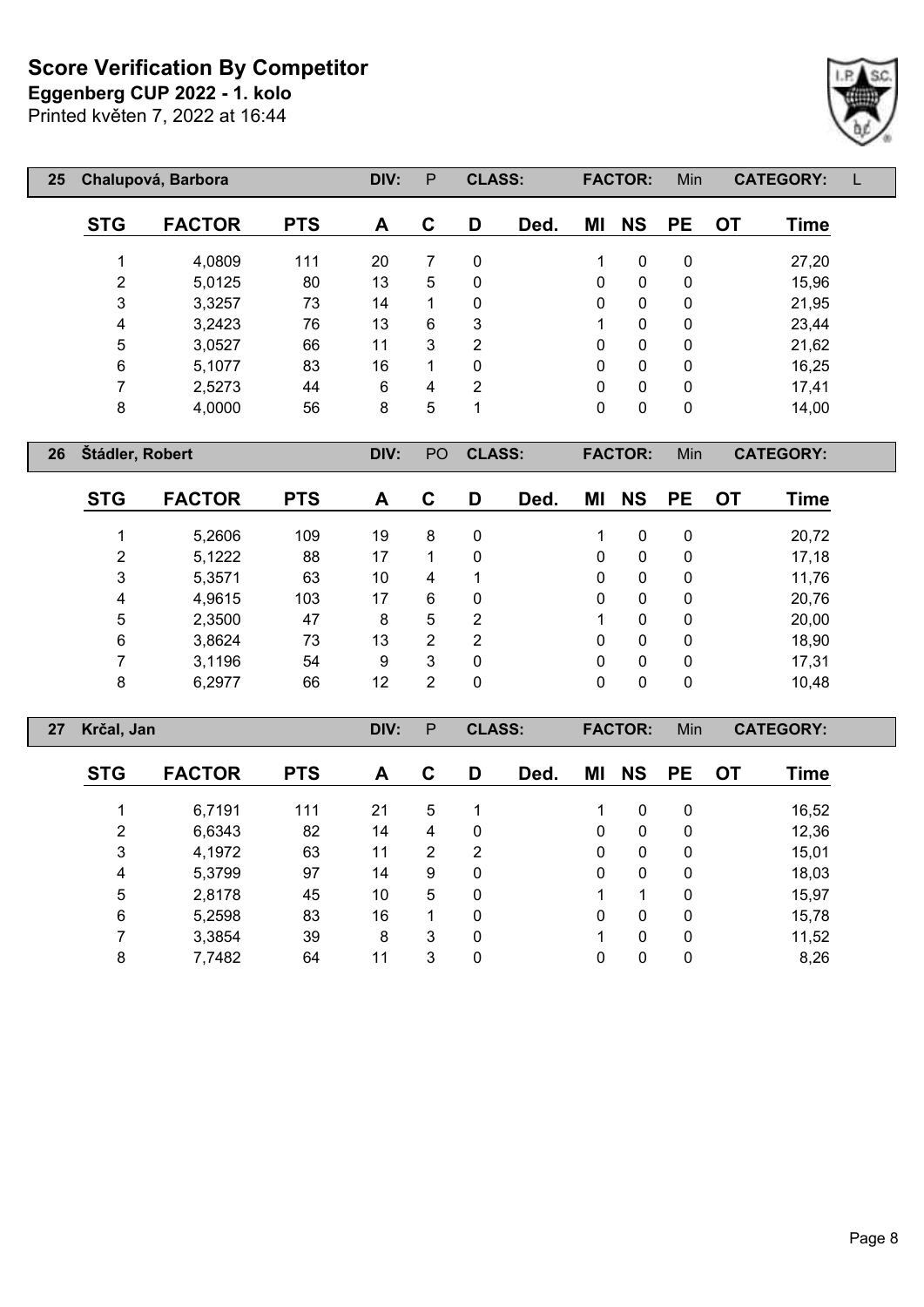**Eggenberg CUP 2022 - 1. kolo**

Printed květen 7, 2022 at 16:44



| 28 | Hrubý, Martin |               |            | DIV: | S              | <b>CLASS:</b> |      |             | <b>FACTOR:</b> | Min          |           | <b>CATEGORY:</b> |  |
|----|---------------|---------------|------------|------|----------------|---------------|------|-------------|----------------|--------------|-----------|------------------|--|
|    | <b>STG</b>    | <b>FACTOR</b> | <b>PTS</b> | A    | C              | D             | Ded. | ΜI          | <b>NS</b>      | <b>PE</b>    | <b>OT</b> | <b>Time</b>      |  |
|    |               | 6,3982        | 116        | 18   | 8              | 2             |      | 0           | $\mathbf{0}$   | 0            |           | 18,13            |  |
|    | 2             | 8,0299        | 86         | 16   | $\overline{2}$ | 0             |      | 0           | $\mathbf{0}$   | 0            |           | 10,71            |  |
|    | 3             | 6,0354        | 58         | 13   |                | 0             |      | $\mathbf 1$ | $\mathbf{0}$   | 0            |           | 9,61             |  |
|    | 4             | 6,9220        | 103        | 17   | 6              | 0             |      | 0           | $\mathbf{0}$   | 0            |           | 14,88            |  |
|    | 5             | 4,9331        | 59         | 12   | 3              | 0             |      | 1           | $\mathbf{0}$   | $\mathbf{0}$ |           | 11,96            |  |
|    | 6             | 7,1828        | 77         | 13   | 4              | 0             |      | 0           | $\mathbf{0}$   | 0            |           | 10,72            |  |
|    | 7             | 5,6277        | 52         | 8    | 4              | 0             |      | 0           | $\mathbf{0}$   | 0            |           | 9,24             |  |
|    | 8             | 5,8657        | 62         | 10   | 4              | 0             |      | 0           | 0              | 0            |           | 10,57            |  |

**Sýkora, Kamil DIV:** S **CLASS: FACTOR:** Min **CATEGORY:**

 $\lceil$ 

| <b>STG</b> | <b>FACTOR</b> | <b>PTS</b> | A  | С | D            | Ded. | ΜI | <b>NS</b> | <b>PE</b>    | OT | Time  |
|------------|---------------|------------|----|---|--------------|------|----|-----------|--------------|----|-------|
| 1          | 5,9673        | 124        | 22 | 4 | 2            |      | 0  | 0         | $\mathbf{0}$ |    | 20,78 |
| 2          | 5,7796        | 86         | 16 | 2 | 0            |      | 0  | 0         | 0            |    | 14,88 |
| 3          | 5,3663        | 63         | 10 | 4 |              |      | 0  | 0         | $\mathbf{0}$ |    | 11,74 |
| 4          | 5,0393        | 109        | 20 | 3 | 0            |      | 0  | 0         | $\mathbf{0}$ |    | 21,63 |
| 5          | 5,1282        | 74         | 13 | 3 | $\mathbf{0}$ |      | 0  | 0         | $\mathbf{0}$ |    | 14,43 |
| 6          | 6,8239        | 81         | 15 | 2 | $\mathbf{0}$ |      | 0  | 0         | $\mathbf{0}$ |    | 11,87 |
| 7          | 4,3993        | 52         | 9  | 2 |              |      | 0  | 0         | $\mathbf{0}$ |    | 11,82 |
| 8          | 7,0288        | 66         | 12 | 2 | $\mathbf{0}$ |      | 0  | 0         | $\mathbf{0}$ |    | 9,39  |

| 31 |            | Trnková, Kateřina |            | DIV: | P              | <b>CLASS:</b> |      |              | <b>FACTOR:</b> | Min          |           | <b>CATEGORY:</b> |  |
|----|------------|-------------------|------------|------|----------------|---------------|------|--------------|----------------|--------------|-----------|------------------|--|
|    | <b>STG</b> | <b>FACTOR</b>     | <b>PTS</b> | A    | C              | D             | Ded. | ΜI           | <b>NS</b>      | <b>PE</b>    | <b>OT</b> | Time             |  |
|    |            | 3,6073            | 115        | 22   | 5              | 0             |      |              | 0              | 0            |           | 31,88            |  |
|    | 2          | 4,5755            | 90         | 18   | $\mathbf{0}$   | 0             |      | 0            | 0              | $\mathbf{0}$ |           | 19,67            |  |
|    | 3          | 3,5994            | 69         | 12   | 3              | 0             |      | $\mathbf{0}$ | $\mathbf 0$    | $\mathbf{0}$ |           | 19,17            |  |
|    | 4          | 4,2093            | 107        | 19   | 4              | 0             |      | 0            | 0              | 0            |           | 25,42            |  |
|    | 5          | 1,3625            | 28         | 9    | 4              | 4             |      | 2            |                | 0            |           | 20,55            |  |
|    | 6          | 4,7850            | 79         | 14   | 3              | 0             |      | 0            | 0              | $\mathbf{0}$ |           | 16,51            |  |
|    |            | 3,8278            | 56         | 10   | $\overline{2}$ | $\mathbf{0}$  |      | $\Omega$     | 0              | $\Omega$     |           | 14,63            |  |
|    | 8          | 5,6338            | 60         | 9    | 5              | 0             |      | 0            | 0              | 0            |           | 10,65            |  |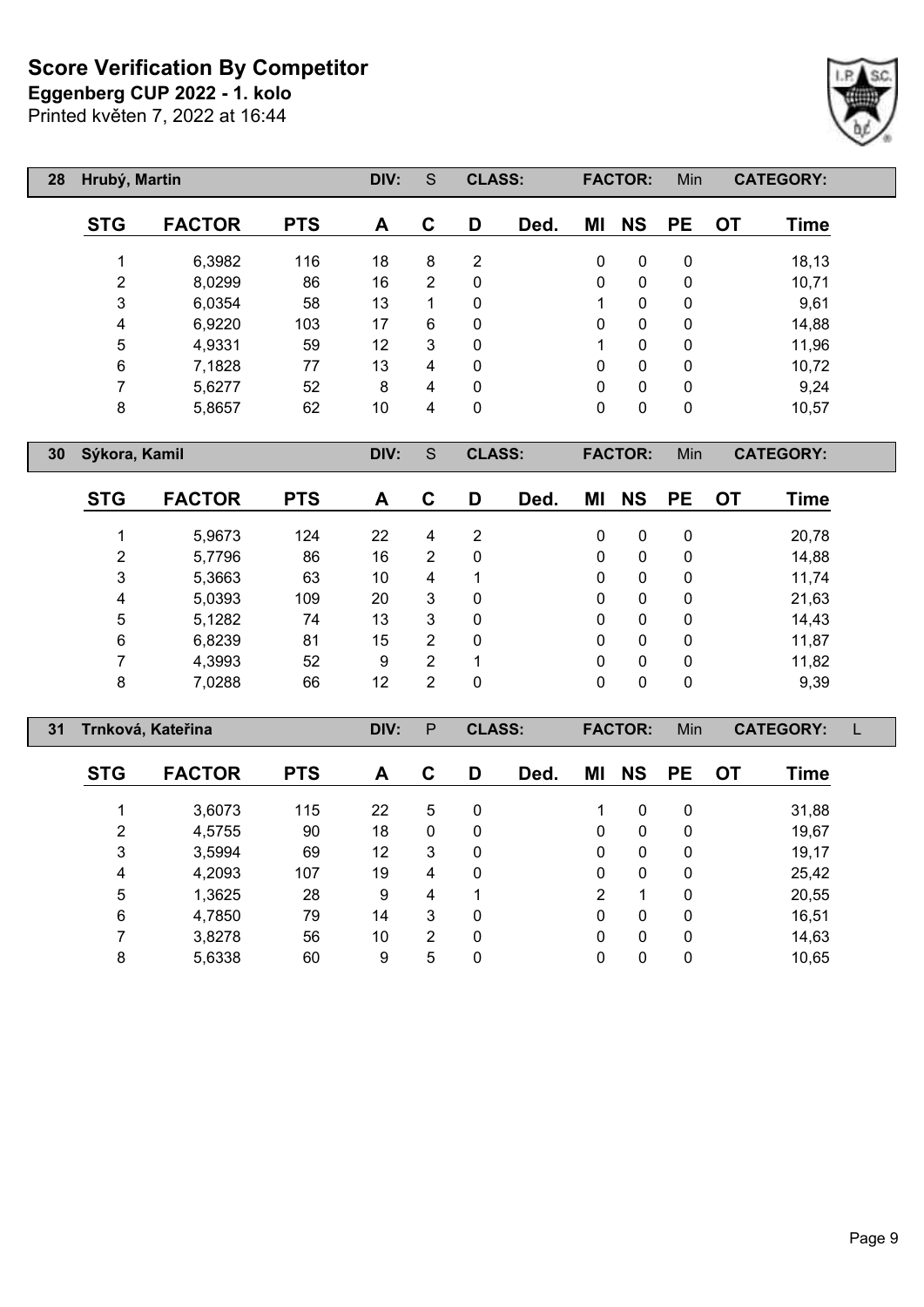**Eggenberg CUP 2022 - 1. kolo**

Printed květen 7, 2022 at 16:44

| 33 <sup>°</sup> | Ryzák, Tomáš |               |            | DIV: | P              | <b>CLASS:</b> |      |              | <b>FACTOR:</b> | Min       |    | <b>CATEGORY:</b> |  |
|-----------------|--------------|---------------|------------|------|----------------|---------------|------|--------------|----------------|-----------|----|------------------|--|
|                 | <b>STG</b>   | <b>FACTOR</b> | <b>PTS</b> | A    | C              | D             | Ded. | ΜI           | <b>NS</b>      | <b>PE</b> | OT | <b>Time</b>      |  |
|                 | 4            | 3,5548        | 107        | 20   | 5              | 2             |      | 1            | $\mathbf{0}$   | 0         |    | 30,10            |  |
|                 | 2            | 3,3446        | 69         | 15   |                | 1             |      | 1            | $\mathbf{0}$   | 0         |    | 20,63            |  |
|                 | 3            | 3,5931        | 65         | 10   | 5              | 0             |      | 0            | $\mathbf{0}$   | 0         |    | 18,09            |  |
|                 | 4            | 3,4049        | 92         | 18   | 4              | 0             |      | 1            | $\mathbf{0}$   | 0         |    | 27,02            |  |
|                 | 5            | 2,5650        | 72         | 12   | 4              | 0             |      | $\mathbf{0}$ | $\mathbf{0}$   | 0         |    | 28,07            |  |
|                 | 6            | 3,0206        | 66         | 14   | $\overline{2}$ | 0             |      | 1            | $\mathbf{0}$   | 0         |    | 21,85            |  |
|                 | 7            | 3,8407        | 54         | 9    | 3              | 0             |      | 0            | $\mathbf{0}$   | 0         |    | 14,06            |  |
|                 | 8            | 5,1990        | 64         | 12   | 1              | 1             |      | 0            | 0              | 0         |    | 12,31            |  |

**Elstner, Marek DIV:** P **CLASS: FACTOR:** Min **CATEGORY:**

| <b>STG</b> | <b>FACTOR</b> | <b>PTS</b> | A  | C | D | Ded. | ΜI | <b>NS</b> | <b>PE</b> | <b>OT</b> | <b>Time</b> |
|------------|---------------|------------|----|---|---|------|----|-----------|-----------|-----------|-------------|
|            | 6,0976        | 120        | 20 | 6 | 2 |      | 0  | 0         | 0         |           | 19,68       |
| 2          | 5,1007        | 76         | 13 | 3 | 2 |      | 0  | 0         | 0         |           | 14,90       |
| 3          | 5,5810        | 73         | 14 |   | 0 |      | 0  | 0         | 0         |           | 13,08       |
| 4          | 4,5706        | 99         | 15 | 8 | 0 |      | 0  | 0         | 0         |           | 21,66       |
| 5          | 3,5377        | 60         |    | 8 | 1 |      | 0  | 0         | 0         |           | 16,96       |
| 6          | 6,9729        | 85         | 17 | 0 | 0 |      | 0  | 0         | 0         |           | 12,19       |
|            | 4,8193        | 56         | 10 | 2 | 0 |      | 0  | 0         | 0         |           | 11,62       |
| 8          | 4,7497        | 37         |    | 3 | 3 |      |    | 0         | 0         |           | 7,79        |

| 35 | Krúpa, Marek   |               |            | DIV: | S              | <b>CLASS:</b> |      |              | <b>FACTOR:</b> | Min          |           | <b>CATEGORY:</b> |  |
|----|----------------|---------------|------------|------|----------------|---------------|------|--------------|----------------|--------------|-----------|------------------|--|
|    | <b>STG</b>     | <b>FACTOR</b> | <b>PTS</b> | A    | C              | D             | Ded. | ΜI           | <b>NS</b>      | <b>PE</b>    | <b>OT</b> | Time             |  |
|    |                | 4,8589        | 124        | 22   | 4              | 2             |      | $\mathbf{0}$ | 0              | $\mathbf{0}$ |           | 25,52            |  |
|    | $\overline{2}$ | 4,7782        | 84         | 15   | 3              | 0             |      | $\mathbf{0}$ | $\mathbf{0}$   | $\mathbf{0}$ |           | 17,58            |  |
|    | 3              | 4,3762        | 67         | 12   | $\overline{2}$ |               |      | $\Omega$     | $\mathbf{0}$   | $\mathbf{0}$ |           | 15,31            |  |
|    | 4              | 4,8701        | 105        | 18   | 5              | 0             |      | $\Omega$     | $\mathbf{0}$   | 0            |           | 21,56            |  |
|    | 5              | 4,2245        | 70         | 12   | 3              |               |      | $\mathbf{0}$ | $\mathbf{0}$   | 0            |           | 16,57            |  |
|    | 6              | 4,8157        | 81         | 15   | $\overline{2}$ | 0             |      | 0            | $\mathbf{0}$   | $\mathbf{0}$ |           | 16,82            |  |
|    |                | 4,1002        | 54         | 9    | 3              | 0             |      | $\Omega$     | $\mathbf{0}$   | 0            |           | 13,17            |  |
|    | 8              | 5,3232        | 70         | 14   | 0              | 0             |      | 0            | 0              | 0            |           | 13,15            |  |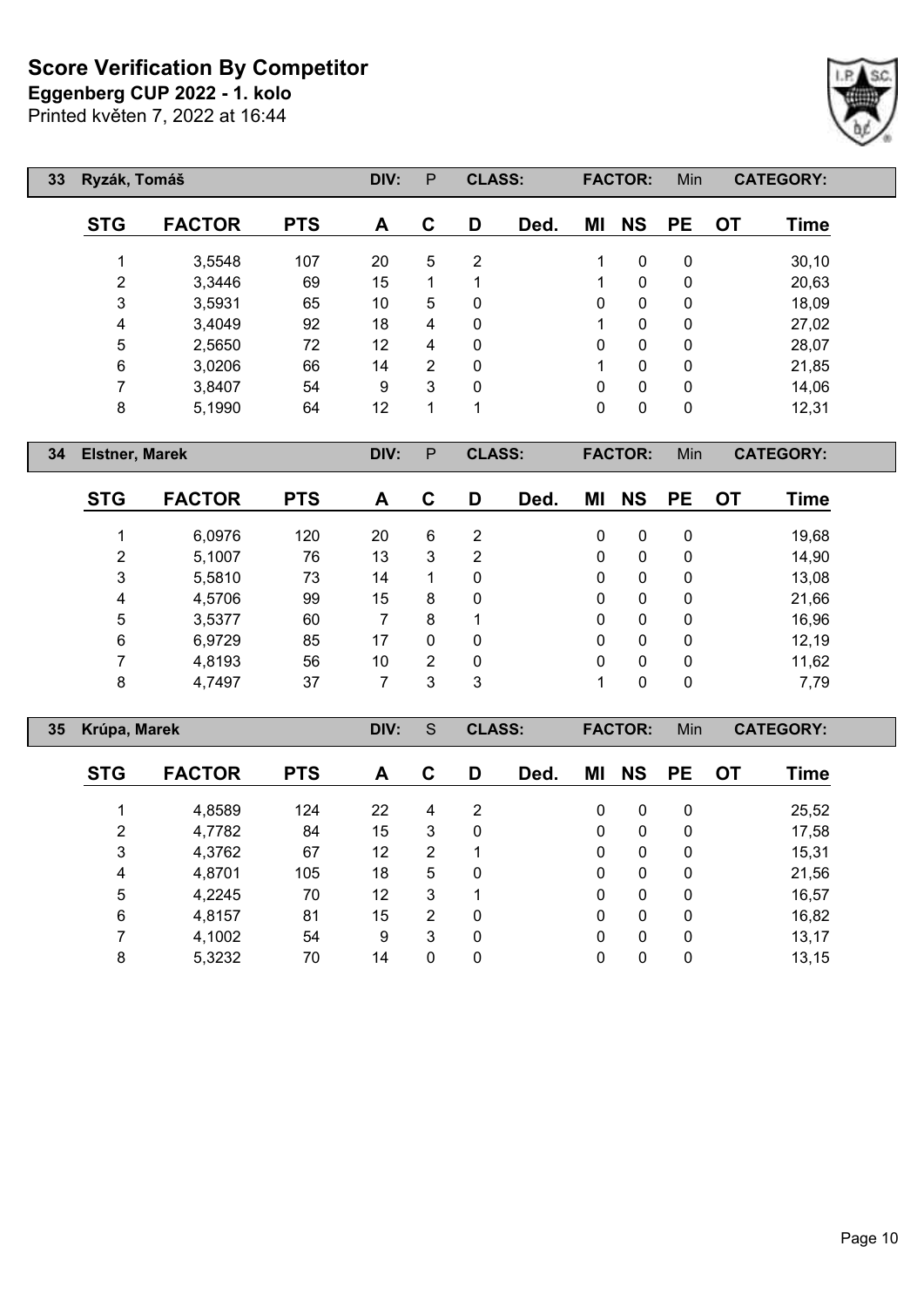Printed květen 7, 2022 at 16:44 **Eggenberg CUP 2022 - 1. kolo**



| 36 | Beneš, Stanislav |               |            | DIV: | S | <b>CLASS:</b> |      |              | <b>FACTOR:</b> | Min          |           | <b>CATEGORY:</b> | SS |
|----|------------------|---------------|------------|------|---|---------------|------|--------------|----------------|--------------|-----------|------------------|----|
|    | <b>STG</b>       | <b>FACTOR</b> | <b>PTS</b> | A    | C | D             | Ded. | ΜI           | <b>NS</b>      | <b>PE</b>    | <b>OT</b> | <b>Time</b>      |    |
|    |                  | 6,4894        | 122        | 20   | 7 |               |      | $\mathbf{0}$ | $\mathbf{0}$   | 0            |           | 18,80            |    |
|    | 2                | 6,6667        | 78         | 14   | 2 | 2             |      | $\mathbf{0}$ | $\mathbf{0}$   | $\mathbf{0}$ |           | 11,70            |    |
|    | 3                | 3,8012        | 52         | 10   | 4 | $\mathbf 0$   |      | 1            | $\mathbf{0}$   | 0            |           | 13,68            |    |
|    | 4                | 5,6236        | 101        | 17   | 5 |               |      | 0            | $\mathbf{0}$   | 0            |           | 17,96            |    |
|    | 5                | 3,8562        | 59         | 12   | 3 | $\mathbf{0}$  |      | 1            | $\mathbf{0}$   | $\mathbf{0}$ |           | 15,30            |    |
|    | 6                | 6,4593        | 81         | 15   | 2 | $\mathbf 0$   |      | 0            | $\mathbf{0}$   | $\mathbf{0}$ |           | 12,54            |    |
|    | 7                | 5,2632        | 56         | 10   | 2 | $\mathbf 0$   |      | 0            | $\mathbf{0}$   | $\mathbf{0}$ |           | 10,64            |    |
|    | 8                | 8,1411        | 60         | 9    | 5 | 0             |      | 0            | 0              | 0            |           | 7,37             |    |

**Karchňák, Slavomír DIV:** S **CLASS: FACTOR:** Min **CATEGORY:** S

| <b>STG</b> | <b>FACTOR</b> | <b>PTS</b> | A  | С | D | Ded. | ΜI | <b>NS</b> | <b>PE</b> | OT | Time  |
|------------|---------------|------------|----|---|---|------|----|-----------|-----------|----|-------|
|            | 5,2889        | 130        | 25 |   | 2 |      | 0  | 0         | 0         |    | 24,58 |
| 2          | 5,2206        | 84         | 15 | 3 | 0 |      | 0  | 0         | 0         |    | 16,09 |
| 3          | 4,1420        | 63         | 11 | 2 | 2 |      | 0  | 0         | 0         |    | 15,21 |
| 4          | 4,7408        | 107        | 19 | 4 | 0 |      | 0  | 0         | 0         |    | 22,57 |
| 5          | 1,0216        | 17         | 9  | 4 | 0 |      | 3  |           | 0         |    | 16,64 |
| 6          | 5,7610        | 81         | 15 | 2 | 0 |      | 0  | 0         | 0         |    | 14,06 |
| 7          | 3,4990        | 50         | 8  | 3 | 1 |      | 0  | 0         | 0         |    | 14,29 |
| 8          | 6,0055        | 66         | 12 | 2 | 0 |      | 0  | 0         | 0         |    | 10,99 |

| 38 | Prošek, Jan |               |            | DIV: | R              | <b>CLASS:</b> |      |    | <b>FACTOR:</b> | <b>Min</b> |           | <b>CATEGORY:</b> |  |
|----|-------------|---------------|------------|------|----------------|---------------|------|----|----------------|------------|-----------|------------------|--|
|    | <b>STG</b>  | <b>FACTOR</b> | <b>PTS</b> | A    | C              | D             | Ded. | ΜI | <b>NS</b>      | <b>PE</b>  | <b>OT</b> | Time             |  |
|    |             | 5,0117        | 128        | 22   | 6              | 0             |      | 0  | 0              | 0          |           | 25,54            |  |
|    | 2           | 5,2535        | 86         | 16   | $\overline{2}$ | 0             |      | 0  | $\mathbf{0}$   | 0          |           | 16,37            |  |
|    | 3           | 3,4620        | 61         | 9    | 5              | 1             |      | 0  | $\mathbf{0}$   | 0          |           | 17,62            |  |
|    | 4           | 3,6266        | 101        | 18   | 3              | 2             |      | 0  | 0              | 0          |           | 27,85            |  |
|    | 5           | 3,8482        | 74         | 13   | 3              | 0             |      | 0  | $\mathbf{0}$   | 0          |           | 19,23            |  |
|    | 6           | 3,8682        | 81         | 15   | $\overline{2}$ | 0             |      | 0  | 0              | 0          |           | 20,94            |  |
|    |             | 3,7761        | 56         | 10   | $\overline{2}$ | 0             |      | 0  | 0              | 0          |           | 14,83            |  |
|    | 8           | 5,3219        | 62         | 10   | 4              | 0             |      | 0  | 0              | 0          |           | 11,65            |  |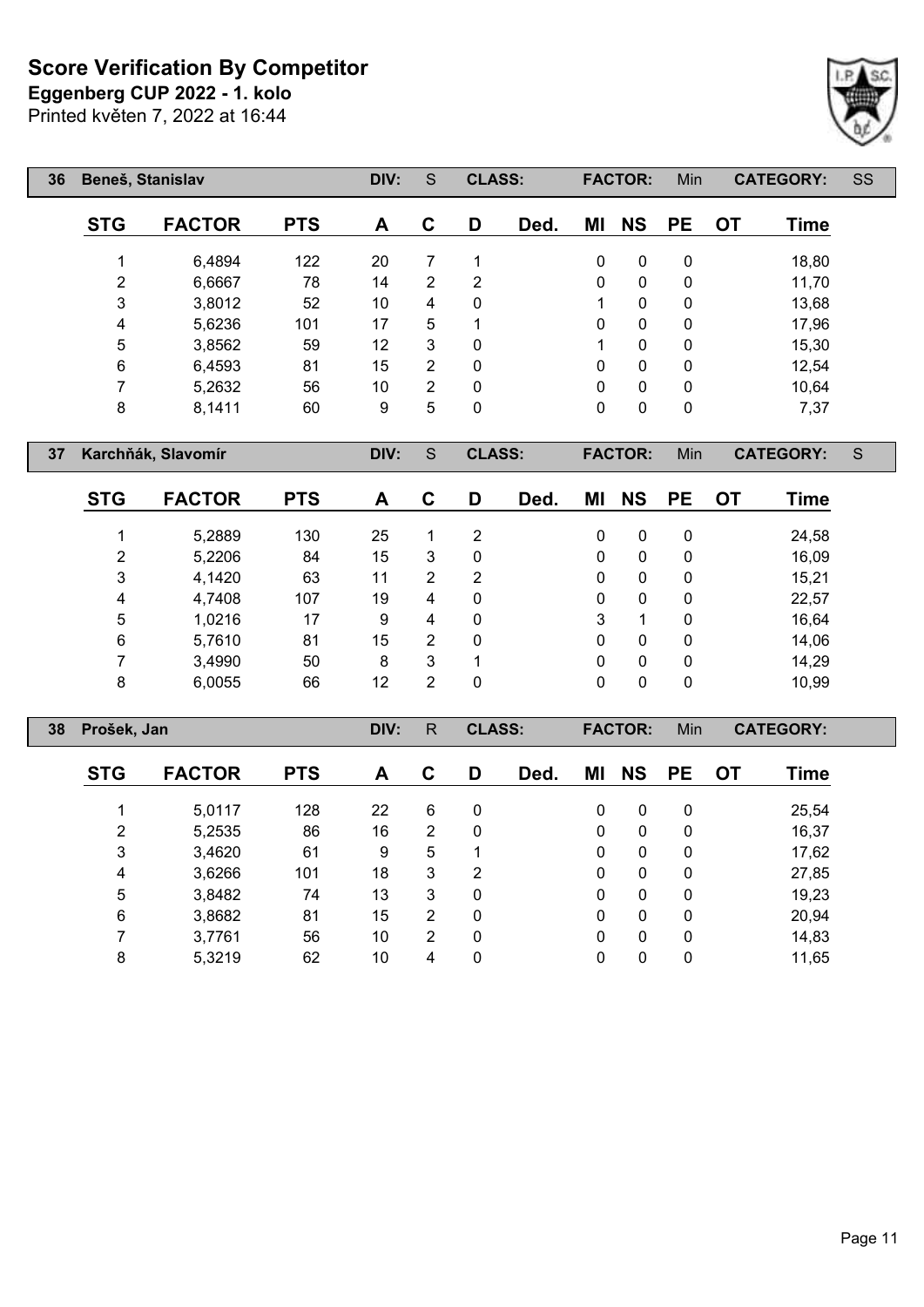**Eggenberg CUP 2022 - 1. kolo**

Printed květen 7, 2022 at 16:44

| 39 | Filip, Stanislav |               |            | DIV: | S              | <b>CLASS:</b>  |      |             | <b>FACTOR:</b> | Min         |           | <b>CATEGORY:</b> |   |
|----|------------------|---------------|------------|------|----------------|----------------|------|-------------|----------------|-------------|-----------|------------------|---|
|    | <b>STG</b>       | <b>FACTOR</b> | <b>PTS</b> | A    | C              | D              | Ded. | ΜI          | <b>NS</b>      | <b>PE</b>   | <b>OT</b> | <b>Time</b>      |   |
|    |                  | 6,0519        | 105        | 18   | 8              | 1              |      | 1           | $\mathbf 0$    | $\pmb{0}$   |           | 17,35            |   |
|    | $\overline{2}$   | 5,7629        | 88         | 17   |                | 0              |      | $\Omega$    | 0              | 0           |           | 15,27            |   |
|    | 3                | 5,5312        | 63         | 11   | 2              | $\overline{2}$ |      | $\Omega$    | 0              | 0           |           | 11,39            |   |
|    | $\overline{4}$   | 5,8566        | 107        | 19   | 4              | 0              |      | $\Omega$    | 0              | 0           |           | 18,27            |   |
|    | 5                | 3,3898        | 66         | 11   | 3              | $\overline{2}$ |      | $\Omega$    | $\mathbf{0}$   | $\Omega$    |           | 19,47            |   |
|    | 6                | 5,9690        | 81         | 15   | 2              | $\mathbf{0}$   |      | $\Omega$    | $\mathbf{0}$   | 0           |           | 13,57            |   |
|    | 7                | 4,5956        | 50         | 7    | 5              | $\mathbf{0}$   |      | 0           | $\mathbf{0}$   | 0           |           | 10,88            |   |
|    | 8                | 2,2508        | 21         | 9    | $\overline{2}$ | $\mathbf 0$    |      | 3           | $\mathbf 0$    | $\mathbf 0$ |           | 9,33             |   |
| 40 | Wilk, Ivo        |               |            | DIV: | S              | <b>CLASS:</b>  |      |             | <b>FACTOR:</b> | Min         |           | <b>CATEGORY:</b> | S |
|    | <b>STG</b>       | <b>FACTOR</b> | <b>PTS</b> | A    | $\mathbf c$    | D              | Ded. | ΜI          | <b>NS</b>      | <b>PE</b>   | <b>OT</b> | <b>Time</b>      |   |
|    |                  | 7,3826        | 132        | 25   | $\overline{2}$ | 1              |      | 0           | $\mathbf 0$    | $\mathbf 0$ |           | 17,88            |   |
|    | $\overline{2}$   | 7,5567        | 90         | 18   | 0              | 0              |      | $\mathbf 0$ | $\mathbf 0$    | 0           |           | 11,91            |   |
|    |                  |               |            |      |                |                |      |             |                |             |           |                  |   |

| 3 | 5,0302 | 75  | 15 | 0 |  |  | 14,91 |
|---|--------|-----|----|---|--|--|-------|
| 4 | 5,7913 | 101 | 17 | 5 |  |  | 17,44 |
| 5 | 5,1672 | 68  | 11 |   |  |  | 13,16 |
| 6 | 7,6781 | 83  | 16 |   |  |  | 10,81 |
|   | 5,1601 | 58  |    |   |  |  | 11,24 |
| 8 | 8,4367 | 68  | 13 |   |  |  | 8,06  |

| <b>CATEGORY:</b> |    | Min          | <b>FACTOR:</b> |              |      | <b>CLASS:</b> | S              | DIV: |            |               | Paul, Petr     | 41 |
|------------------|----|--------------|----------------|--------------|------|---------------|----------------|------|------------|---------------|----------------|----|
| Time             | OT | <b>PE</b>    | <b>NS</b>      | ΜI           | Ded. | D             | C              | A    | <b>PTS</b> | <b>FACTOR</b> | <b>STG</b>     |    |
| 16,70            |    | $\mathbf{0}$ | 0              | 0            |      | 0             | 10             | 18   | 120        | 7,1856        |                |    |
| 10,27            |    | $\mathbf{0}$ | 0              | 0            |      | 2             | 5              | 11   | 72         | 7,0107        | $\overline{2}$ |    |
| 31,15            |    | $\Omega$     |                | 0            |      | 3             | $\mathbf{0}$   | 12   | 53         | 1,7014        | 3              |    |
| 18,60            |    | $\Omega$     | $\Omega$       |              |      | 1             | 8              | 13   | 80         | 4,3011        | 4              |    |
| 17,30            |    | $\mathbf{0}$ | $\mathbf{0}$   | 0            |      | 4             | 6              | 6    | 52         | 3,0058        | 5              |    |
| 12,38            |    | $\mathbf{0}$ | $\mathbf{0}$   | $\mathbf{0}$ |      | 0             | 5              | 12   | 75         | 6,0582        | 6              |    |
| 11,96            |    | $\mathbf{0}$ | 0              | $\mathbf{0}$ |      | 0             | $\overline{2}$ | 10   | 56         | 4,6823        | 7              |    |
| 6,11             |    | 0            | 0              | 0            |      | 2             |                | 5    | 48         | 7,8560        | 8              |    |
|                  |    |              |                |              |      |               |                |      |            |               |                |    |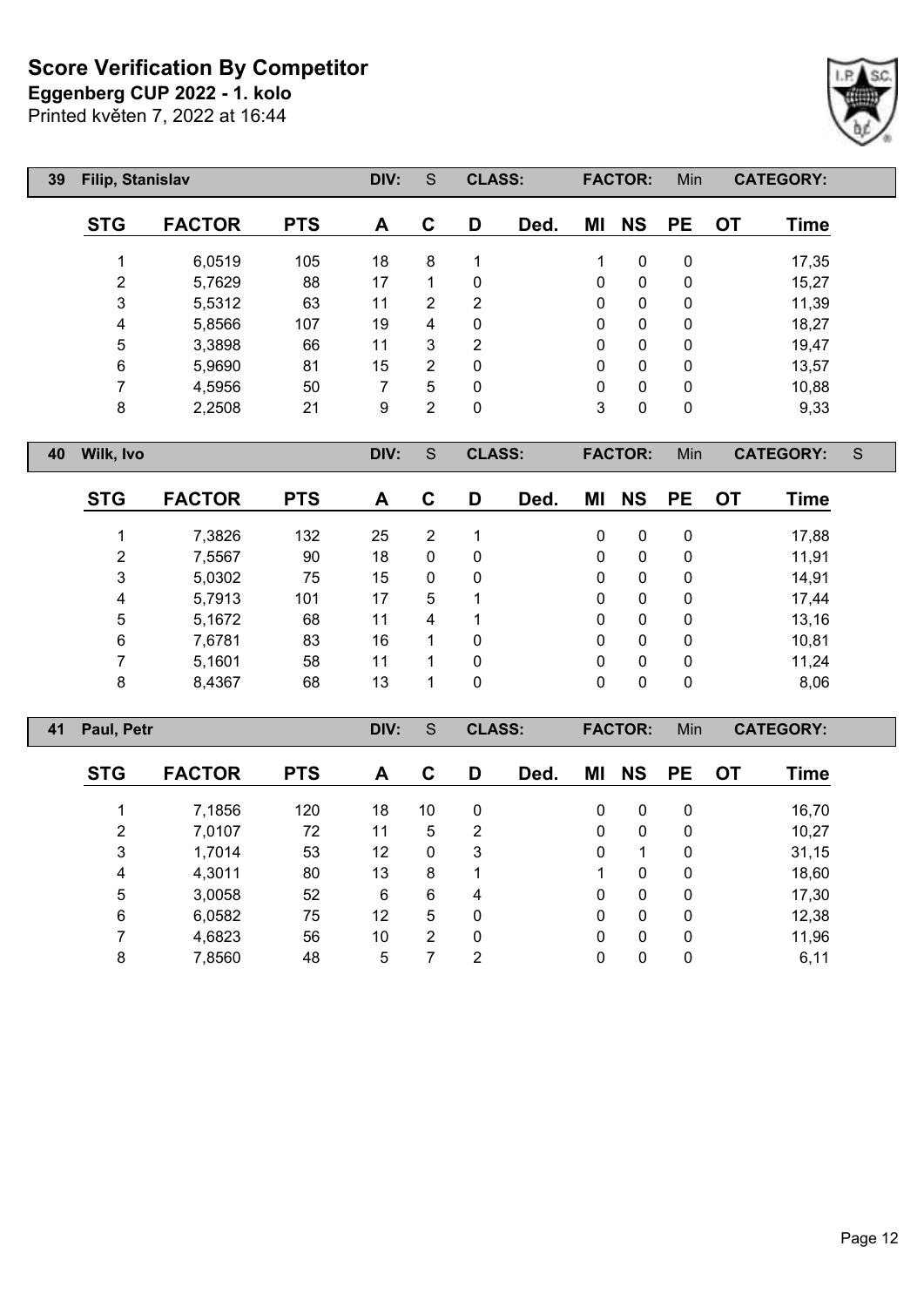Printed květen 7, 2022 at 16:44 **Eggenberg CUP 2022 - 1. kolo**

| 43 | <b>Skaloud, Martin</b> |               |            | DIV: | S              | <b>CLASS:</b> |      |    | <b>FACTOR:</b> | Min       |           | <b>CATEGORY:</b> |  |
|----|------------------------|---------------|------------|------|----------------|---------------|------|----|----------------|-----------|-----------|------------------|--|
|    | <b>STG</b>             | <b>FACTOR</b> | <b>PTS</b> | A    | C              | D             | Ded. | ΜI | <b>NS</b>      | <b>PE</b> | <b>OT</b> | <b>Time</b>      |  |
|    |                        | 4,3776        | 128        | 24   | $\overline{2}$ | 2             |      | 0  | $\mathbf{0}$   | 0         |           | 29,24            |  |
|    | 2                      | 4,0394        | 82         | 16   | $\mathbf{0}$   | 2             |      | 0  | $\mathbf{0}$   | 0         |           | 20,30            |  |
|    | 3                      | 2,4412        | 54         | 11   | 3              | $\mathbf{0}$  |      | 1  | 0              | 0         |           | 22,12            |  |
|    | 4                      | 3,1847        | 105        | 19   | 3              | 4             |      | 0  | $\mathbf{0}$   | 0         |           | 32,97            |  |
|    | 5                      | 2,8733        | 66         | 10   | 5              |               |      | 0  | $\mathbf{0}$   | 0         |           | 22,97            |  |
|    | 6                      | 3,5620        | 81         | 15   | $\overline{2}$ | 0             |      | 0  | $\mathbf{0}$   | 0         |           | 22,74            |  |
|    |                        | 3,2009        | 58         | 11   |                | $\mathbf{0}$  |      | 0  | $\mathbf{0}$   | 0         |           | 18,12            |  |
|    | 8                      | 4,1898        | 68         | 13   |                | 0             |      | 0  | $\mathbf 0$    | 0         |           | 16,23            |  |

**Dlouhý, Michal DIV:** S **CLASS: FACTOR:** Min **CATEGORY:**

| <b>STG</b> | <b>FACTOR</b> | <b>PTS</b> | A  | С | D           | Ded. | ΜI           | <b>NS</b> | <b>PE</b> | OT | Time  |
|------------|---------------|------------|----|---|-------------|------|--------------|-----------|-----------|----|-------|
|            | 8,7372        | 128        | 22 | 6 | 0           |      | 0            | 0         | 0         |    | 14,65 |
| 2          | 8,0074        | 86         | 16 | 2 | 0           |      | $\mathbf{0}$ | 0         | 0         |    | 10,74 |
| 3          | 5,9166        | 61         | 9  | 5 | 1           |      | 0            | 0         | 0         |    | 10,31 |
| 4          | 6,9077        | 107        | 19 | 4 | 0           |      | 0            | 0         | 0         |    | 15,49 |
| 5          | 5,1038        | 59         | 12 | 3 | $\mathbf 0$ |      |              | 0         | 0         |    | 11,56 |
| 6          | 8,2917        | 83         | 16 |   | 0           |      | 0            | 0         | 0         |    | 10,01 |
|            | 5,3518        | 54         | 10 | 1 | -1          |      | 0            | 0         | 0         |    | 10,09 |
| 8          | 8,7516        | 68         | 13 |   | 0           |      | 0            | 0         | 0         |    | 7,77  |

| 45 | Honešová, Ilona |               |            | DIV: | P              | <b>CLASS:</b> |      |                | <b>FACTOR:</b> | Min          |           | <b>CATEGORY:</b> |  |
|----|-----------------|---------------|------------|------|----------------|---------------|------|----------------|----------------|--------------|-----------|------------------|--|
|    | <b>STG</b>      | <b>FACTOR</b> | <b>PTS</b> | A    | C              | D             | Ded. | ΜI             | <b>NS</b>      | <b>PE</b>    | <b>OT</b> | Time             |  |
|    |                 | 2,9712        | 102        | 23   | $\overline{2}$ |               |      | 2              | 0              | $\mathbf{0}$ |           | 34,33            |  |
|    | $\overline{2}$  | 2,4175        | 74         | 11   | 6              | 1             |      | 0              | 0              | 0            |           | 30,61            |  |
|    | 3               | 2,1965        | 55         | 8    | 4              | 3             |      | $\mathbf{0}$   | 0              | $\mathbf{0}$ |           | 25,04            |  |
|    | 4               | 1,2292        | 45         | 15   | 3              | 1             |      | 4              | $\mathbf{0}$   | $\mathbf{0}$ |           | 36,61            |  |
|    | 5               | 1,6677        | 53         | 10   | 4              | 1             |      |                | 0              | $\mathbf{0}$ |           | 31,78            |  |
|    | 6               | 2,3556        | 62         | 12   | 4              | 0             |      |                | $\mathbf{0}$   | $\mathbf{0}$ |           | 26,32            |  |
|    | ⇁               | 0,9101        | 16         | 5    | 3              | 2             |      | $\overline{2}$ | 0              | 0            |           | 17,58            |  |
|    | 8               | 3,2241        | 60         | 10   | 3              |               |      | 0              | 0              | 0            |           | 18,61            |  |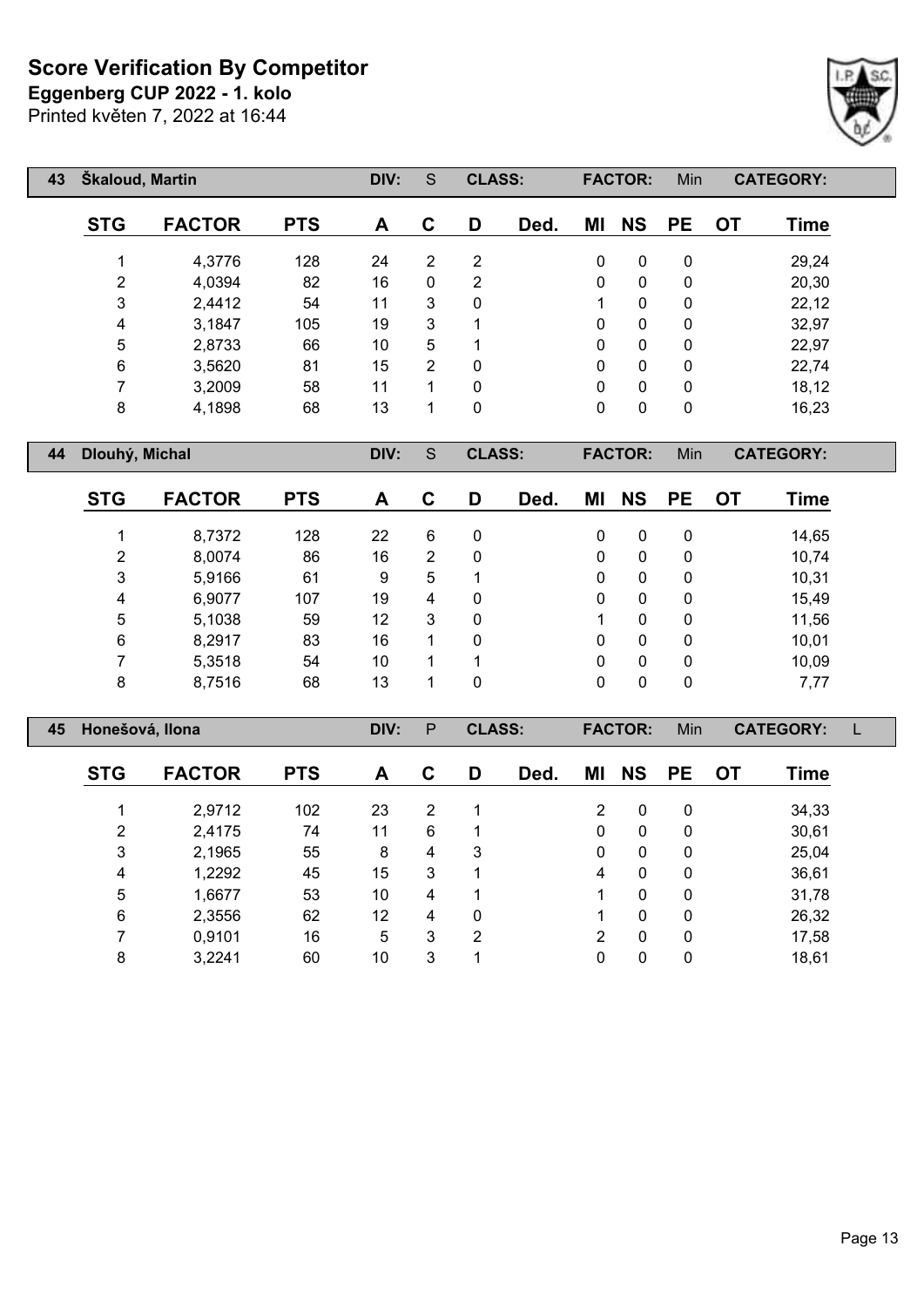**Eggenberg CUP 2022 - 1. kolo**

Printed květen 7, 2022 at 16:44

Г

| 46 | Budjač, Jakub |               |            | DIV: | P              | <b>CLASS:</b>  |      |    | <b>FACTOR:</b> | Min       |           | <b>CATEGORY:</b> |  |
|----|---------------|---------------|------------|------|----------------|----------------|------|----|----------------|-----------|-----------|------------------|--|
|    | <b>STG</b>    | <b>FACTOR</b> | <b>PTS</b> | A    | C              | D              | Ded. | ΜI | <b>NS</b>      | <b>PE</b> | <b>OT</b> | <b>Time</b>      |  |
|    |               | 3,3640        | 95         | 15   | 9              | 3              |      | 1  | $\mathbf{0}$   | 0         |           | 28,24            |  |
|    | 2             | 4,9367        | 78         | 14   | $\overline{2}$ | 2              |      | 0  | 0              | 0         |           | 15,80            |  |
|    | 3             | 3,4854        | 55         | 7    | 6              | 2              |      | 0  | 0              | 0         |           | 15,78            |  |
|    | 4             | 3,2922        | 72         | 9    | 12             | 1              |      | 1  | $\mathbf{0}$   | 0         |           | 21,87            |  |
|    | 5             | 1,3468        | 36         | 6    | 8              | $\overline{2}$ |      | 0  | $\overline{2}$ | 0         |           | 26,73            |  |
|    | 6             | 5,7610        | 81         | 15   | $\overline{2}$ | 0              |      | 0  | $\mathbf{0}$   | 0         |           | 14,06            |  |
|    | 7             | 3,8168        | 50         | 8    | 3              | 1              |      | 0  | $\mathbf{0}$   | 0         |           | 13,10            |  |
|    | 8             | 5,3704        | 58         | 9    | 4              | ◢              |      | 0  | 0              | 0         |           | 10,80            |  |

**Červinka, Jaroslav DIV:** S **CLASS: FACTOR:** Min **CATEGORY:**

| <b>STG</b> | <b>FACTOR</b> | <b>PTS</b> | A  | C | D | Ded. | ΜI | <b>NS</b> | <b>PE</b> | <b>OT</b> | Time  |
|------------|---------------|------------|----|---|---|------|----|-----------|-----------|-----------|-------|
|            | 2,9548        | 115        | 23 | 3 |   |      |    | 0         | 0         |           | 38,92 |
| 2          | 2,3923        | 50         | 12 | 3 |   |      | 2  | 0         | 0         |           | 20,90 |
| 3          | 0,7829        | 22         | 9  | 2 |   |      | 3  | 0         | 0         |           | 28,10 |
| 4          | 1,7327        | 70         | 13 | 8 |   |      |    |           | 0         |           | 40,40 |
| 5          | 1,5823        | 35         | 5  | 5 | 5 |      |    | 0         | 0         |           | 22,12 |
| 6          | 4,1554        | 77         | 14 | 2 |   |      | 0  | 0         | 0         |           | 18,53 |
|            | 1,9369        | 35         |    | 3 |   |      |    | 0         | 0         |           | 18,07 |
| 8          | 3,8678        | 48         |    | 3 | 4 |      | 0  | 0         | 0         |           | 12,41 |

| 49 | Dvořák, Marian |               |            | DIV: | P              | <b>CLASS:</b>  |      |          | <b>FACTOR:</b> | Min         |    | <b>CATEGORY:</b> |  |
|----|----------------|---------------|------------|------|----------------|----------------|------|----------|----------------|-------------|----|------------------|--|
|    | <b>STG</b>     | <b>FACTOR</b> | <b>PTS</b> | A    | C              | D              | Ded. | ΜI       | <b>NS</b>      | <b>PE</b>   | OТ | Time             |  |
|    |                | 6,0304        | 115        | 24   |                | $\overline{2}$ |      |          | 0              | 0           |    | 19,07            |  |
|    | $\overline{2}$ | 6,6052        | 86         | 17   | 0              |                |      | $\Omega$ | 0              | 0           |    | 13,02            |  |
|    | 3              | 3,9973        | 59         | 9    | 4              | 2              |      | $\Omega$ | $\mathbf{0}$   | $\mathbf 0$ |    | 14,76            |  |
|    | 4              | 5,4963        | 103        | 17   | 6              | 0              |      | 0        | 0              | 0           |    | 18,74            |  |
|    | 5              | 3,6845        | 64         | 9    | 6              |                |      | 0        | 0              | 0           |    | 17,37            |  |
|    | 6              | 6,2748        | 79         | 14   | 3              | 0              |      | 0        | 0              | 0           |    | 12,59            |  |
|    |                | 4,8994        | 56         | 10   | $\overline{2}$ | 0              |      | $\Omega$ | 0              | 0           |    | 11,43            |  |
|    | 8              | 7,3733        | 64         | 11   | 3              | 0              |      | 0        | 0              | 0           |    | 8,68             |  |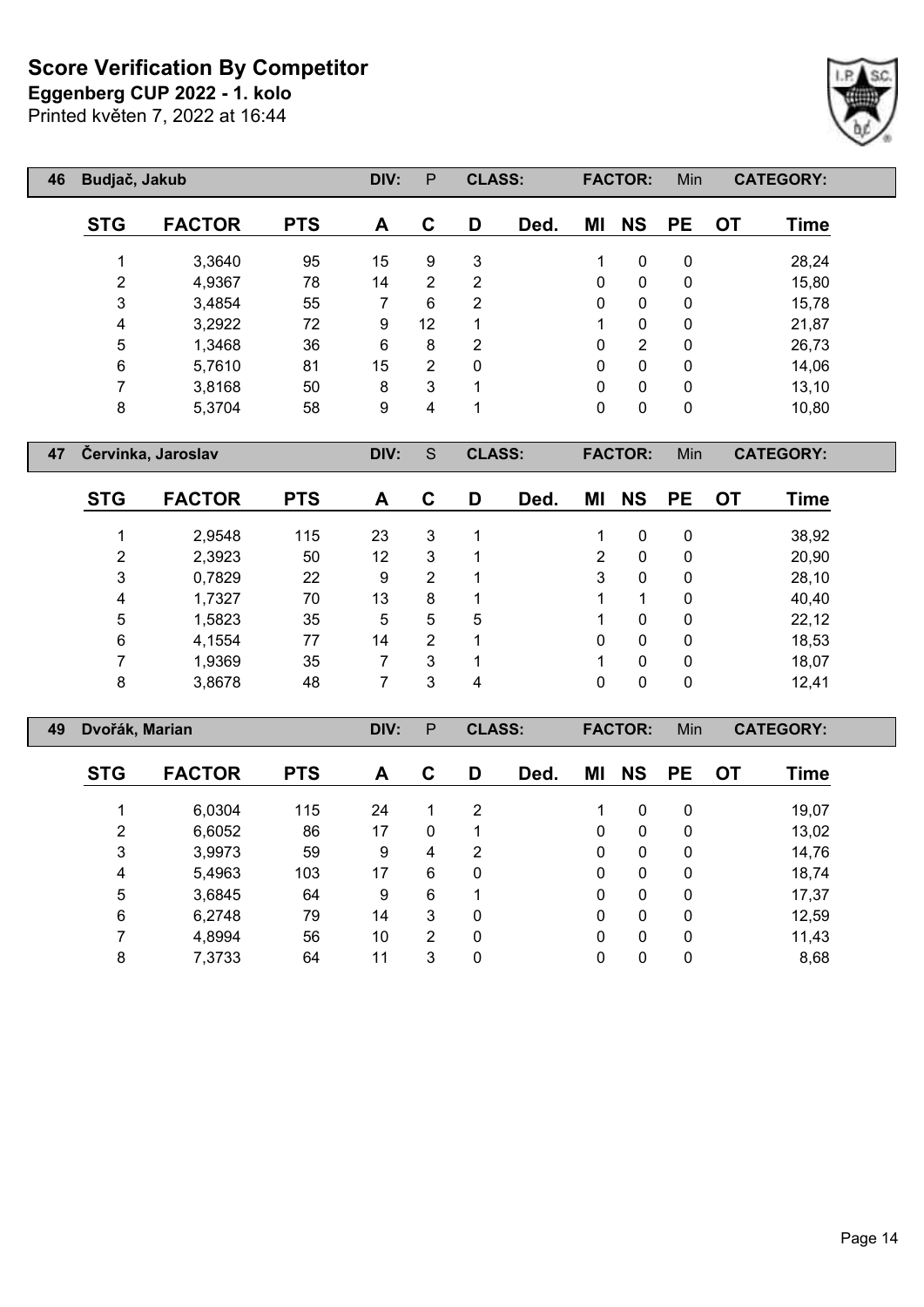**Eggenberg CUP 2022 - 1. kolo**

Printed květen 7, 2022 at 16:44



| 50 |            | Zákostelecký, František |            | DIV: | S           | <b>CLASS:</b> |      |              | <b>FACTOR:</b> | Min          |           | <b>CATEGORY:</b> | SS |
|----|------------|-------------------------|------------|------|-------------|---------------|------|--------------|----------------|--------------|-----------|------------------|----|
|    | <b>STG</b> | <b>FACTOR</b>           | <b>PTS</b> | A    | $\mathbf C$ | D             | Ded. | ΜI           | <b>NS</b>      | <b>PE</b>    | <b>OT</b> | Time             |    |
|    | 1          | 5,7128                  | 113        | 21   | 6           | $\mathbf{0}$  |      |              | $\mathbf{0}$   | 0            |           | 19,78            |    |
|    | 2          | 4,3137                  | 55         | 10   | 4           | 3             |      |              | $\mathbf{0}$   | $\mathbf{0}$ |           | 12,75            |    |
|    | 3          | 4,4487                  | 69         | 13   | 1           |               |      | $\mathbf{0}$ | $\mathbf{0}$   | $\mathbf{0}$ |           | 15,51            |    |
|    | 4          | 3,2269                  | 95         | 15   | 6           | 2             |      | $\mathbf{0}$ | $\mathbf{0}$   | $\mathbf{0}$ |           | 29,44            |    |
|    | 5          | 4,1176                  | 70         | 11   | 5           | $\mathbf{0}$  |      | $\mathbf{0}$ | $\mathbf{0}$   | $\mathbf{0}$ |           | 17,00            |    |
|    | $\,6$      | 6,6719                  | 85         | 17   | 0           | 0             |      | $\mathbf{0}$ | $\mathbf{0}$   | 0            |           | 12,74            |    |
|    | 7          | 4,1467                  | 52         | 9    | 2           | 1             |      | $\mathbf{0}$ | $\mathbf{0}$   | 0            |           | 12,54            |    |
|    | 8          | 7,3048                  | 58         | 8    | 6           | 0             |      | $\mathbf 0$  | 0              | 0            |           | 7,94             |    |

**Appl, Vladimír DIV:** P **CLASS: FACTOR:** Min **CATEGORY:** S

| <b>STG</b> | <b>FACTOR</b> | <b>PTS</b> | A  | С | D | Ded. | ΜI | <b>NS</b> | <b>PE</b> | OT | Time  |
|------------|---------------|------------|----|---|---|------|----|-----------|-----------|----|-------|
|            | 4,4948        | 109        | 20 | 6 | 1 |      |    | 0         | 0         |    | 24,25 |
| 2          | 4,3944        | 78         | 13 | 4 | 1 |      | 0  | 0         | 0         |    | 17,75 |
| 3          | 3,9975        | 63         | 10 | 4 | 1 |      | 0  | 0         | 0         |    | 15,76 |
| 4          | 3,7951        | 103        | 17 | 6 | 0 |      | 0  | 0         | 0         |    | 27,14 |
| 5          | 2,3873        | 45         | 11 | 3 | 1 |      |    |           | 0         |    | 18,85 |
| 6          | 4,3367        | 68         | 15 |   | 0 |      |    | 0         | 0         |    | 15,68 |
| 7          | 3,7709        | 54         | 9  | 3 | 0 |      | 0  | 0         | 0         |    | 14,32 |
| 8          | 5,5885        | 66         | 12 | 2 | 0 |      | 0  | 0         | 0         |    | 11,81 |

| 52 |                | Bahenský, Michael |            | DIV: | P              | <b>CLASS:</b> |      |          | <b>FACTOR:</b> | Min       |           | <b>CATEGORY:</b> |  |
|----|----------------|-------------------|------------|------|----------------|---------------|------|----------|----------------|-----------|-----------|------------------|--|
|    | <b>STG</b>     | <b>FACTOR</b>     | <b>PTS</b> | A    | C              | D             | Ded. | ΜI       | <b>NS</b>      | <b>PE</b> | <b>OT</b> | Time             |  |
|    |                | 5,3920            | 130        | 24   | 3              | 1             |      | 0        | $\mathbf 0$    | 0         |           | 24,11            |  |
|    | $\overline{2}$ | 5,7595            | 80         | 14   | 3              | 1             |      | 0        | $\mathbf 0$    | 0         |           | 13,89            |  |
|    | 3              | 4,4921            | 65         | 12   |                | 2             |      | 0        | $\mathbf{0}$   | 0         |           | 14,47            |  |
|    | 4              | 5,1781            | 109        | 20   | 3              | 0             |      | $\Omega$ | $\mathbf{0}$   | 0         |           | 21,05            |  |
|    | 5              | 4,0466            | 66         | 11   | 3              | 2             |      | 0        | 0              | 0         |           | 16,31            |  |
|    | 6              | 5,7627            | 85         | 17   | $\mathbf{0}$   | 0             |      | $\Omega$ | 0              | 0         |           | 14,75            |  |
|    | 7              | 4,6473            | 56         | 10   | $\overline{2}$ | 0             |      | 0        | 0              | 0         |           | 12,05            |  |
|    | 8              | 7,4830            | 66         | 12   | $\overline{2}$ | 0             |      | 0        | 0              | 0         |           | 8,82             |  |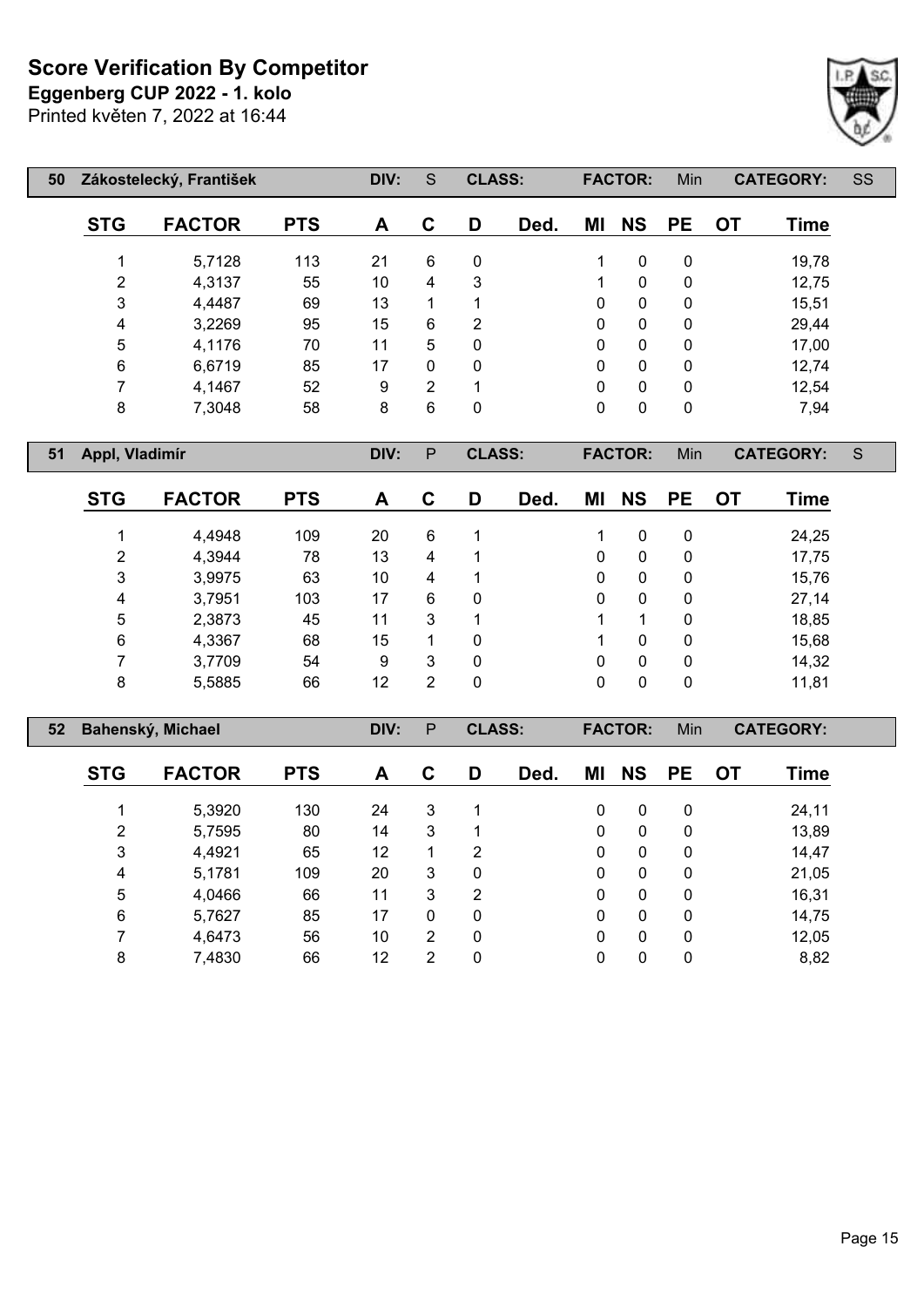**Eggenberg CUP 2022 - 1. kolo**

Printed květen 7, 2022 at 16:44

Г

| 53 | Konečny, Pavel |               |            | DIV: | S           | <b>CLASS:</b> |      |                | <b>FACTOR:</b> | Min       |           | <b>CATEGORY:</b> |
|----|----------------|---------------|------------|------|-------------|---------------|------|----------------|----------------|-----------|-----------|------------------|
|    | <b>STG</b>     | <b>FACTOR</b> | <b>PTS</b> | A    | $\mathbf C$ | D             | Ded. | ΜI             | <b>NS</b>      | <b>PE</b> | <b>OT</b> | Time             |
|    |                | 3,2315        | 128        | 22   | 6           | $\Omega$      |      | $\mathbf{0}$   | $\mathbf{0}$   | 0         |           | 39,61            |
|    | 2              | 2,6178        | 50         | 12   | 3           | 1             |      | $\overline{2}$ | 0              | 0         |           | 19,10            |
|    | 3              | 0,5000        | 10         | 7    | 5           | $\Omega$      |      | 3              | 0              | 1         |           | 20,00            |
|    | 4              | 1,7008        | 49         | 14   | 6           | 1             |      | $\overline{2}$ | 2              | 0         |           | 28,81            |
|    | 5              | 2,6405        | 70         | 12   | 3           | 1             |      | $\mathbf{0}$   | 0              | 0         |           | 26,51            |
|    | 6              | 3,7087        | 83         | 16   | 1           | $\mathbf{0}$  |      | 0              | 0              | 0         |           | 22,38            |
|    | ⇁              | 2,9703        | 48         | 7    | 4           | 1             |      | $\mathbf{0}$   | $\mathbf{0}$   | 0         |           | 16, 16           |
|    | 8              | 3,8961        | 54         | 8    | 4           | 2             |      | 0              | 0              | 0         |           | 13,86            |

**Švehla Ml., Zdeněk DIV:** P **CLASS: FACTOR:** Min **CATEGORY:**

| <b>STG</b> | <b>FACTOR</b> | <b>PTS</b> | A  | С | D | Ded. | ΜI | <b>NS</b>    | <b>PE</b>    | <b>OT</b> | Time   |
|------------|---------------|------------|----|---|---|------|----|--------------|--------------|-----------|--------|
|            | 5,9540        | 132        | 25 | 2 | 1 |      | 0  | 0            | 0            |           | 22,17  |
| 2          | 4,7191        | 84         | 15 | 3 | 0 |      | 0  | 0            | 0            |           | 17,80  |
| 3          | 5,0119        | 63         | 10 | 4 | 1 |      | 0  | 0            | 0            |           | 12,57  |
| 4          | 7,4301        | 109        | 20 | 3 | 0 |      | 0  | 0            | 0            |           | 14,67  |
| 5          | 4,9026        | 78         | 15 |   | 0 |      | 0  | 0            | $\mathbf{0}$ |           | 15,91  |
| 6          | 7,6087        | 77         | 13 | 4 | 0 |      | 0  | 0            | 0            |           | 10, 12 |
|            | 6,0742        | 54         | 9  | 3 | 0 |      | 0  | $\mathbf{0}$ | $\mathbf{0}$ |           | 8,89   |
| 8          | 10,5263       | 64         | 11 | 3 | 0 |      | 0  | 0            | 0            |           | 6,08   |

| 55 | Mužík, Pavel   |               |            | DIV: | P              | <b>CLASS:</b> |      |              | <b>FACTOR:</b> | Min          |           | <b>CATEGORY:</b> |  |
|----|----------------|---------------|------------|------|----------------|---------------|------|--------------|----------------|--------------|-----------|------------------|--|
|    | <b>STG</b>     | <b>FACTOR</b> | <b>PTS</b> | A    | C              | D             | Ded. | ΜI           | <b>NS</b>      | <b>PE</b>    | <b>OT</b> | Time             |  |
|    |                | 3,5854        | 55         | 18   | 5              | 0             |      | 5            | 0              | 0            |           | 15,34            |  |
|    | $\overline{2}$ | 6,1367        | 88         | 17   |                | 0             |      | 0            | 0              | $\mathbf{0}$ |           | 14,34            |  |
|    | 3              | 4,8611        | 63         | 10   | 4              |               |      | $\mathbf{0}$ | $\mathbf 0$    | $\mathbf{0}$ |           | 12,96            |  |
|    | 4              | 3,3515        | 80         | 15   | 4              | 3             |      |              | $\mathbf{0}$   | 0            |           | 23,87            |  |
|    | 5              | 3,3863        | 49         | 9    | 4              | 2             |      |              | 0              | 0            |           | 14,47            |  |
|    | 6              | 6,4133        | 81         | 15   | $\overline{2}$ | 0             |      | 0            | 0              | $\mathbf{0}$ |           | 12,63            |  |
|    | 7              | 4,6253        | 50         | 8    | 3              | 1             |      | 0            | 0              | 0            |           | 10,81            |  |
|    | 8              | 8,1081        | 66         | 12   | $\overline{2}$ | 0             |      | 0            | 0              | 0            |           | 8,14             |  |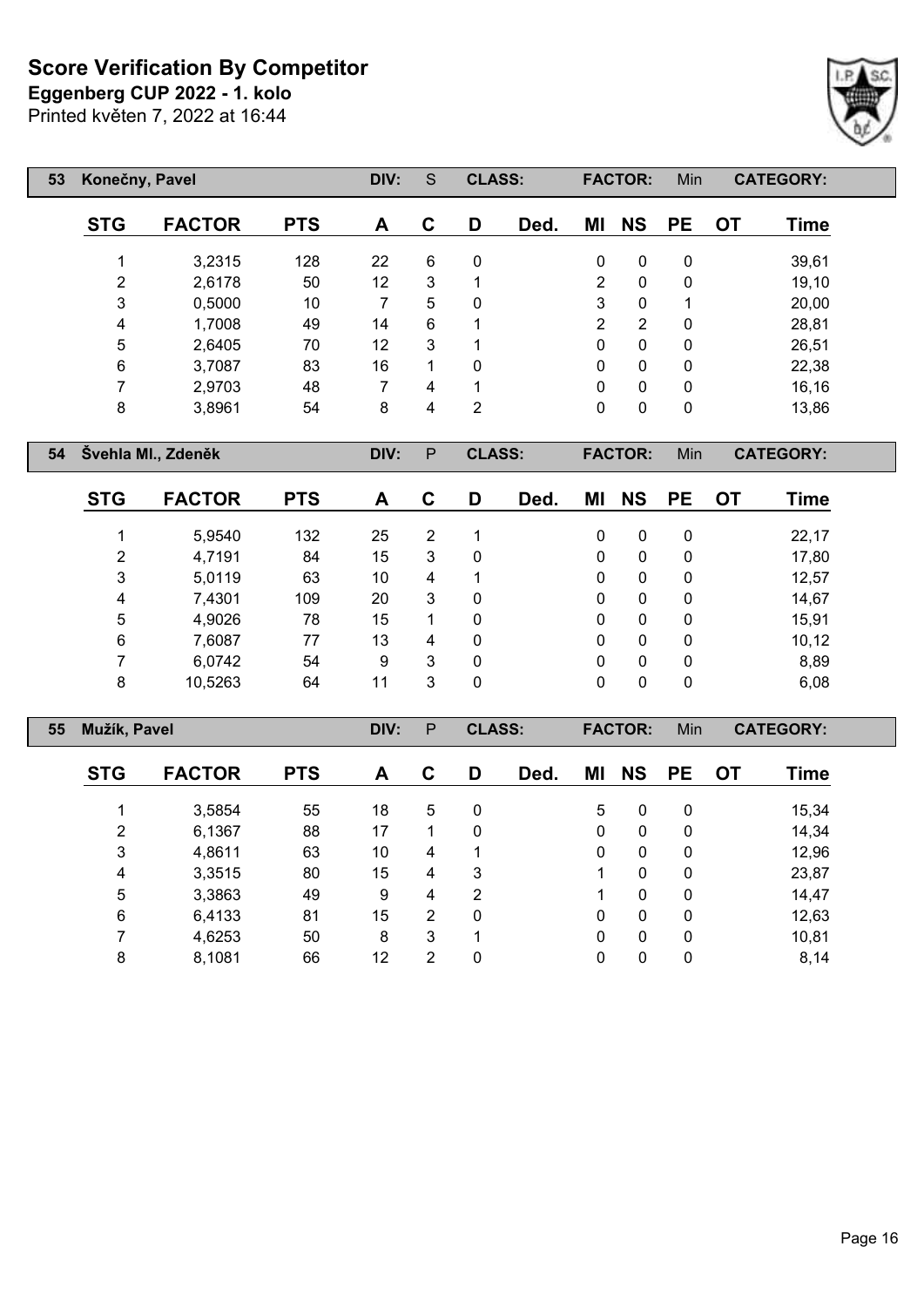**Eggenberg CUP 2022 - 1. kolo**

Printed květen 7, 2022 at 16:44



| 56 |                | Petříková, Blanka |            | DIV:              | S              | <b>CLASS:</b> |      |    | <b>FACTOR:</b> | Min         |           | <b>CATEGORY:</b> |  |
|----|----------------|-------------------|------------|-------------------|----------------|---------------|------|----|----------------|-------------|-----------|------------------|--|
|    | <b>STG</b>     | <b>FACTOR</b>     | <b>PTS</b> | A                 | C              | D             | Ded. | MI | <b>NS</b>      | <b>PE</b>   | <b>OT</b> | <b>Time</b>      |  |
|    |                | 3,4536            | 111        | 21                | 5              | 1             |      | 1  | 0              | 0           |           | 32,14            |  |
|    | $\overline{2}$ | 3,9514            | 78         | $12 \overline{ }$ | 6              | 0             |      | 0  | $\mathbf 0$    | 0           |           | 19,74            |  |
|    | 3              | 2,8100            | 63         | 11                | $\overline{2}$ | 2             |      | 0  | $\mathbf 0$    | 0           |           | 22,42            |  |
|    | 4              | 3,0284            | 97         | 14                | 9              | 0             |      | 0  | $\mathbf 0$    | 0           |           | 32,03            |  |
|    | 5              | 1,4802            | 43         | 8                 | 3              | 4             |      | 1  | 0              | 0           |           | 29,05            |  |
|    | 6              | 4,3223            | 81         | 15                | 2              | 0             |      | 0  | 0              | 0           |           | 18,74            |  |
|    | ⇁              | 3,4974            | 54         | 9                 | 3              | 0             |      | 0  | $\mathbf{0}$   | 0           |           | 15,44            |  |
|    | 8              | 4,5521            | 62         | 10                | 4              | $\mathbf 0$   |      | 0  | 0              | $\mathbf 0$ |           | 13,62            |  |
|    |                |                   |            |                   |                |               |      |    |                |             |           |                  |  |

**Hejnová, Dea DIV:** S **CLASS: FACTOR:** Min **CATEGORY:** L

| <b>STG</b> | <b>FACTOR</b> | <b>PTS</b> | A  | C | D | Ded. | ΜI | <b>NS</b>    | <b>PE</b> | OT | Time  |
|------------|---------------|------------|----|---|---|------|----|--------------|-----------|----|-------|
|            | 3,9601        | 115        | 22 | 5 | 0 |      |    | 0            | 0         |    | 29,04 |
| 2          | 4,8538        | 88         | 17 |   | 0 |      | 0  | 0            | 0         |    | 18,13 |
| 3          | 3,8550        | 67         | 12 | 2 | 1 |      | 0  | 0            | 0         |    | 17,38 |
| 4          | 4,4838        | 109        | 20 | 3 | 0 |      | 0  | 0            | 0         |    | 24,31 |
| 5          | 4,1620        | 74         | 13 | 3 | 0 |      | 0  | $\mathbf{0}$ | 0         |    | 17,78 |
| 6          | 4,4658        | 79         | 15 | 4 | 1 |      | 0  | $\mathbf{0}$ | 0         |    | 17,69 |
|            | 3,6388        | 54         | 9  | 3 | 0 |      | 0  | 0            | 0         |    | 14,84 |
| 8          | 5,2464        | 66         | 12 | 2 | 0 |      | 0  | 0            | 0         |    | 12,58 |

| 58 |            | Trojan, Lukáš |            |    | P              | <b>CLASS:</b> |      |              | <b>FACTOR:</b> | Min          |           | <b>CATEGORY:</b> |  |
|----|------------|---------------|------------|----|----------------|---------------|------|--------------|----------------|--------------|-----------|------------------|--|
|    | <b>STG</b> | <b>FACTOR</b> | <b>PTS</b> | A  | C              | D             | Ded. | ΜI           | <b>NS</b>      | <b>PE</b>    | <b>OT</b> | Time             |  |
|    |            | 3,7311        | 121        | 25 | $\overline{2}$ | 0             |      |              | $\mathbf{0}$   | 0            |           | 32,43            |  |
|    | 2          | 3,4700        | 88         | 17 |                | 0             |      | $\mathbf{0}$ | $\mathbf{0}$   | $\mathbf{0}$ |           | 25,36            |  |
|    | 3          | 3,5306        | 71         | 14 | $\mathbf{0}$   |               |      | $\Omega$     | $\mathbf{0}$   | $\mathbf{0}$ |           | 20,11            |  |
|    | 4          | 3,2415        | 100        | 22 | $\mathbf{0}$   | 0             |      |              | $\mathbf{0}$   | 0            |           | 30,85            |  |
|    | 5          | 1,1302        | 23         |    | 5              | 3             |      |              | 2              | $\mathbf{0}$ |           | 20,35            |  |
|    | 6          | 3,4918        | 83         | 16 |                | 0             |      | 0            | $\mathbf{0}$   | $\mathbf{0}$ |           | 23,77            |  |
|    | 7          | 3,0735        | 56         | 10 | 2              | 0             |      | $\mathbf{0}$ | $\mathbf{0}$   | $\mathbf{0}$ |           | 18,22            |  |
|    | 8          | 4,1975        | 68         | 13 |                | 0             |      | 0            | 0              | 0            |           | 16,20            |  |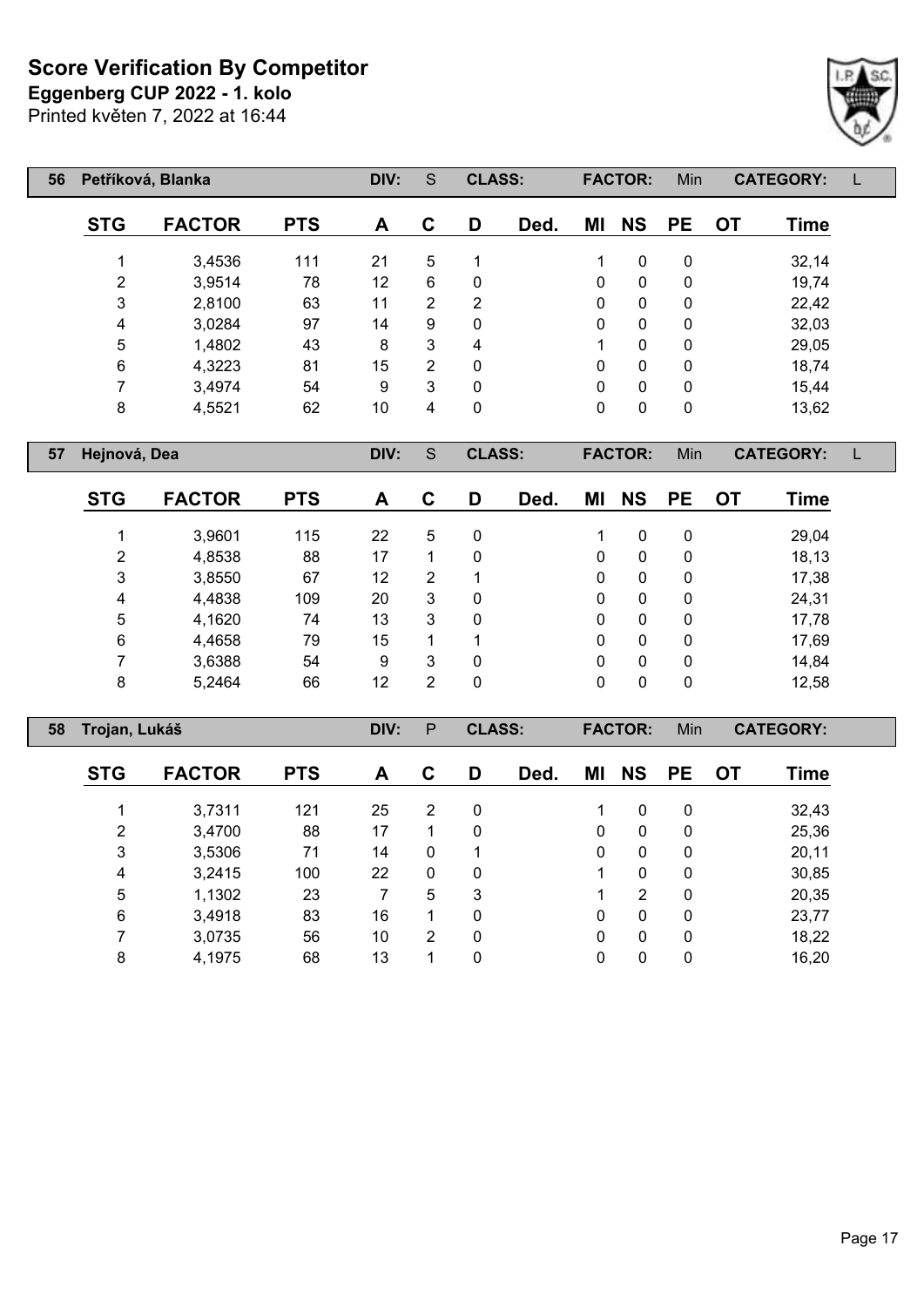**Eggenberg CUP 2022 - 1. kolo**

Printed květen 7, 2022 at 16:44



| 60         | Budjač, Zdeněk<br><b>FACTOR</b><br><b>PTS</b><br>4,6365<br>88<br>4<br>2<br>8,0229<br>84<br>3<br>5,8879<br>63<br>4<br>4,9094<br>103<br>5<br>5,1200<br>64<br>6<br>7,4346<br>71<br>$\overline{ }$ |    |    | S              | <b>CLASS:</b> |      |    | <b>FACTOR:</b> | Min       |           | <b>CATEGORY:</b> |
|------------|------------------------------------------------------------------------------------------------------------------------------------------------------------------------------------------------|----|----|----------------|---------------|------|----|----------------|-----------|-----------|------------------|
| <b>STG</b> |                                                                                                                                                                                                |    | A  | C              | D             | Ded. | ΜI | <b>NS</b>      | <b>PE</b> | <b>OT</b> | <b>Time</b>      |
|            |                                                                                                                                                                                                |    | 17 |                | 2             |      | 2  | 0              | 0         |           | 18,98            |
|            |                                                                                                                                                                                                |    | 15 | 3              | 0             |      | 0  | 0              | 0         |           | 10,47            |
|            |                                                                                                                                                                                                |    | 11 | $\overline{2}$ | 2             |      | 0  | 0              | 0         |           | 10,70            |
|            |                                                                                                                                                                                                |    | 17 | 6              | 0             |      | 0  | $\mathbf 0$    | 0         |           | 20,98            |
|            |                                                                                                                                                                                                |    | 10 | 4              | 2             |      | 0  | 0              | 0         |           | 12,50            |
|            |                                                                                                                                                                                                |    | 11 | 5              |               |      | 0  | 0              | 0         |           | 9,55             |
|            | 5,4106                                                                                                                                                                                         | 56 | 10 | $\overline{2}$ | 0             |      | 0  | $\mathbf 0$    | 0         |           | 10,35            |
| 8          | 8,0221                                                                                                                                                                                         | 58 | 11 | 0              | 3             |      | 0  | 0              | 0         |           | 7,23             |

**Frinta, Petr DIV:** P **CLASS: FACTOR:** Min **CATEGORY:**

| <b>STG</b> | <b>FACTOR</b> | <b>PTS</b> | A  | С | D | Ded. | ΜI           | <b>NS</b> | <b>PE</b>    | <b>OT</b> | Time  |
|------------|---------------|------------|----|---|---|------|--------------|-----------|--------------|-----------|-------|
|            | 6,3914        | 113        | 21 | 6 | 0 |      |              | 0         | 0            |           | 17,68 |
| 2          | 4,4547        | 58         | 10 | 5 | 3 |      | 0            |           | 0            |           | 13,02 |
| 3          | 5,2986        | 63         | 11 | 2 | 2 |      | 0            | 0         | 0            |           | 11,89 |
| 4          | 6,4765        | 109        | 20 | 3 | 0 |      | 0            | 0         | 0            |           | 16,83 |
| 5          | 5,0946        | 70         | 12 | 3 |   |      | $\mathbf{0}$ | 0         | $\mathbf{0}$ |           | 13,74 |
| 6          | 6,5779        | 79         | 14 | 3 | 0 |      | $\mathbf{0}$ | 0         | 0            |           | 12,01 |
|            | 4,6685        | 50         |    | 5 | 0 |      | 0            | 0         | 0            |           | 10,71 |
| 8          | 8,2687        | 64         | 12 |   |   |      | 0            | 0         | 0            |           | 7,74  |

| 62 |            | Batěk, Jaroslav |            |    | S | <b>CLASS:</b> |      |              | <b>FACTOR:</b> | Min       |           | <b>CATEGORY:</b> | SS |
|----|------------|-----------------|------------|----|---|---------------|------|--------------|----------------|-----------|-----------|------------------|----|
|    | <b>STG</b> | <b>FACTOR</b>   | <b>PTS</b> | A  | C | D             | Ded. | ΜI           | <b>NS</b>      | <b>PE</b> | <b>OT</b> | Time             |    |
|    |            | 7,1132          | 120        | 21 | 4 | 3             |      | $\mathbf{0}$ | 0              | 0         |           | 16,87            |    |
|    | 2          | 7,4468          | 84         | 15 | 3 | $\mathbf{0}$  |      | $\mathbf{0}$ | $\mathbf{0}$   | 0         |           | 11,28            |    |
|    | 3          | 4,9543          | 65         | 11 | 3 |               |      | $\mathbf{0}$ | 0              | 0         |           | 13,12            |    |
|    | 4          | 5,6551          | 101        | 16 | 7 | 0             |      | $\mathbf{0}$ | 0              | 0         |           | 17,86            |    |
|    | 5          | 3,9464          | 56         | 8  | 4 | 4             |      | 0            | 0              | 0         |           | 14,19            |    |
|    | 6          | 5,9289          | 75         | 12 | 5 | 0             |      | 0            | 0              | 0         |           | 12,65            |    |
|    |            | 4,8561          | 54         | 9  | 3 | $\mathbf{0}$  |      | 0            | 0              | 0         |           | 11,12            |    |
|    | 8          | 8,1481          | 66         | 12 | 2 | 0             |      | 0            | 0              | 0         |           | 8,10             |    |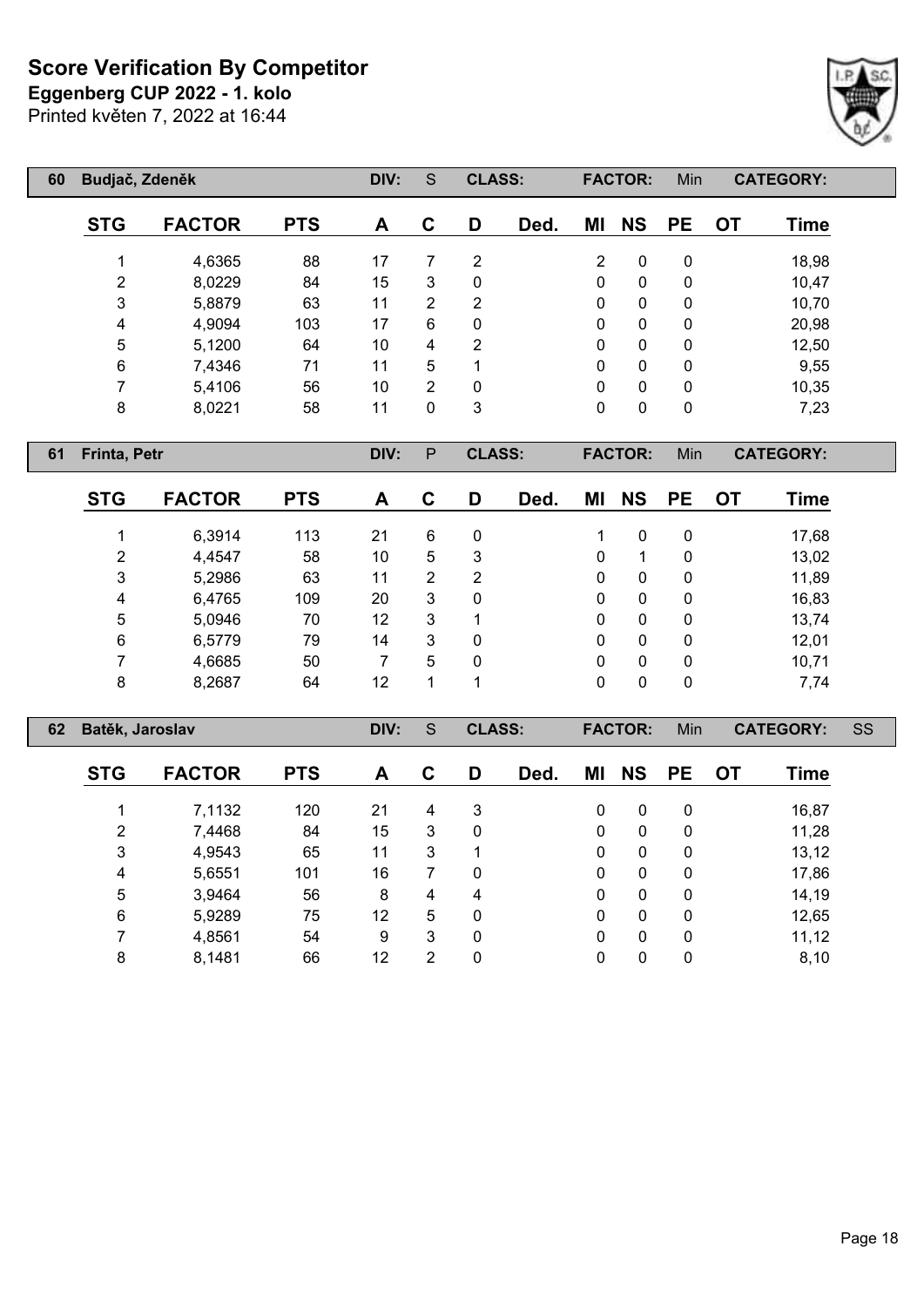**Eggenberg CUP 2022 - 1. kolo**

Printed květen 7, 2022 at 16:44

| 65 | Krupička, Josef |               |            | DIV: | P           | <b>CLASS:</b> |      |                | <b>FACTOR:</b> | Min       |    | <b>CATEGORY:</b> |  |
|----|-----------------|---------------|------------|------|-------------|---------------|------|----------------|----------------|-----------|----|------------------|--|
|    | <b>STG</b>      | <b>FACTOR</b> | <b>PTS</b> | A    | $\mathbf C$ | D             | Ded. | MI             | <b>NS</b>      | <b>PE</b> | 0T | Time             |  |
|    |                 | 3,6391        | 98         | 20   | 6           | 0             |      | $\overline{2}$ | 0              | 0         |    | 26,93            |  |
|    | 2               | 4,3046        | 78         | 14   | 2           | 2             |      | 0              | 0              | 0         |    | 18,12            |  |
|    | 3               | 2,6210        | 65         | 10   | 5           | $\mathbf{0}$  |      | $\mathbf{0}$   | 0              | 0         |    | 24,80            |  |
|    | 4               | 3,6357        | 93         | 13   | 9           |               |      | $\mathbf{0}$   | 0              | 0         |    | 25,58            |  |
|    | 5               | 1,5324        | 43         | 10   | 4           |               |      | 1              | 1              | 0         |    | 28,06            |  |
|    | 6               | 5,2734        | 81         | 15   | 2           | 0             |      | $\mathbf{0}$   | 0              | 0         |    | 15,36            |  |
|    |                 | 3,4875        | 46         | 6    | 5           | ◀             |      | $\mathbf{0}$   | 0              | 0         |    | 13,19            |  |
|    | 8               | 5,1639        | 52         | 7    | 5           | 2             |      | 0              | 0              | 0         |    | 10,07            |  |

**Ulehla, Gejza DIV:** P **CLASS: FACTOR:** Min **CATEGORY:**

 $\lceil$ 

| <b>STG</b> | <b>FACTOR</b> | <b>PTS</b> | A  | C | D           | Ded. | ΜI       | <b>NS</b> | <b>PE</b> | OT | Time  |
|------------|---------------|------------|----|---|-------------|------|----------|-----------|-----------|----|-------|
| 1          | 6,5742        | 128        | 23 | 4 | 1           |      | 0        | 0         | 0         |    | 19,47 |
| 2          | 5,7891        | 84         | 15 | 3 | 0           |      | 0        | 0         | 0         |    | 14,51 |
| 3          | 4,9020        | 65         | 11 | 3 | 1           |      | 0        | 0         | 0         |    | 13,26 |
| 4          | 5,2386        | 101        | 16 |   | 0           |      | 0        | 0         | 0         |    | 19,28 |
| 5          | 1,8423        | 32         | 10 | 4 | $\mathbf 0$ |      | 2        | 0         |           |    | 17,37 |
| 6          | 4,9116        | 75         | 12 | 5 | 0           |      | 0        | 0         | 0         |    | 15,27 |
|            | 4,8043        | 54         | 9  | 3 | 0           |      | 0        | 0         | 0         |    | 11,24 |
| 8          | 8,6835        | 62         | 11 | 2 | 1           |      | $\Omega$ | 0         | 0         |    | 7,14  |

| 67 | Sládeček, Jakub |               |            | DIV: | S  | <b>CLASS:</b> |      |          | <b>FACTOR:</b> | Min         |           | <b>CATEGORY:</b> |  |
|----|-----------------|---------------|------------|------|----|---------------|------|----------|----------------|-------------|-----------|------------------|--|
|    | <b>STG</b>      | <b>FACTOR</b> | <b>PTS</b> | A    | C  | D             | Ded. | ΜI       | <b>NS</b>      | <b>PE</b>   | <b>OT</b> | Time             |  |
|    |                 | 3,3955        | 91         | 13   | 11 | 3             |      |          | 0              | 0           |           | 26,80            |  |
|    | 2               | 4,6570        | 74         | 12   | 4  | 2             |      | 0        | 0              | 0           |           | 15,89            |  |
|    | 3               | 5,1343        | 65         | 11   | 3  | 1             |      | 0        | $\mathbf{0}$   | 0           |           | 12,66            |  |
|    | 4               | 4,3687        | 91         | 13   | 8  | 2             |      | 0        | 0              | 0           |           | 20,83            |  |
|    | 5               | 2,3160        | 56         |      | 6  | 3             |      | 0        | 0              | 0           |           | 24,18            |  |
|    | 6               | 4,2916        | 73         | 11   | 6  | 0             |      | $\Omega$ | $\mathbf{0}$   | $\mathbf 0$ |           | 17,01            |  |
|    | ⇁               | 3,5928        | 42         | 6    | 3  | 3             |      | 0        | 0              | 0           |           | 11,69            |  |
|    | 8               | 8,1081        | 54         |      | 6  |               |      | 0        | 0              | 0           |           | 6,66             |  |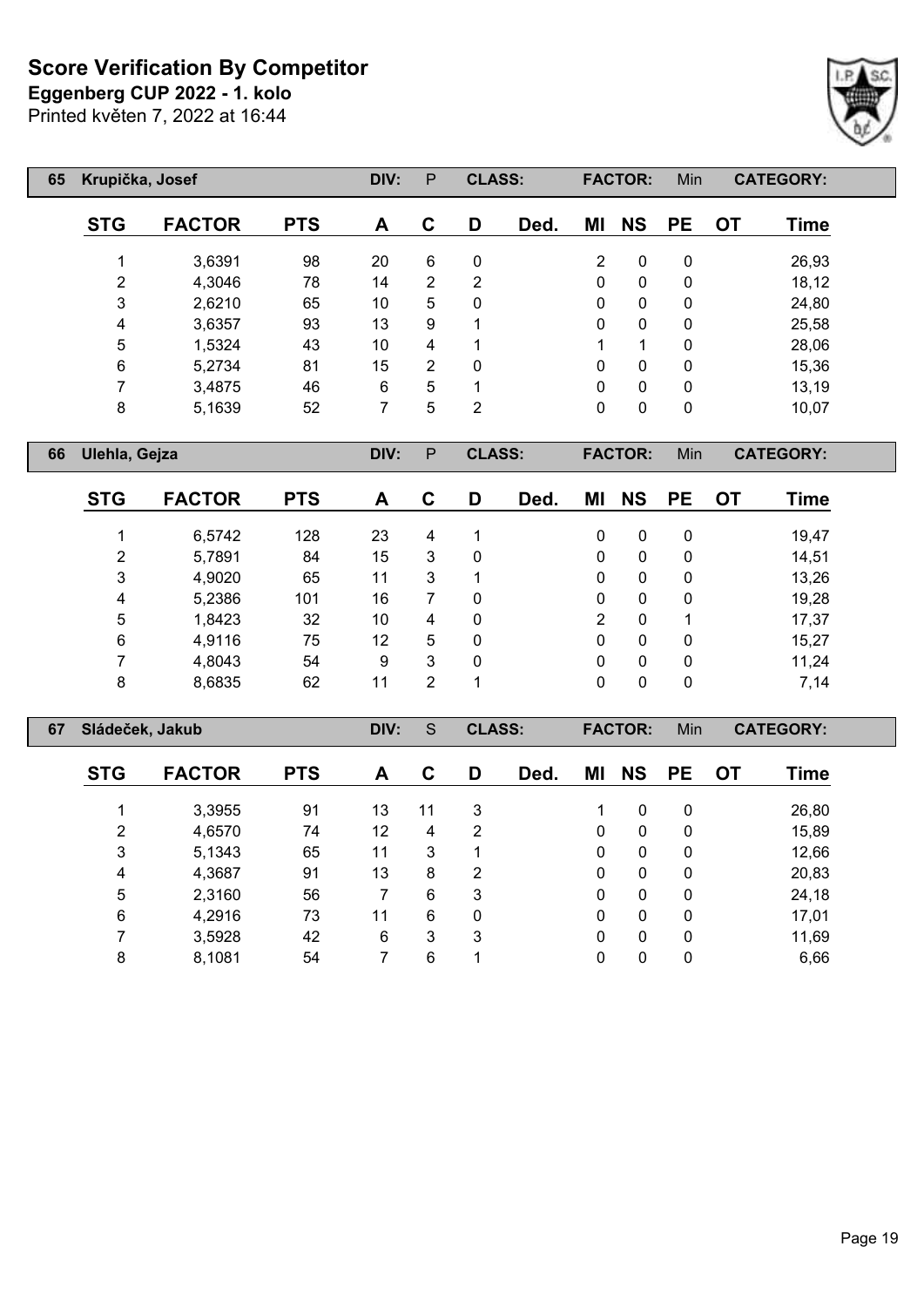**Eggenberg CUP 2022 - 1. kolo**

Printed květen 7, 2022 at 16:44

| 69 | Švarc, Petr    |               |            | DIV:           | S | <b>CLASS:</b>  |      |    | <b>FACTOR:</b> | Min          |           | <b>CATEGORY:</b> |
|----|----------------|---------------|------------|----------------|---|----------------|------|----|----------------|--------------|-----------|------------------|
|    | <b>STG</b>     | <b>FACTOR</b> | <b>PTS</b> | A              | C | D              | Ded. | ΜI | <b>NS</b>      | <b>PE</b>    | <b>OT</b> | <b>Time</b>      |
|    |                | 6,2500        | 122        | 19             | 9 | 0              |      | 0  | $\mathbf{0}$   | 0            |           | 19,52            |
|    | $\overline{2}$ | 6,2820        | 86         | 16             | 2 | 0              |      | 0  | $\mathbf{0}$   | 0            |           | 13,69            |
|    | 3              | 4,1428        | 65         | 10             | 5 | 0              |      | 0  | $\mathbf{0}$   | 0            |           | 15,69            |
|    | 4              | 4,9495        | 103        | 18             | 4 | 1              |      | 0  | $\mathbf{0}$   | $\mathbf{0}$ |           | 20,81            |
|    | 5              | 2,4417        | 45         | 7              | 6 | $\overline{2}$ |      | 1  | $\mathbf{0}$   | $\mathbf{0}$ |           | 18,43            |
|    | 6              | 5,6911        | 77         | 13             | 4 | 0              |      | 0  | $\mathbf{0}$   | 0            |           | 13,53            |
|    | 7              | 3,7566        | 50         |                | 5 | 0              |      | 0  | $\mathbf{0}$   | 0            |           | 13,31            |
|    | 8              | 4,7619        | 39         | $6\phantom{1}$ | 6 |                |      | 1  | 0              | 0            |           | 8,19             |

**Novák, Tomáš DIV:** S **CLASS: FACTOR:** Min **CATEGORY:**

| <b>STG</b> | <b>FACTOR</b> | <b>PTS</b> | A  | С | D | Ded. | ΜI | <b>NS</b> | <b>PE</b> | OT | Time  |
|------------|---------------|------------|----|---|---|------|----|-----------|-----------|----|-------|
|            | 5,0000        | 126        | 22 | 5 | 1 |      | 0  | 0         | 0         |    | 25,20 |
| 2          | 3,3243        | 61         | 11 | 5 |   |      |    | 0         | 0         |    | 18,35 |
| 3          | 3,4254        | 67         | 12 | 2 |   |      | 0  | 0         | 0         |    | 19,56 |
| 4          | 3,2084        | 101        | 17 | 5 |   |      | 0  | 0         | 0         |    | 31,48 |
| 5          | 2,5512        | 66         | 10 | 5 |   |      | 0  | 0         | 0         |    | 25,87 |
| 6          | 3,9306        | 77         | 14 | 2 |   |      | 0  | 0         | 0         |    | 19,59 |
|            | 3,4139        | 48         |    | 4 | 1 |      | 0  | 0         | 0         |    | 14,06 |
| 8          | 5,5728        | 54         |    | 6 |   |      | 0  | 0         | 0         |    | 9,69  |

| 72 |                | Konrád, František |            | DIV: | S | <b>CLASS:</b> |      |    | <b>FACTOR:</b> | Min       |           | <b>CATEGORY:</b> | SS |
|----|----------------|-------------------|------------|------|---|---------------|------|----|----------------|-----------|-----------|------------------|----|
|    | <b>STG</b>     | <b>FACTOR</b>     | <b>PTS</b> | A    | C | D             | Ded. | ΜI | <b>NS</b>      | <b>PE</b> | <b>OT</b> | <b>Time</b>      |    |
|    |                | 3,8105            | 107        | 18   | 9 | 0             |      | 1  | $\mathbf{0}$   | 0         |           | 28,08            |    |
|    | $\overline{2}$ | 5,7821            | 78         | 12   | 6 | 0             |      | 0  | 0              | 0         |           | 13,49            |    |
|    | 3              | 3,8434            | 54         | 12   | 1 | 1             |      | 1  | $\mathbf{0}$   | 0         |           | 14,05            |    |
|    | 4              | 4,6911            | 101        | 17   | 5 |               |      | 0  | 0              | 0         |           | 21,53            |    |
|    | 5              | 4,0840            | 70         | 11   | 5 | 0             |      | 0  | $\mathbf{0}$   | 0         |           | 17,14            |    |
|    | 6              | 5,8131            | 79         | 14   | 3 | 0             |      | 0  | $\mathbf{0}$   | 0         |           | 13,59            |    |
|    |                | 4,8701            | 60         | 12   | 0 | 0             |      | 0  | $\mathbf{0}$   | 0         |           | 12,32            |    |
|    | 8              | 7,0099            | 64         | 11   | 3 | 0             |      | 0  | 0              | 0         |           | 9,13             |    |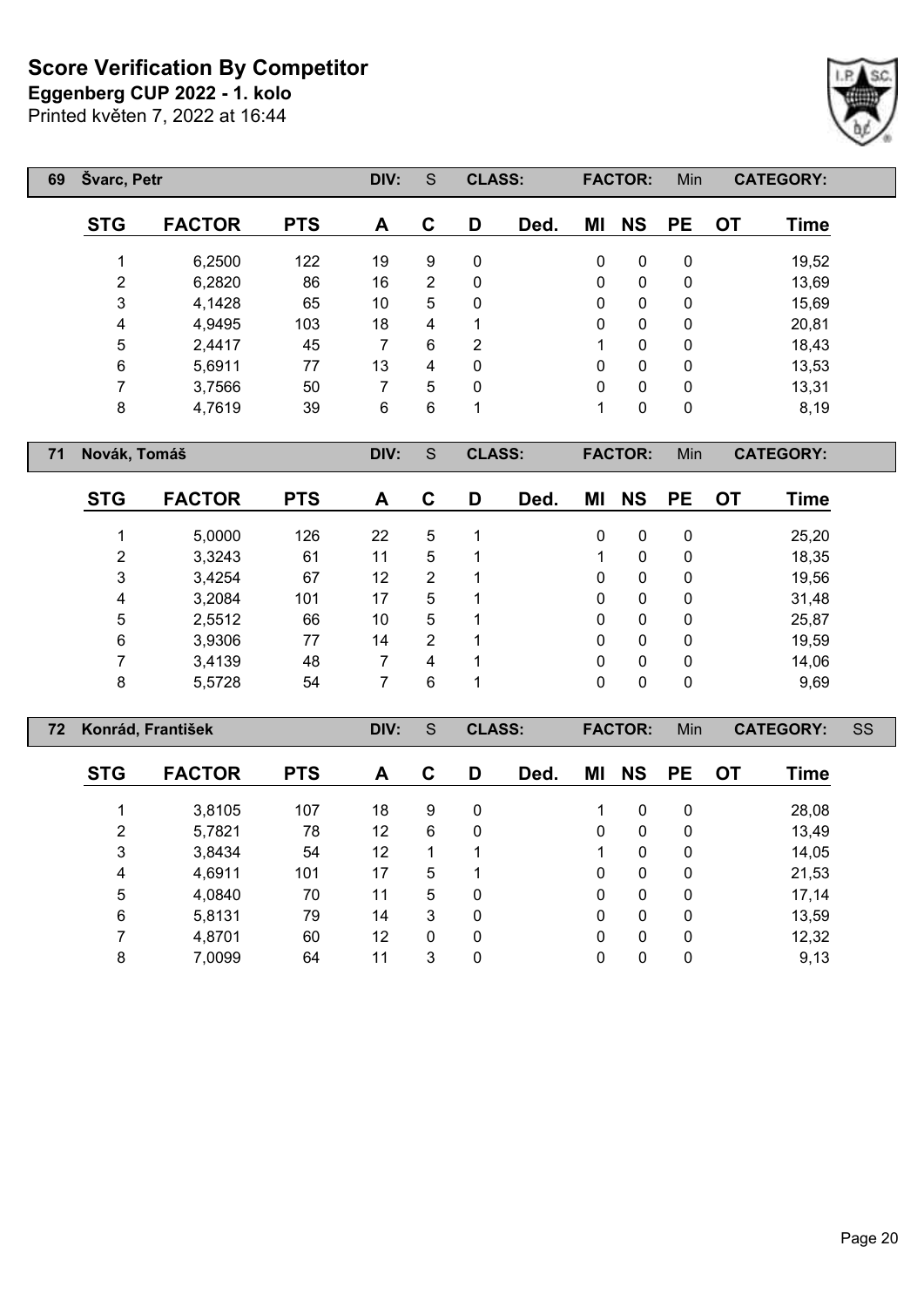**Eggenberg CUP 2022 - 1. kolo**

Printed květen 7, 2022 at 16:44

| 73 |            | Vicány, Pavel |            |    | S              | <b>CLASS:</b> |      |              | <b>FACTOR:</b> | Min       |    | <b>CATEGORY:</b> |
|----|------------|---------------|------------|----|----------------|---------------|------|--------------|----------------|-----------|----|------------------|
|    | <b>STG</b> | <b>FACTOR</b> | <b>PTS</b> | A  | $\mathbf C$    | D             | Ded. | MI           | <b>NS</b>      | <b>PE</b> | 0T | Time             |
|    | 1          | 6,9307        | 126        | 21 | 7              | $\mathbf{0}$  |      | 0            | 0              | 0         |    | 18,18            |
|    | 2          | 4,8603        | 80         | 14 | 3              |               |      | $\mathbf{0}$ | $\mathbf{0}$   | 0         |    | 16,46            |
|    | 3          | 4,1139        | 52         | 11 | $\overline{2}$ | и             |      | 1            | 0              | 0         |    | 12,64            |
|    | 4          | 5,5282        | 101        | 16 | 7              | $\mathbf{0}$  |      | $\mathbf{0}$ | 0              | 0         |    | 18,27            |
|    | 5          | 3,5017        | 52         | 8  | 7              | и             |      | 0            | 1              | 0         |    | 14,85            |
|    | 6          | 6,7234        | 79         | 14 | 3              | $\mathbf{0}$  |      | $\mathbf 0$  | $\mathbf{0}$   | 0         |    | 11,75            |
|    | 7          | 4,5524        | 60         | 12 | 0              | $\mathbf{0}$  |      | $\mathbf{0}$ | $\mathbf{0}$   | 0         |    | 13,18            |
|    | 8          | 7,1588        | 64         | 11 | 3              | 0             |      | $\mathbf 0$  | $\mathbf{0}$   | 0         |    | 8,94             |

**Baier, Josef DIV:** S **CLASS: FACTOR:** Min **CATEGORY:** S

Г

| <b>STG</b> | <b>FACTOR</b> | <b>PTS</b> | A  | С | D | Ded. | ΜI | <b>NS</b>    | <b>PE</b>   | OТ | Time  |
|------------|---------------|------------|----|---|---|------|----|--------------|-------------|----|-------|
|            | 5,6818        | 130        | 23 | 5 | 0 |      | 0  | 0            | 0           |    | 22,88 |
| 2          | 6,3363        | 78         | 13 | 4 | 1 |      | 0  | 0            | $\mathbf 0$ |    | 12,31 |
| 3          | 4,8085        | 59         | 9  | 4 | 2 |      | 0  | 0            | 0           |    | 12,27 |
| 4          | 5,6535        | 109        | 20 | 3 | 0 |      | 0  | 0            | 0           |    | 19,28 |
| 5          | 5,1417        | 78         | 15 |   | 0 |      | 0  | $\mathbf{0}$ | $\mathbf 0$ |    | 15,17 |
| 6          | 6,2352        | 79         | 14 | 3 | 0 |      | 0  | 0            | 0           |    | 12,67 |
| ⇁          | 1,3502        | 16         | 4  | 5 | 1 |      | 2  | $\mathbf{0}$ | $\mathbf 0$ |    | 11,85 |
| 8          | 7,8481        | 62         | 10 | 4 | 0 |      | 0  | 0            | 0           |    | 7,90  |

| 76 | Sochor, Tomáš  |               |            | DIV: | P              | <b>CLASS:</b> |      |          | <b>FACTOR:</b> | Min         |    | <b>CATEGORY:</b> |  |
|----|----------------|---------------|------------|------|----------------|---------------|------|----------|----------------|-------------|----|------------------|--|
|    | <b>STG</b>     | <b>FACTOR</b> | <b>PTS</b> | A    | С              | D             | Ded. | ΜI       | <b>NS</b>      | <b>PE</b>   | OТ | Time             |  |
|    |                | 4,2904        | 117        | 24   | $\overline{2}$ |               |      |          | 0              | 0           |    | 27,27            |  |
|    | $\overline{2}$ | 5,4850        | 82         | 14   | 4              | 0             |      | $\Omega$ | $\mathbf{0}$   | $\mathbf 0$ |    | 14,95            |  |
|    | 3              | 3,1767        | 48         | 9    | 4              | 1             |      |          | $\mathbf{0}$   | $\mathbf 0$ |    | 15,11            |  |
|    | 4              | 2,8514        | 57         | 13   | 7              |               |      | 2        | 1              | 0           |    | 19,99            |  |
|    | 5              | 3,7461        | 72         | 13   | $\overline{2}$ |               |      | 0        | 0              | 0           |    | 19,22            |  |
|    | 6              | 4,2641        | 62         | 13   | 2              |               |      |          | 0              | 0           |    | 14,54            |  |
|    |                | 3,8633        | 52         | 8    | 4              | 0             |      | $\Omega$ | 0              | 0           |    | 13,46            |  |
|    | 8              | 4,3432        | 41         |      | 5              |               |      |          | 0              | 0           |    | 9,44             |  |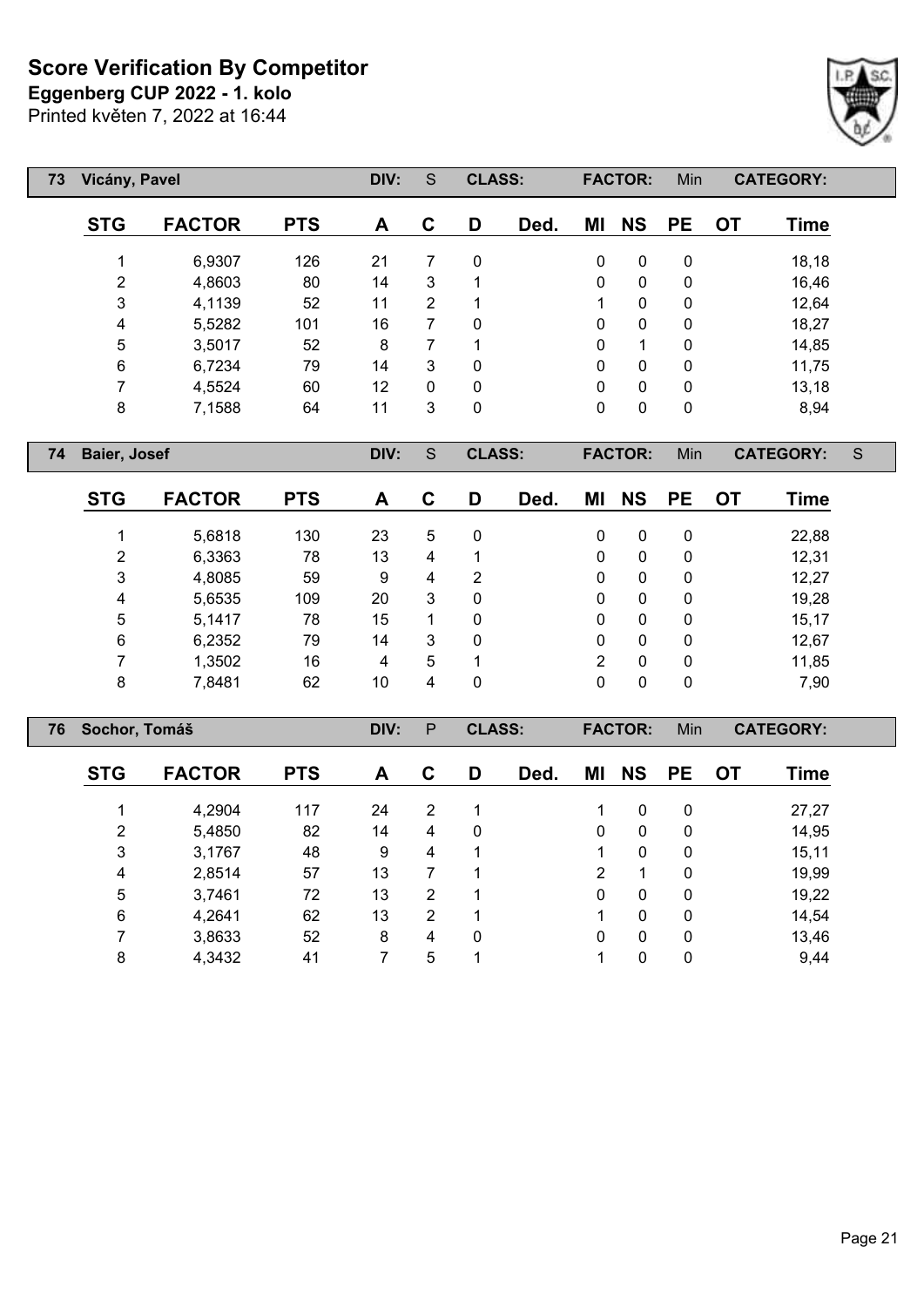**Eggenberg CUP 2022 - 1. kolo**

Printed květen 7, 2022 at 16:44

| 77 |            | Sochor, Jan   |            |    |   | <b>CLASS:</b> |      |              | <b>FACTOR:</b> | Min       |    | <b>CATEGORY:</b> |  |
|----|------------|---------------|------------|----|---|---------------|------|--------------|----------------|-----------|----|------------------|--|
|    | <b>STG</b> | <b>FACTOR</b> | <b>PTS</b> | A  | C | D             | Ded. | ΜI           | <b>NS</b>      | <b>PE</b> | 0T | Time             |  |
|    |            | 5,2827        | 128        | 23 | 4 | 1             |      | 0            | 0              | 0         |    | 24,23            |  |
|    | 2          | 3,8164        | 74         | 10 | 8 | 0             |      | 0            | 0              | 0         |    | 19,39            |  |
|    | 3          | 4,4338        | 65         | 11 | 3 |               |      | $\mathbf{0}$ | $\mathbf{0}$   | 0         |    | 14,66            |  |
|    | 4          | 3,3068        | 83         | 12 | 6 | 5             |      | $\mathbf{0}$ | 0              | 0         |    | 25,10            |  |
|    | 5          | 2,1505        | 42         | 11 | 2 | 1             |      | 2            | 0              | 0         |    | 19,53            |  |
|    | 6          | 4,3375        | 73         | 12 | 4 | 1             |      | 0            | 0              | 0         |    | 16,83            |  |
|    |            | 3,5230        | 52         | 8  | 4 | $\mathbf{0}$  |      | $\mathbf{0}$ | 0              | 0         |    | 14,76            |  |
|    | 8          | 6,1682        | 66         | 12 | 2 | 0             |      | 0            | 0              | 0         |    | 10,70            |  |

**Syrový, Lukáš DIV:** P **CLASS: FACTOR:** Min **CATEGORY:**

Г

| <b>STG</b> | <b>FACTOR</b> | <b>PTS</b> | A  | С  | D | Ded. | ΜI | <b>NS</b> | <b>PE</b>    | <b>OT</b> | Time  |
|------------|---------------|------------|----|----|---|------|----|-----------|--------------|-----------|-------|
|            | 5,7505        | 118        | 17 | 11 | 0 |      | 0  | 0         | $\mathbf{0}$ |           | 20,52 |
| 2          | 3,7969        | 80         | 14 | 3  |   |      | 0  | 0         | 0            |           | 21,07 |
| 3          | 3,0687        | 63         | 9  | 6  | 0 |      | 0  | 0         | 0            |           | 20,53 |
| 4          | 3,2047        | 93         | 14 |    | 2 |      | 0  | 0         | $\mathbf{0}$ |           | 29,02 |
| 5          | 3,1904        | 64         | 9  | 6  |   |      | 0  | $\Omega$  | $\mathbf{0}$ |           | 20,06 |
| 6          | 5,6953        | 77         | 13 | 4  | 0 |      | 0  | 0         | $\mathbf{0}$ |           | 13,52 |
| 7          | 2,4140        | 33         | 6  | 4  |   |      |    | 0         | $\mathbf{0}$ |           | 13,67 |
| 8          | 6,4786        | 62         | 10 | 4  | 0 |      | 0  |           | $\mathbf{0}$ |           | 9,57  |

| 79 |                | Kupilík, Libor |            |    | P | <b>CLASS:</b> |      |                | <b>FACTOR:</b> | Min          |           | <b>CATEGORY:</b> |  |
|----|----------------|----------------|------------|----|---|---------------|------|----------------|----------------|--------------|-----------|------------------|--|
|    | <b>STG</b>     | <b>FACTOR</b>  | <b>PTS</b> | A  | C | D             | Ded. | ΜI             | <b>NS</b>      | <b>PE</b>    | <b>OT</b> | Time             |  |
|    |                | 5,6232         | 120        | 20 | 6 | 2             |      | $\mathbf{0}$   | 0              | $\mathbf{0}$ |           | 21,34            |  |
|    | $\overline{2}$ | 4,9152         | 84         | 16 |   |               |      | $\mathbf{0}$   | $\mathbf{0}$   | $\mathbf{0}$ |           | 17,09            |  |
|    | 3              | 4,3750         | 63         | 10 | 4 |               |      | $\mathbf{0}$   | $\mathbf{0}$   | $\mathbf{0}$ |           | 14,40            |  |
|    | 4              | 5,1269         | 101        | 16 |   | 0             |      | $\mathbf{0}$   | $\mathbf{0}$   | 0            |           | 19,70            |  |
|    | 5              | 3,4714         | 62         | 8  |   |               |      | $\mathbf{0}$   | $\mathbf{0}$   | 0            |           | 17,86            |  |
|    | 6              | 3,8779         | 47         | 11 | 4 | 0             |      | $\overline{2}$ | $\mathbf{0}$   | $\mathbf{0}$ |           | 12,12            |  |
|    |                | 4,2320         | 54         | 9  | 3 | 0             |      | $\Omega$       | $\mathbf{0}$   | $\mathbf{0}$ |           | 12,76            |  |
|    | 8              | 4,9470         | 56         | 8  | 5 |               |      | 0              | 0              | 0            |           | 11,32            |  |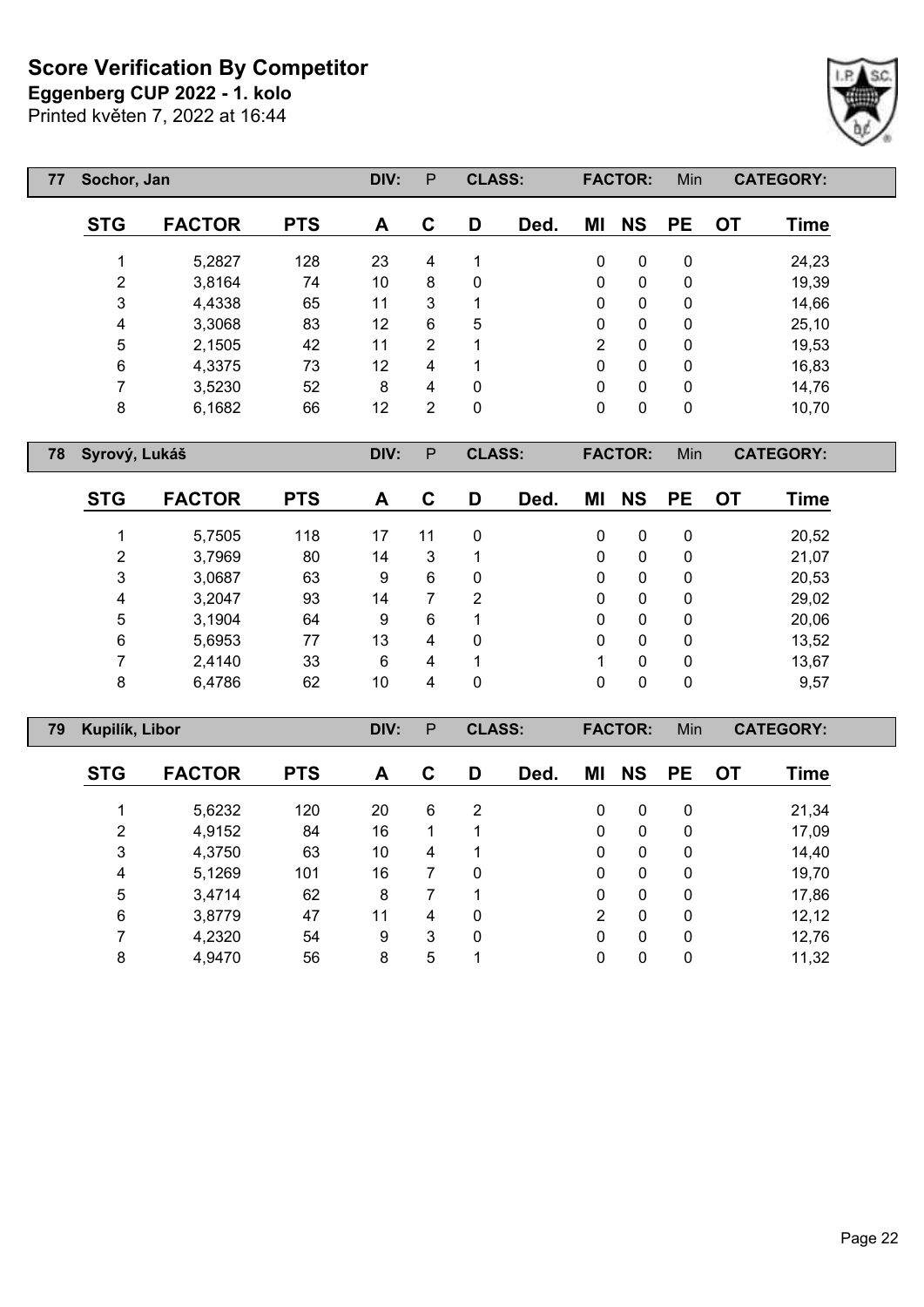**Eggenberg CUP 2022 - 1. kolo**

Printed květen 7, 2022 at 16:44

| 80 | Peka, Petr |               |            | DIV: | P | <b>CLASS:</b> |      |              | <b>FACTOR:</b> | Min          | <b>CATEGORY:</b>  | S |
|----|------------|---------------|------------|------|---|---------------|------|--------------|----------------|--------------|-------------------|---|
|    | <b>STG</b> | <b>FACTOR</b> | <b>PTS</b> | A    | C | D             | Ded. | ΜI           | <b>NS</b>      | <b>PE</b>    | Time<br><b>OT</b> |   |
|    |            | 4,4218        | 104        | 23   | 3 | $\mathbf{0}$  |      | 2            | 0              | 0            | 23,52             |   |
|    | 2          | 4,6093        | 82         | 15   | 2 | 1             |      | $\mathbf 0$  | 0              | 0            | 17,79             |   |
|    | 3          | 3,0905        | 42         | 8    | 3 | 3             |      | 1            | 0              | 0            | 13,59             |   |
|    | 4          | 4,1615        | 101        | 16   | 7 | 0             |      | 0            | 0              | $\mathbf{0}$ | 24,27             |   |
|    | 5          | 2,7534        | 47         | 11   | 4 | $\mathbf{0}$  |      | 1            | 1              | $\mathbf{0}$ | 17,07             |   |
|    | 6          | 5,4533        | 77         | 14   | 2 | 1             |      | 0            | 0              | 0            | 14, 12            |   |
|    | 7          | 3,7230        | 50         | 7    | 5 | $\mathbf{0}$  |      | $\mathbf{0}$ | $\mathbf{0}$   | $\Omega$     | 13,43             |   |
|    | 8          | 6,0552        | 68         | 13   | 1 | 0             |      | 0            | 0              | 0            | 11,23             |   |

**Jurák, Jan DIV:** PO **CLASS: FACTOR:** Min **CATEGORY:**

 $\lceil$ 

| <b>STG</b> | <b>FACTOR</b> | <b>PTS</b> | A  | C | D | Ded. | ΜI | <b>NS</b> | <b>PE</b> | OT | <b>Time</b> |
|------------|---------------|------------|----|---|---|------|----|-----------|-----------|----|-------------|
|            | 7,9082        | 124        | 22 | 4 | 2 |      | 0  | 0         | 0         |    | 15,68       |
| 2          | 6,3898        | 80         | 14 | 3 | 1 |      | 0  | 0         | 0         |    | 12,52       |
| 3          | 7,5372        | 71         | 13 | 2 | 0 |      | 0  | 0         | 0         |    | 9,42        |
| 4          | 7,4547        | 111        | 21 | 2 | 0 |      | 0  | 0         | 0         |    | 14,89       |
| 5          | 6,4039        | 78         | 15 |   | 0 |      | 0  | 0         | 0         |    | 12,18       |
| 6          | 7,5419        | 81         | 15 | 2 | 0 |      | 0  | 0         | 0         |    | 10,74       |
|            | 6,3091        | 60         | 12 | 0 | 0 |      | 0  | 0         | 0         |    | 9,51        |
| 8          | 10,0610       | 66         | 12 | 2 | 0 |      | 0  | 0         | 0         |    | 6,56        |

| 82 |            | Hora, Karel   |            |    | P <sub>O</sub> | <b>CLASS:</b> |      |              | <b>FACTOR:</b> | Min          |           | <b>CATEGORY:</b> |  |
|----|------------|---------------|------------|----|----------------|---------------|------|--------------|----------------|--------------|-----------|------------------|--|
|    | <b>STG</b> | <b>FACTOR</b> | <b>PTS</b> | A  | C              | D             | Ded. | ΜI           | <b>NS</b>      | <b>PE</b>    | <b>OT</b> | Time             |  |
|    |            | 7,9103        | 134        | 25 | 3              | 0             |      | 0            | 0              | $\mathbf{0}$ |           | 16,94            |  |
|    | 2          | 6,0172        | 84         | 15 | 3              | 0             |      | $\mathbf{0}$ | $\mathbf 0$    | $\mathbf{0}$ |           | 13,96            |  |
|    | 3          | 4,8872        | 65         | 10 | 5              | 0             |      | $\mathbf{0}$ | $\mathbf 0$    | $\mathbf{0}$ |           | 13,30            |  |
|    | 4          | 6,0493        | 113        | 22 |                | 0             |      | 0            | 0              | $\mathbf{0}$ |           | 18,68            |  |
|    | 5          | 5,0432        | 70         | 11 | 5              | 0             |      | 0            | 0              | $\mathbf{0}$ |           | 13,88            |  |
|    | 6          | 7,7273        | 85         | 17 | $\mathbf{0}$   | 0             |      | $\mathbf{0}$ | 0              | $\mathbf{0}$ |           | 11,00            |  |
|    |            | 4,7957        | 54         | 9  | 3              | $\mathbf{0}$  |      | $\Omega$     | 0              | $\Omega$     |           | 11,26            |  |
|    | 8          | 7,0707        | 70         | 14 | 0              | 0             |      | 0            | 0              | 0            |           | 9,90             |  |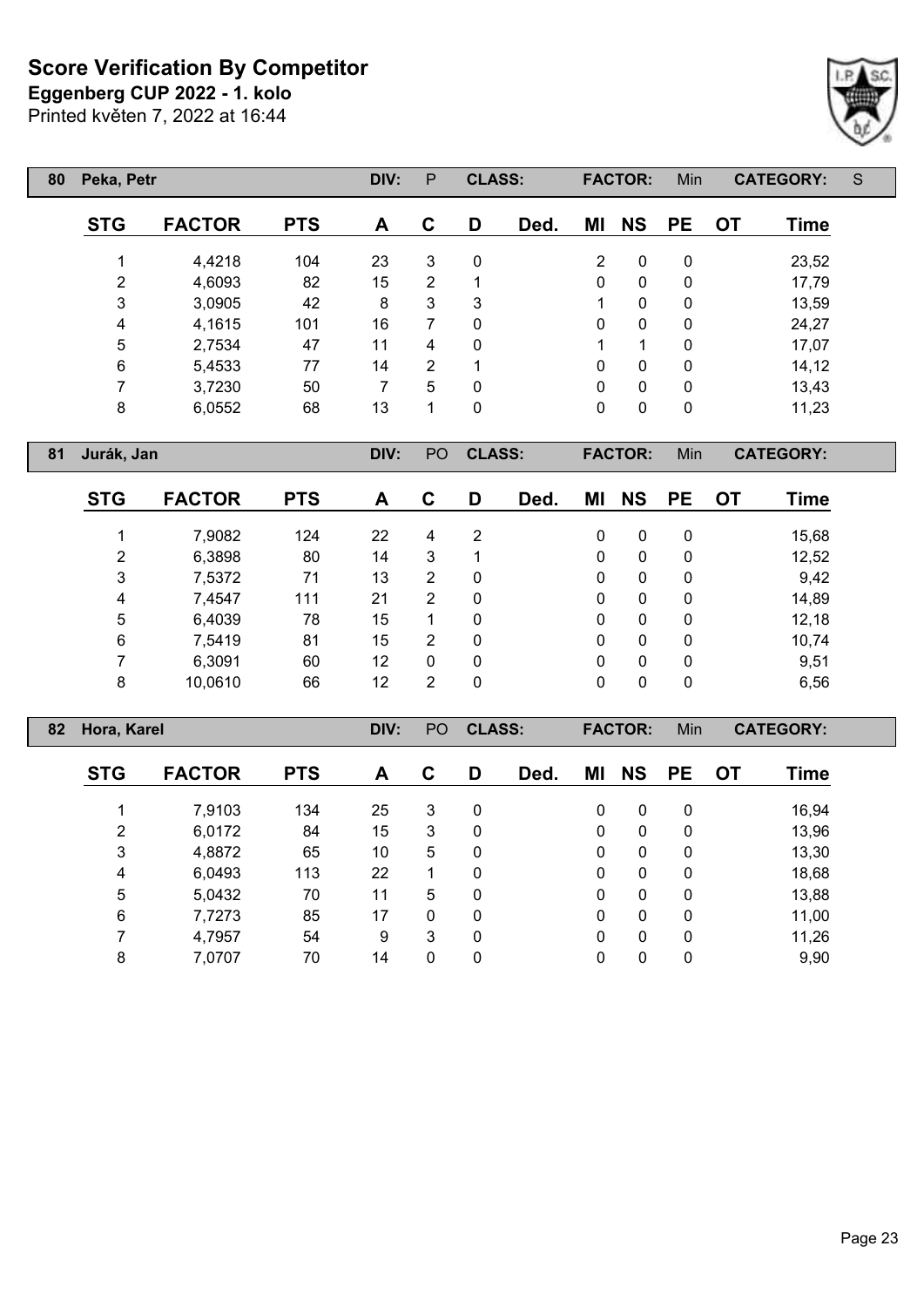**Eggenberg CUP 2022 - 1. kolo**

Printed květen 7, 2022 at 16:44

| 84 |                | Fiala, Jan    |            | DIV: | S            | <b>CLASS:</b> |      |    | <b>FACTOR:</b> | Min |           | <b>CATEGORY:</b> |
|----|----------------|---------------|------------|------|--------------|---------------|------|----|----------------|-----|-----------|------------------|
|    | <b>STG</b>     | <b>FACTOR</b> | <b>PTS</b> | A    | C            | D             | Ded. | ΜI | <b>NS</b>      | PE  | <b>OT</b> | <b>Time</b>      |
|    |                | 5,5249        | 130        | 23   | 5            | $\mathbf{0}$  |      | 0  | $\mathbf{0}$   | 0   |           | 23,53            |
|    | $\overline{2}$ | 7,2547        | 88         | 17   |              | 0             |      | 0  | 0              | 0   |           | 12, 13           |
|    | 3              | 6,6219        | 69         | 12   | 3            | 0             |      | 0  | 0              | 0   |           | 10,42            |
|    | 4              | 6,1849        | 101        | 16   |              | 0             |      | 0  | 0              | 0   |           | 16,33            |
|    | 5              | 4,5003        | 68         | 10   | 6            | 0             |      | 0  | $\mathbf{0}$   | 0   |           | 15,11            |
|    | 6              | 7,2886        | 75         | 12   | 5            | $\mathbf{0}$  |      | 0  | $\mathbf{0}$   | 0   |           | 10,29            |
|    | ⇁              | 5,5918        | 60         | 12   | $\mathbf{0}$ | 0             |      | 0  | $\mathbf{0}$   | 0   |           | 10,73            |
|    | 8              | 7,4586        | 54         | 7    | 6            | 4             |      | 0  | 0              | 0   |           | 7,24             |

**Bernat, Petr DIV:** S **CLASS: FACTOR:** Min **CATEGORY:**

| <b>STG</b>     | <b>FACTOR</b> | <b>PTS</b> | A  | C  | D | Ded. | ΜI           | <b>NS</b> | <b>PE</b> | <b>OT</b> | Time  |
|----------------|---------------|------------|----|----|---|------|--------------|-----------|-----------|-----------|-------|
|                | 5,1917        | 130        | 23 | 5  | 0 |      | 0            | 0         | 0         |           | 25,04 |
| $\overline{2}$ | 3,5421        | 69         | 14 | 3  | 0 |      |              | 0         | 0         |           | 19,48 |
| 3              | 5,9177        | 69         | 12 | 3  | 0 |      | 0            | 0         | 0         |           | 11,66 |
| 4              | 5,0584        | 91         | 12 | 10 | 1 |      | 0            | 0         | 0         |           | 17,99 |
| 5              | 2,5087        | 36         | 8  | 5  | 1 |      | 2            | 0         | 0         |           | 14,35 |
| 6              | 6,5034        | 77         | 13 | 4  | 0 |      | $\mathbf{0}$ | 0         | 0         |           | 11,84 |
|                | 4,4010        | 54         | 9  | 3  | 0 |      | $\mathbf{0}$ | 0         | 0         |           | 12,27 |
| 8              | 4,4280        | 48         | 4  | 9  | 1 |      | 0            | 0         | 0         |           | 10,84 |

| 88 |            | <b>Scigel, Petr</b> |            |    |                | <b>CLASS:</b> |      |                | <b>FACTOR:</b> | Maj         |           | <b>CATEGORY:</b> |  |
|----|------------|---------------------|------------|----|----------------|---------------|------|----------------|----------------|-------------|-----------|------------------|--|
|    | <b>STG</b> | <b>FACTOR</b>       | <b>PTS</b> | A  | C              | D             | Ded. | ΜI             | <b>NS</b>      | <b>PE</b>   | <b>OT</b> | <b>Time</b>      |  |
|    |            | 7,4803              | 133        | 21 |                | 0             |      | $\mathbf{0}$   | $\mathbf{0}$   | 0           |           | 17,78            |  |
|    | 2          | 3,0999              | 54         | 10 | 6              | 0             |      | $\overline{2}$ | $\mathbf{0}$   | $\mathbf 0$ |           | 17,42            |  |
|    | 3          | 5,2591              | 69         | 11 | 3              | 1             |      | 0              | $\mathbf{0}$   | 0           |           | 13,12            |  |
|    | 4          | 5,4803              | 89         | 15 | 5              | 2             |      |                | $\mathbf{0}$   | 0           |           | 16,24            |  |
|    | 5          | 5,2104              | 78         | 14 | $\overline{2}$ | 0             |      | 0              | $\mathbf{0}$   | 0           |           | 14,97            |  |
|    | 6          | 6,1972              | 66         | 12 | 4              | 0             |      |                | $\mathbf{0}$   | 0           |           | 10,65            |  |
|    |            | 5,2632              | 57         | 9  | 3              | 0             |      | 0              | $\mathbf{0}$   | 0           |           | 10,83            |  |
|    | 8          | 7,3415              | 66         | 10 | 4              | 0             |      | 0              | 0              | 0           |           | 8,99             |  |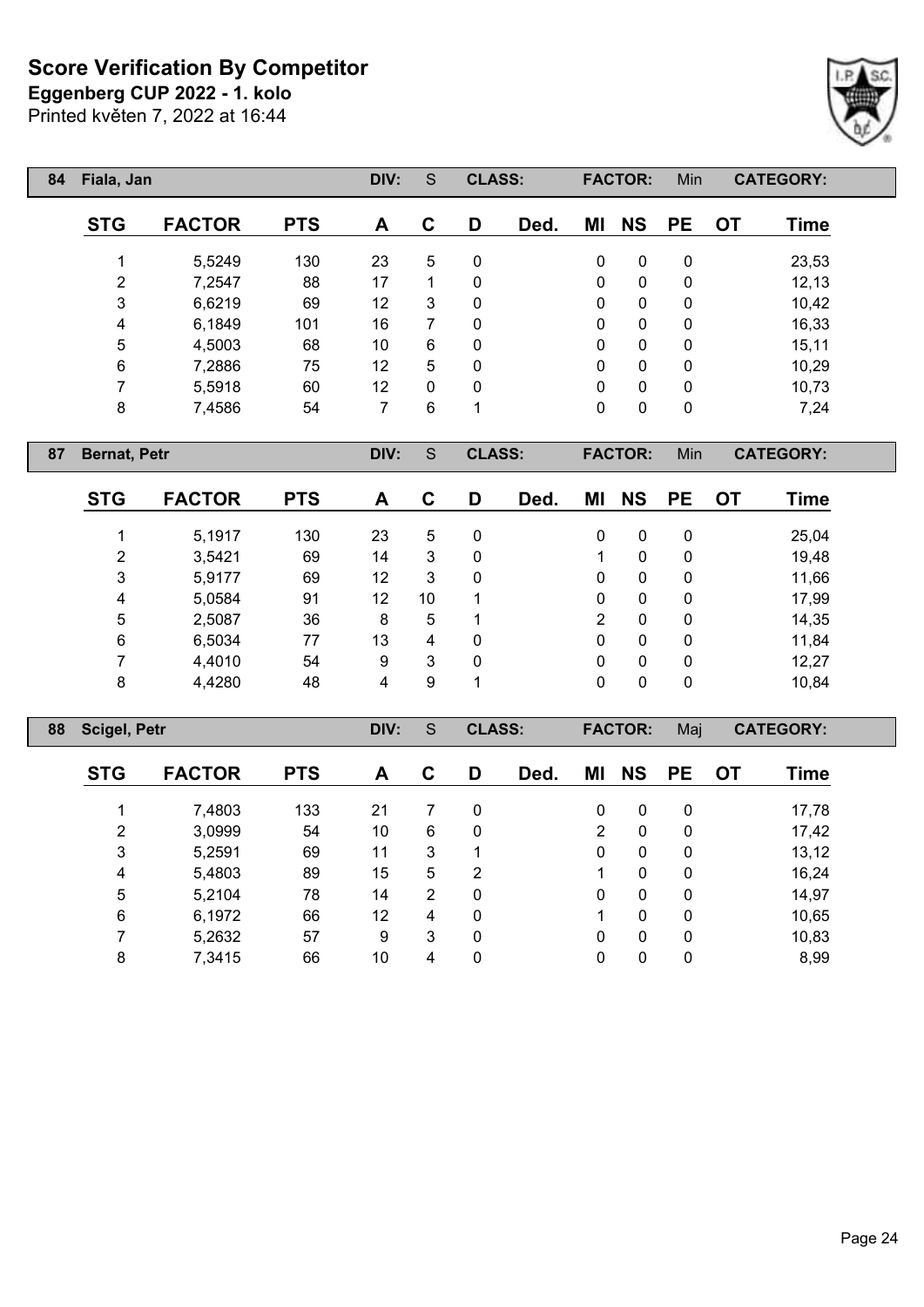**Eggenberg CUP 2022 - 1. kolo**

Printed květen 7, 2022 at 16:44



| 91 | Horáčková, Anna |               |            | DIV: | S           | <b>CLASS:</b> |      |              | <b>FACTOR:</b> | Min       |           | <b>CATEGORY:</b> |  |
|----|-----------------|---------------|------------|------|-------------|---------------|------|--------------|----------------|-----------|-----------|------------------|--|
|    | <b>STG</b>      | <b>FACTOR</b> | <b>PTS</b> | A    | $\mathbf C$ | D             | Ded. | ΜI           | <b>NS</b>      | <b>PE</b> | <b>OT</b> | <b>Time</b>      |  |
|    |                 | 6,1885        | 132        | 24   | 4           | 0             |      | 0            | $\mathbf{0}$   | 0         |           | 21,33            |  |
|    | 2               | 5,3583        | 80         | 15   | 1           | 2             |      | $\mathbf{0}$ | $\mathbf{0}$   | 0         |           | 14,93            |  |
|    | 3               | 3,5903        | 61         | 13   | 2           | $\mathbf 0$   |      | $\mathbf{0}$ | $\mathbf{0}$   |           |           | 16,99            |  |
|    | 4               | 4,5569        | 109        | 20   | 3           | 0             |      | $\mathbf{0}$ | 0              | 0         |           | 23,92            |  |
|    | 5               | 3,5946        | 72         | 12   | 4           | 0             |      | $\Omega$     | 0              | 0         |           | 20,03            |  |
|    | 6               | 5,2283        | 79         | 14   | 3           | 0             |      | $\Omega$     | 0              | 0         |           | 15,11            |  |
|    | ⇁               | 3,3210        | 54         | 9    | 3           | $\mathbf{0}$  |      | $\Omega$     | 0              | 0         |           | 16,26            |  |
|    | 8               | 5,0778        | 62         | 10   | 4           | 0             |      | 0            | 0              | 0         |           | 12,21            |  |

**Šimeček, Jiří DIV:** S **CLASS: FACTOR:** Min **CATEGORY:**

Γ

| <b>STG</b> | <b>FACTOR</b> | <b>PTS</b> | A  | C | D | Ded. | ΜI | <b>NS</b> | <b>PE</b> | <b>OT</b> | Time  |
|------------|---------------|------------|----|---|---|------|----|-----------|-----------|-----------|-------|
|            | 5,8026        | 107        | 18 | 9 | 0 |      |    | 0         | 0         |           | 18,44 |
| 2          | 5,7746        | 82         | 14 | 4 | 0 |      | 0  | 0         | 0         |           | 14,20 |
| 3          | 6,4547        | 67         | 11 | 4 | 0 |      | 0  | 0         | 0         |           | 10,38 |
| 4          | 5,5972        | 97         | 19 | 4 | 0 |      | 0  | 0         |           |           | 17,33 |
| 5          | 4,5977        | 60         | 11 | 5 | 0 |      | 0  |           | 0         |           | 13,05 |
| 6          | 6,1932        | 75         | 12 | 5 | 0 |      | 0  | 0         | 0         |           | 12,11 |
|            | 5,2224        | 54         | 9  | 3 | 0 |      | 0  | 0         | 0         |           | 10,34 |
| 8          | 7,4646        | 58         | 9  | 4 | 1 |      | 0  | 0         | 0         |           | 7,77  |

| 93 | Hladík, Ondřej |               |            | DIV: | S | <b>CLASS:</b> |      |          | <b>FACTOR:</b> | Maj       |           | <b>CATEGORY:</b> |  |
|----|----------------|---------------|------------|------|---|---------------|------|----------|----------------|-----------|-----------|------------------|--|
|    | <b>STG</b>     | <b>FACTOR</b> | <b>PTS</b> | A    | С | D             | Ded. | ΜI       | <b>NS</b>      | <b>PE</b> | <b>OT</b> | Time             |  |
|    |                | 7,9044        | 129        | 21   | 5 | 2             |      | 0        | 0              | 0         |           | 16,32            |  |
|    | 2              | 5,6027        | 66         | 12   | 3 | 2             |      |          | $\mathbf{0}$   | 0         |           | 11,78            |  |
|    | 3              | 6,1102        | 71         | 11   | 4 | 0             |      | $\Omega$ | $\mathbf{0}$   | 0         |           | 11,62            |  |
|    | 4              | 5,3842        | 96         | 16   | 6 | 1             |      | 0        | 1              | 0         |           | 17,83            |  |
|    | 5              | 5,5431        | 74         | 12   | 3 | 1             |      | 0        | $\mathbf{0}$   | 0         |           | 13,35            |  |
|    | 6              | 6,7797        | 84         | 16   |   | 0             |      | 0        | 0              | 0         |           | 12,39            |  |
|    |                | 5,1823        | 54         | 8    | 3 | $\mathbf 1$   |      | $\Omega$ | 0              | 0         |           | 10,42            |  |
|    | 8              | 8,4371        | 61         | 9    | 3 | 2             |      | 0        | 0              | 0         |           | 7,23             |  |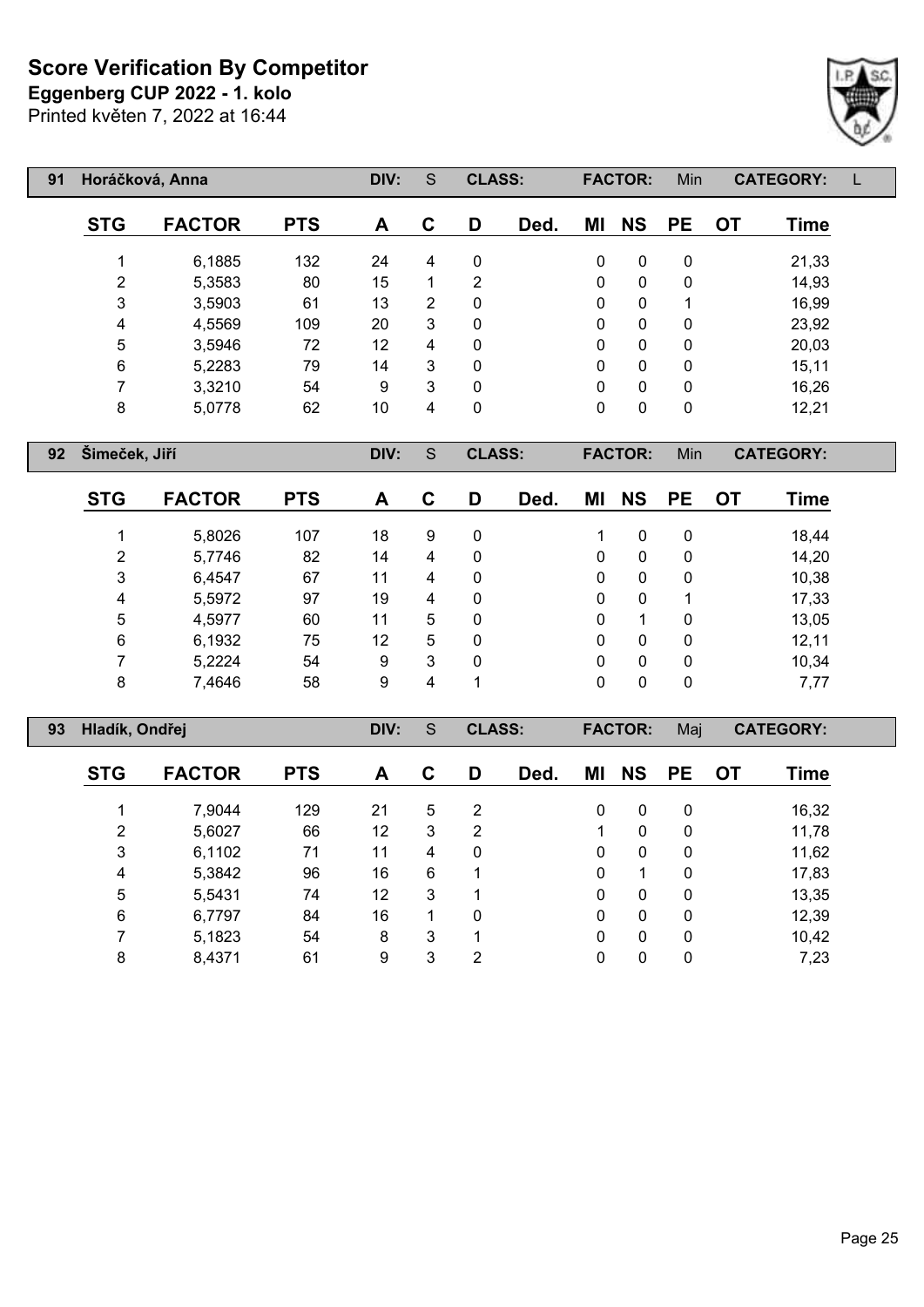**Eggenberg CUP 2022 - 1. kolo**

Printed květen 7, 2022 at 16:44

| 94 | Tesárek, Antonín |               |            | DIV: | P <sub>O</sub> | <b>CLASS:</b> |      |              | <b>FACTOR:</b> | Min          |           | <b>CATEGORY:</b> |  |
|----|------------------|---------------|------------|------|----------------|---------------|------|--------------|----------------|--------------|-----------|------------------|--|
|    | <b>STG</b>       | <b>FACTOR</b> | <b>PTS</b> | A    | $\mathbf C$    | D             | Ded. | ΜI           | <b>NS</b>      | <b>PE</b>    | <b>OT</b> | <b>Time</b>      |  |
|    |                  | 6,9460        | 126        | 21   | 7              | 0             |      | 0            | $\mathbf{0}$   | $\mathbf{0}$ |           | 18,14            |  |
|    | 2                | 5,6537        | 80         | 13   | 5              | 0             |      | $\mathbf{0}$ | $\mathbf{0}$   | $\mathbf 0$  |           | 14,15            |  |
|    | 3                | 6,1131        | 67         | 12   | 2              | 1             |      | $\mathbf{0}$ | $\mathbf{0}$   | $\mathbf 0$  |           | 10,96            |  |
|    | 4                | 7,0881        | 111        | 21   | 2              | 0             |      | $\mathbf{0}$ | $\Omega$       | $\mathbf 0$  |           | 15,66            |  |
|    | 5                | 3,3235        | 45         | 11   | 3              | 1             |      | 1            | 1              | $\Omega$     |           | 13,54            |  |
|    | 6                | 7,3778        | 83         | 16   | 1              | 0             |      | 0            | 0              | $\mathbf{0}$ |           | 11,25            |  |
|    |                  | 4,2409        | 50         | 7    | 5              | 0             |      | $\mathbf{0}$ | $\Omega$       | $\mathbf{0}$ |           | 11,79            |  |
|    | 8                | 8,2027        | 68         | 13   | 1              | 0             |      | 0            | 0              | 0            |           | 8,29             |  |

**Veselý, Tomáš DIV:** P **CLASS: FACTOR:** Min **CATEGORY:**

Γ

| <b>STG</b> | <b>FACTOR</b> | <b>PTS</b> | A  | С | D | Ded. | ΜI | <b>NS</b> | <b>PE</b>    | ОT | Time  |
|------------|---------------|------------|----|---|---|------|----|-----------|--------------|----|-------|
|            | 4,1451        | 128        | 22 | 6 | 0 |      | 0  | 0         | 0            |    | 30,88 |
| 2          | 3,8922        | 65         | 13 | 3 | 1 |      |    | 0         | $\mathbf{0}$ |    | 16,70 |
| 3          | 4,1491        | 69         | 12 | 3 | 0 |      | 0  | 0         | 0            |    | 16,63 |
| 4          | 3,5533        | 91         | 15 | 4 | 4 |      | 0  | 0         | 0            |    | 25,61 |
| 5          | 1,1506        | 22         |    | 5 | 2 |      | 2  |           | 0            |    | 19,12 |
| 6          | 5,4073        | 79         | 14 | 3 | 0 |      | 0  | 0         | $\mathbf{0}$ |    | 14,61 |
|            | 1,9841        | 20         | 5  | 5 | 0 |      | 2  | 0         | 0            |    | 10,08 |
| 8          | 5,2478        | 54         | 8  | 4 | 2 |      | 0  | 0         | 0            |    | 10,29 |

| 96 | Rajman, Jiří   |               |            | DIV: | P              | <b>CLASS:</b> |      |          | <b>FACTOR:</b> | Min         |           | <b>CATEGORY:</b> | S |
|----|----------------|---------------|------------|------|----------------|---------------|------|----------|----------------|-------------|-----------|------------------|---|
|    | <b>STG</b>     | <b>FACTOR</b> | <b>PTS</b> | A    | C              | D             | Ded. | ΜI       | <b>NS</b>      | <b>PE</b>   | <b>OT</b> | Time             |   |
|    |                | 5,3254        | 117        | 25   | 0              | 2             |      |          | 0              | 0           |           | 21,97            |   |
|    | $\overline{2}$ | 4,6456        | 78         | 12   | 6              | 0             |      | $\Omega$ | $\mathbf{0}$   | 0           |           | 16,79            |   |
|    | 3              | 3,6419        | 48         | 9    | 4              | 1             |      |          | 0              | 0           |           | 13,18            |   |
|    | 4              | 4,7075        | 103        | 19   | $\overline{2}$ | 2             |      | 0        | 0              | 0           |           | 21,88            |   |
|    | 5              | 2,8284        | 45         | 10   | 5              | 0             |      |          |                | $\mathbf 0$ |           | 15,91            |   |
|    | 6              | 5,5361        | 79         | 14   | 3              | 0             |      | 0        | 0              | 0           |           | 14,27            |   |
|    |                | 3,9245        | 52         | 8    | 4              | 0             |      | 0        | 0              | 0           |           | 13,25            |   |
|    | 8              | 6,3492        | 64         | 11   | 3              | 0             |      | 0        | 0              | 0           |           | 10,08            |   |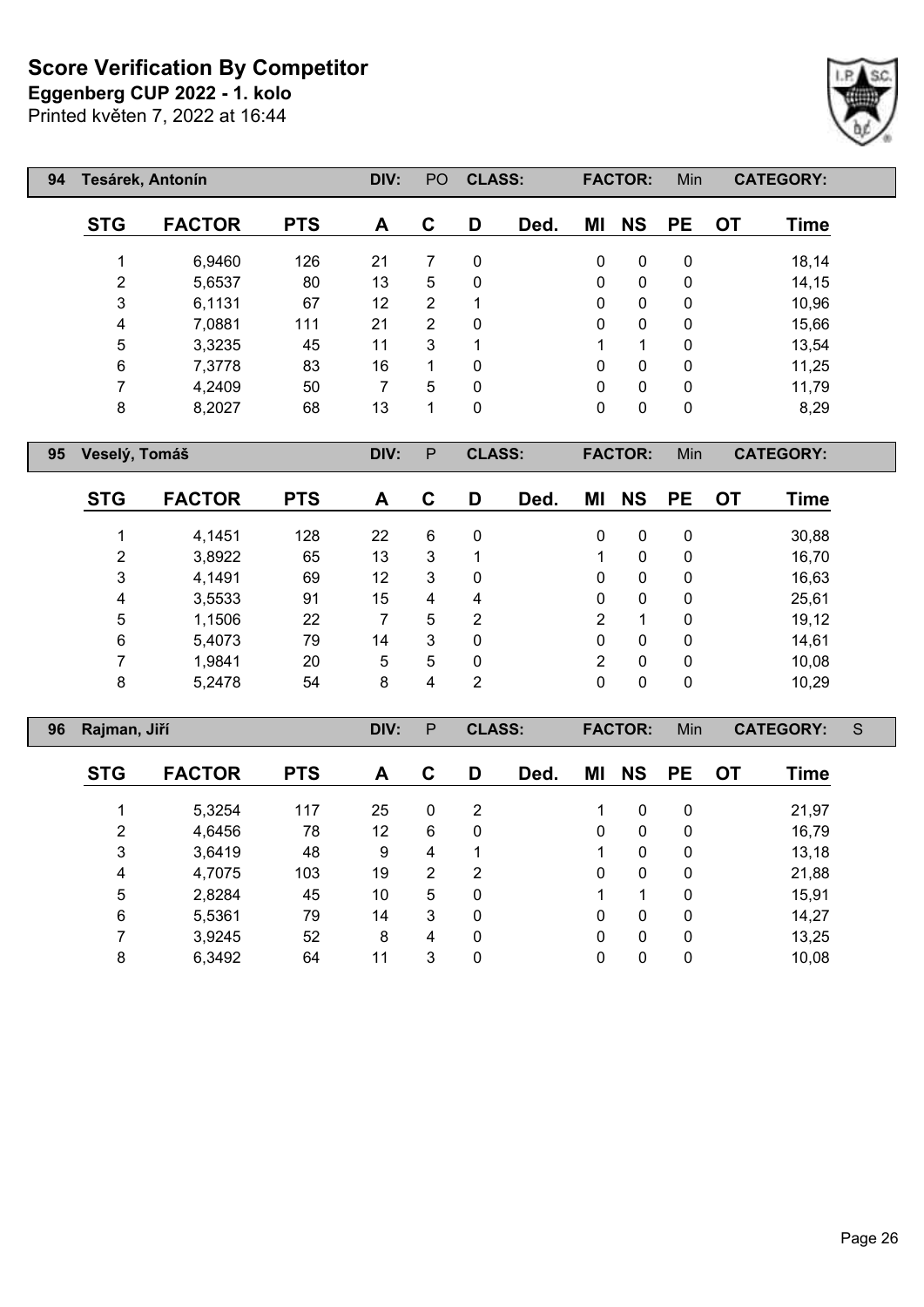**Eggenberg CUP 2022 - 1. kolo**

Printed květen 7, 2022 at 16:44

| 97 | Kadlec, Aleš   |               |            | DIV: | S | <b>CLASS:</b> |      |    | <b>FACTOR:</b> | Min         |           | <b>CATEGORY:</b> |
|----|----------------|---------------|------------|------|---|---------------|------|----|----------------|-------------|-----------|------------------|
|    | <b>STG</b>     | <b>FACTOR</b> | <b>PTS</b> | A    | C | D             | Ded. | ΜI | <b>NS</b>      | <b>PE</b>   | <b>OT</b> | <b>Time</b>      |
|    |                | 6,1647        | 122        | 20   | 7 |               |      | 0  | $\mathbf{0}$   | 0           |           | 19,79            |
|    | $\overline{2}$ | 6,3107        | 65         | 13   | 3 |               |      | 1  | 0              | 0           |           | 10,30            |
|    | 3              | 4,5830        | 50         | 9    | 5 | 0             |      | 1  | $\mathbf{0}$   | 0           |           | 10,91            |
|    | 4              | 6,5089        | 99         | 16   | 6 |               |      | 0  | $\mathbf{0}$   | 0           |           | 15,21            |
|    | 5              | 2,9894        | 62         | 7    | 9 | 0             |      | 0  | $\mathbf{0}$   | 0           |           | 20,74            |
|    | 6              | 6,9627        | 69         | 11   | 4 | 2             |      | 0  | $\mathbf{0}$   | 0           |           | 9,91             |
|    | 7              | 4,8553        | 52         | 9    | 2 |               |      | 0  | $\mathbf{0}$   | 0           |           | 10,71            |
|    | 8              | 5,6889        | 64         | 12   | 1 |               |      | 0  | 0              | $\mathbf 0$ |           | 11,25            |

**Pražáková, Lenka DIV:** S **CLASS: FACTOR:** Maj **CATEGORY:** L

| <b>STG</b> | <b>FACTOR</b> | <b>PTS</b> | A  | С | D            | Ded. | ΜI | <b>NS</b> | <b>PE</b> | ОT | Time  |
|------------|---------------|------------|----|---|--------------|------|----|-----------|-----------|----|-------|
|            | 2,6579        | 130        | 20 |   |              |      | 0  | 0         | 0         |    | 48,91 |
| 2          | 4,3408        | 81         | 11 | 6 |              |      | 0  | 0         | 0         |    | 18,66 |
| 3          | 3,9067        | 72         | 12 | 3 | 0            |      | 0  | 0         | 0         |    | 18,43 |
| 4          | 3,9644        | 107        | 17 | 5 |              |      | 0  | 0         | 0         |    | 26,99 |
| 5          | 1,6916        | 35         | 9  | 5 | 0            |      | 2  |           | 0         |    | 20,69 |
| 6          | 5,6164        | 82         | 14 | 3 | $\mathbf{0}$ |      | 0  | 0         | 0         |    | 14,60 |
| 7          | 3,3417        | 53         |    | 4 |              |      | 0  | 0         | 0         |    | 15,86 |
| 8          | 4,9512        | 66         | 10 | 4 | 0            |      | 0  | 0         | 0         |    | 13,33 |

| 100 | Bárta, Ondřej |               |            | DIV: | R            | <b>CLASS:</b> |      |              | <b>FACTOR:</b> | Min          |           | <b>CATEGORY:</b> | S |
|-----|---------------|---------------|------------|------|--------------|---------------|------|--------------|----------------|--------------|-----------|------------------|---|
|     | <b>STG</b>    | <b>FACTOR</b> | <b>PTS</b> | A    | C            | D             | Ded. | ΜI           | <b>NS</b>      | <b>PE</b>    | <b>OT</b> | Time             |   |
|     |               | 3,5294        | 132        | 24   | 4            | 0             |      | $\mathbf{0}$ | $\mathbf{0}$   | 0            |           | 37,40            |   |
|     | 2             | 3,9070        | 84         | 15   | 3            | 0             |      | $\mathbf{0}$ | $\Omega$       | $\mathbf{0}$ |           | 21,50            |   |
|     | 3             | 3,6427        | 73         | 14   | 1            | $\mathbf 0$   |      | $\mathbf{0}$ | $\Omega$       | $\mathbf{0}$ |           | 20,04            |   |
|     | 4             | 2,3120        | 87         | 15   | 7            |               |      | 0            |                | 0            |           | 37,63            |   |
|     | 5             | 2,5043        | 72         | 12   | 4            | $\mathbf 0$   |      | 0            | $\mathbf{0}$   | 0            |           | 28,75            |   |
|     | 6             | 3,9370        | 85         | 17   | $\mathbf{0}$ | 0             |      | 0            | $\Omega$       | 0            |           | 21,59            |   |
|     |               | 3,0484        | 56         | 10   | 2            | 0             |      | $\mathbf{0}$ | $\Omega$       | 0            |           | 18,37            |   |
|     | 8             | 3,8311        | 49         | 10   | 3            | 0             |      |              | 0              | 0            |           | 12,79            |   |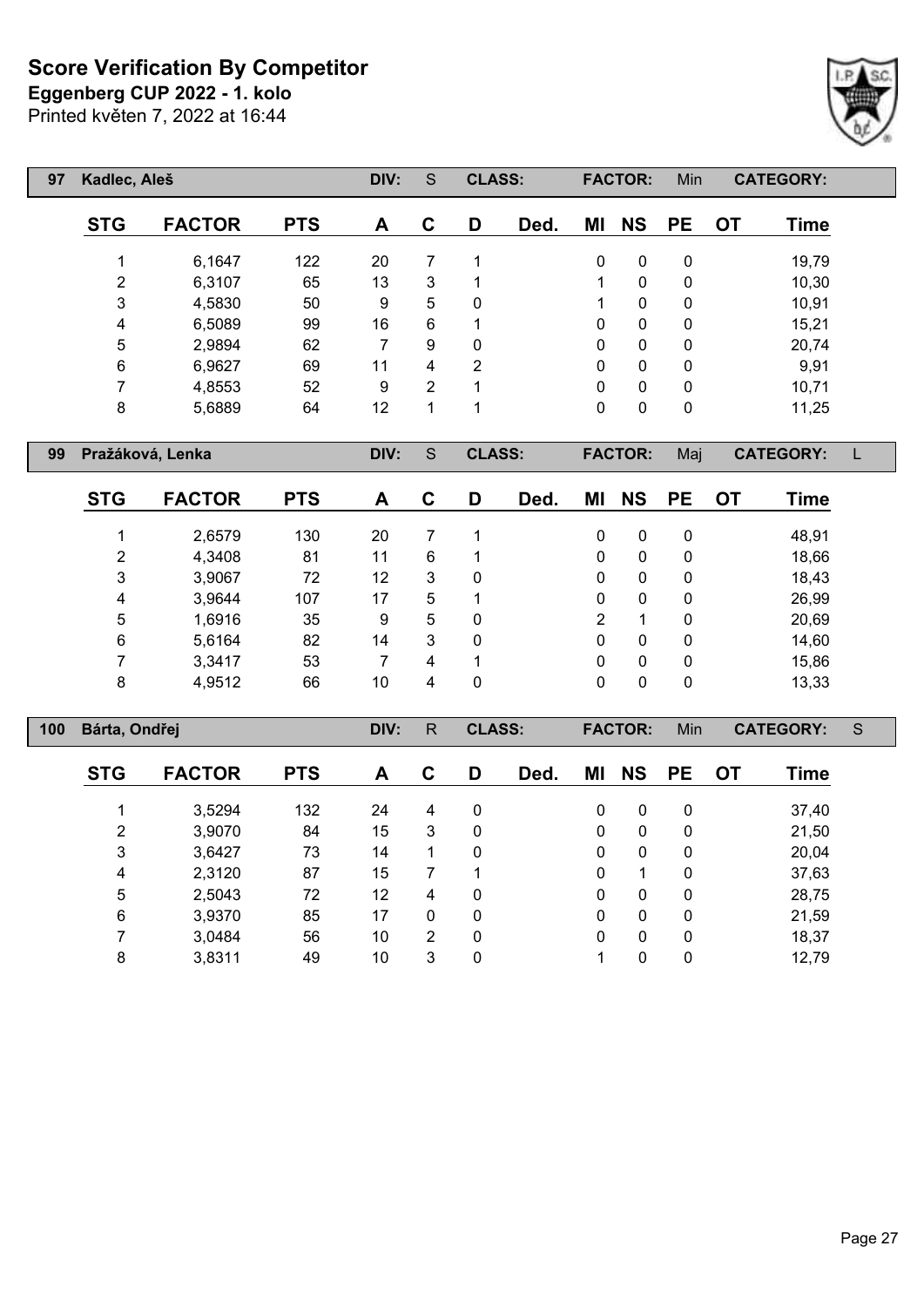Printed květen 7, 2022 at 16:44 **Eggenberg CUP 2022 - 1. kolo**



| 101 |                | Nestával, Ladislav |            | DIV: | P              | <b>CLASS:</b> |      |              | <b>FACTOR:</b> | Min       |           | <b>CATEGORY:</b> | S |
|-----|----------------|--------------------|------------|------|----------------|---------------|------|--------------|----------------|-----------|-----------|------------------|---|
|     | <b>STG</b>     | <b>FACTOR</b>      | <b>PTS</b> | A    | C              | D             | Ded. | ΜI           | <b>NS</b>      | <b>PE</b> | <b>OT</b> | <b>Time</b>      |   |
|     | 4              | 2,9039             | 126        | 22   | 5              | 1             |      | 0            | 0              | 0         |           | 43,39            |   |
|     | 2              | 4,2178             | 86         | 16   | $\overline{2}$ | 0             |      | 0            | 0              | 0         |           | 20,39            |   |
|     | 3              | 3,8483             | 69         | 12   | 3              | 0             |      | 0            | 0              | 0         |           | 17,93            |   |
|     | 4              | 2,9829             | 103        | 17   | 6              | 0             |      | 0            | $\mathbf 0$    | 0         |           | 34,53            |   |
|     | 5              | 2,1020             | 68         | 12   | $\overline{2}$ | 2             |      | 0            | 0              | 0         |           | 32,35            |   |
|     | 6              | 5,8731             | 75         | 12   | 5              | 0             |      | 0            | 0              | 0         |           | 12,77            |   |
|     | $\overline{ }$ | 3,4586             | 46         | 5    | 7              | $\mathbf{0}$  |      | $\mathbf{0}$ | 0              | 0         |           | 13,30            |   |
|     | 8              | 4,9010             | 52         | 6    | ⇁              | 1             |      | 0            | 0              | 0         |           | 10,61            |   |

**Petrik, Martin DIV:** P **CLASS: FACTOR:** Min **CATEGORY:**

| <b>STG</b> | <b>FACTOR</b> | <b>PTS</b> | A  | С | D              | Ded. | ΜI | <b>NS</b>    | <b>PE</b>    | <b>OT</b> | Time  |
|------------|---------------|------------|----|---|----------------|------|----|--------------|--------------|-----------|-------|
|            | 5,6992        | 108        | 25 |   | 0              |      | 2  | 0            | 0            |           | 18,95 |
| 2          | 6,0224        | 86         | 16 | 2 | 0              |      | 0  | 0            | 0            |           | 14,28 |
| 3          | 4,5942        | 60         | 14 | 0 | 0              |      |    | 0            | 0            |           | 13,06 |
| 4          | 4,4843        | 90         | 17 | 5 | 0              |      |    | $\mathbf{0}$ | 0            |           | 20,07 |
| 5          | 2,6658        | 43         | 11 | 2 | $\overline{2}$ |      |    |              | $\mathbf{0}$ |           | 16,13 |
| 6          | 5,3621        | 77         | 13 | 4 | 0              |      | 0  | 0            | 0            |           | 14,36 |
| ⇁          | 4,1273        | 48         | 6  | 6 | 0              |      | 0  | 0            | $\mathbf{0}$ |           | 11,63 |
| 8          | 4,7126        | 41         |    | 5 | 1              |      |    | $\Omega$     | 0            |           | 8,70  |

| 103 | Janoch, Milan |               |            | DIV: | P | <b>CLASS:</b> |      |              | <b>FACTOR:</b> | Min       |           | <b>CATEGORY:</b> | S |
|-----|---------------|---------------|------------|------|---|---------------|------|--------------|----------------|-----------|-----------|------------------|---|
|     | <b>STG</b>    | <b>FACTOR</b> | <b>PTS</b> | A    | C | D             | Ded. | ΜI           | <b>NS</b>      | <b>PE</b> | <b>OT</b> | <b>Time</b>      |   |
|     |               | 4,1509        | 132        | 24   | 4 | 0             |      | 0            | 0              | 0         |           | 31,80            |   |
|     | 2             | 2,8666        | 78         | 13   | 4 |               |      | 0            | $\mathbf{0}$   | 0         |           | 27,21            |   |
|     | 3             | 3,2110        | 63         | 9    | 6 | 0             |      | 0            | 0              | 0         |           | 19,62            |   |
|     | 4             | 2,4168        | 93         | 14   | 7 | 2             |      | 0            | 0              | 0         |           | 38,48            |   |
|     | 5             | 1,6170        | 58         | 7    |   | 2             |      | $\mathbf{0}$ | 0              | 0         |           | 35,87            |   |
|     | 6             | 4,0429        | 83         | 16   |   | 0             |      | 0            | 0              | 0         |           | 20,53            |   |
|     |               | 2,9032        | 54         | 10   | 1 |               |      | 0            | 0              | 0         |           | 18,60            |   |
|     | 8             | 4,4164        | 70         | 14   | 0 | 0             |      | 0            | 0              | 0         |           | 15,85            |   |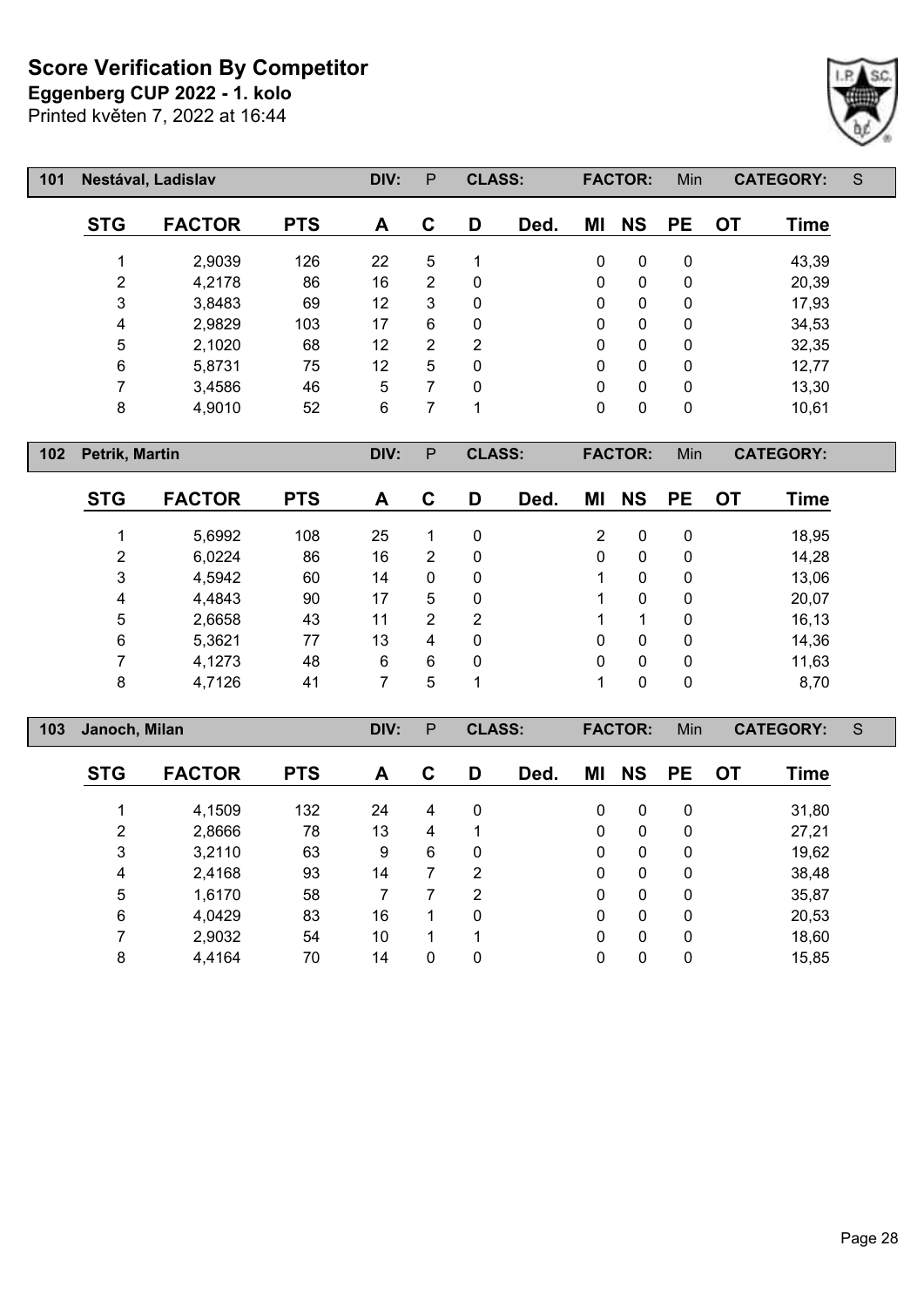**Eggenberg CUP 2022 - 1. kolo**

Printed květen 7, 2022 at 16:44



| 104 | Beníček, Petr |               |            | DIV: | S              | <b>CLASS:</b> |      |          | <b>FACTOR:</b> | Min              |    | <b>CATEGORY:</b> |
|-----|---------------|---------------|------------|------|----------------|---------------|------|----------|----------------|------------------|----|------------------|
|     | <b>STG</b>    | <b>FACTOR</b> | <b>PTS</b> | A    | C              | D             | Ded. | ΜI       | <b>NS</b>      | <b>PE</b>        | OT | <b>Time</b>      |
|     |               | 5,3904        | 136        | 26   | $\overline{2}$ | 0             |      | 0        | 0              | 0                |    | 25,23            |
|     | 2             | 5,0298        | 76         | 11   | 7              | 0             |      | 0        | 0              | 0                |    | 15,11            |
|     | 3             | 2,8646        | 44         | 11   | 3              | $\Omega$      |      | 1        | 0              | 1                |    | 15,36            |
|     | 4             | 4,2582        | 93         | 13   | 9              | 1             |      | 0        | 0              | 0                |    | 21,84            |
|     | 5             | 3,6092        | 58         | 8    | 5              | 3             |      | $\Omega$ | 0              | 0                |    | 16,07            |
|     | 6             | 6,8696        | 79         | 14   | 3              | 0             |      | 0        | 0              | 0                |    | 11,50            |
|     | 7             | 3,8113        | 42         | 7    | 1              | 4             |      | 0        | 0              | 0                |    | 11,02            |
|     | 8             | 7,1770        | 60         | 10   | 3              | 1             |      | 0        | 0              | $\boldsymbol{0}$ |    | 8,36             |

**Kaška, Martin DIV:** PO **CLASS: FACTOR:** Min **CATEGORY:**

| <b>STG</b> | <b>FACTOR</b> | <b>PTS</b> | A  | С  | D           | Ded. | ΜI | <b>NS</b> | <b>PE</b> | OT | Time  |
|------------|---------------|------------|----|----|-------------|------|----|-----------|-----------|----|-------|
|            | 6,5136        | 105        | 17 | 10 | 0           |      |    | 0         | 0         |    | 16,12 |
| 2          | 5,8735        | 78         | 14 | 2  | 2           |      | 0  | 0         | 0         |    | 13,28 |
| 3          | 6,2802        | 65         | 11 | 3  |             |      | 0  | 0         | 0         |    | 10,35 |
| 4          | 6,6840        | 103        | 18 | 4  | 1           |      | 0  | 0         | 0         |    | 15,41 |
| 5          | 5,7739        | 72         | 12 | 4  | 0           |      | 0  | $\Omega$  | 0         |    | 12,47 |
| 6          | 7,5526        | 79         | 14 | 3  | $\mathbf 0$ |      | 0  | 0         | 0         |    | 10,46 |
|            | 3,6078        | 39         | 8  | 3  | 0           |      |    | $\Omega$  | 0         |    | 10,81 |
| 8          | 7,0045        | 47         | 9  | 4  | 0           |      |    | 0         | 0         |    | 6,71  |

| 106 |            | Švadláková, Miroslava |            | DIV: | S              | <b>CLASS:</b> |      |    | <b>FACTOR:</b> | Min          |           | <b>CATEGORY:</b> |  |
|-----|------------|-----------------------|------------|------|----------------|---------------|------|----|----------------|--------------|-----------|------------------|--|
|     | <b>STG</b> | <b>FACTOR</b>         | <b>PTS</b> | A    | C              | D             | Ded. | ΜI | <b>NS</b>      | <b>PE</b>    | <b>OT</b> | Time             |  |
|     |            | 5,6738                | 136        | 26   | $\overline{2}$ | 0             |      | 0  | 0              | 0            |           | 23,97            |  |
|     | 2          | 6,6465                | 88         | 17   | 1              | 0             |      | 0  | 0              | $\mathbf{0}$ |           | 13,24            |  |
|     | 3          | 3,8786                | 69         | 13   | 1              |               |      | 0  | $\Omega$       | $\mathbf{0}$ |           | 17,79            |  |
|     | 4          | 5,7963                | 103        | 18   | 4              | 1             |      | 0  | 0              | $\mathbf{0}$ |           | 17,77            |  |
|     | 5          | 0,9184                | 18         | 9    | 4              | ٩             |      | 2  | 2              | $\mathbf{0}$ |           | 19,60            |  |
|     | 6          | 6,0628                | 83         | 16   | 1              | 0             |      | 0  | 0              | 0            |           | 13,69            |  |
|     |            | 3,2011                | 46         | 5    | 7              | 0             |      | 0  | 0              | $\mathbf{0}$ |           | 14,37            |  |
|     | 8          | 6,6038                | 70         | 14   | 0              | 0             |      | 0  | 0              | 0            |           | 10,60            |  |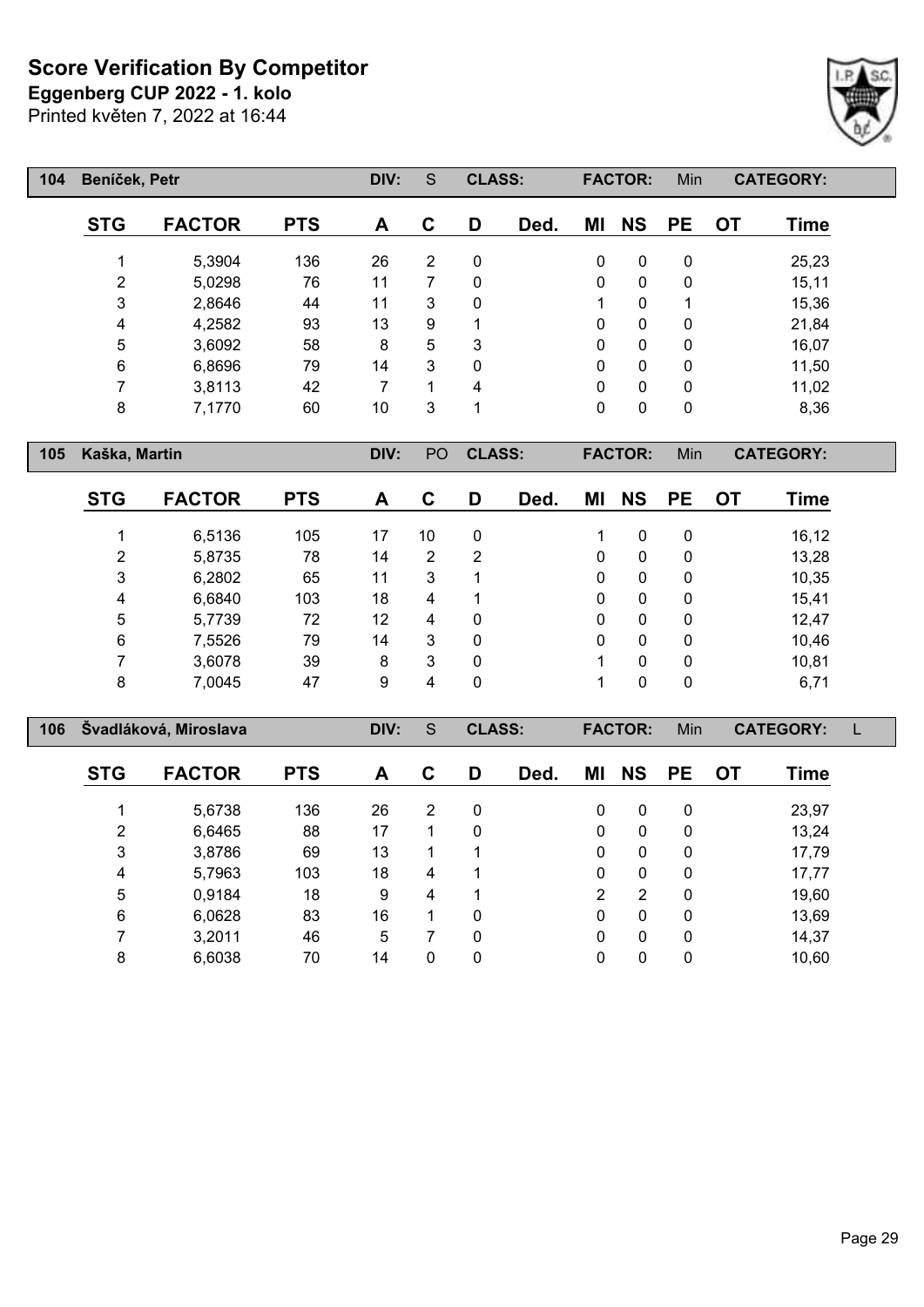**Eggenberg CUP 2022 - 1. kolo**

Printed květen 7, 2022 at 16:44



| 107 |                | Novotný, Zdeněk |            | DIV: | S              | <b>CLASS:</b>  |      |              | <b>FACTOR:</b> | Maj       |           | <b>CATEGORY:</b> |
|-----|----------------|-----------------|------------|------|----------------|----------------|------|--------------|----------------|-----------|-----------|------------------|
|     | <b>STG</b>     | <b>FACTOR</b>   | <b>PTS</b> | A    | C              | D              | Ded. | ΜI           | <b>NS</b>      | <b>PE</b> | <b>OT</b> | <b>Time</b>      |
|     |                | 10,4294         | 136        | 24   | 4              | 0              |      | 0            | 0              | 0         |           | 13,04            |
|     | $\overline{2}$ | 7,1429          | 86         | 16   | 1              | 1              |      | 0            | 0              | 0         |           | 12,04            |
|     | 3              | 5,2427          | 54         | 10   | 3              | 1              |      | 1            | 0              | 0         |           | 10,30            |
|     | 4              | 7,7931          | 113        | 21   | 2              | 0              |      | $\mathbf{0}$ | 0              | 0         |           | 14,50            |
|     | 5              | 3,6534          | 43         | 9    | 3              | 3              |      | 1            | 1              | 0         |           | 11,77            |
|     | 6              | 7,8450          | 83         | 15   | $\overline{2}$ | 0              |      | $\mathbf{0}$ | 0              | 0         |           | 10,58            |
|     | ⇁              | 5,7546          | 53         | 9    | 1              | $\overline{2}$ |      | $\mathbf{0}$ | $\mathbf{0}$   | 0         |           | 9,21             |
|     | 8              | 10,4851         | 67         | 11   | 3              | 0              |      | 0            | 0              | 0         |           | 6,39             |

**Kadeřábek, Štěpán DIV:** P **CLASS: FACTOR:** Min **CATEGORY:** J

| <b>STG</b> | <b>FACTOR</b> | <b>PTS</b> | A  | С | D            | Ded. | ΜI           | <b>NS</b> | <b>PE</b>    | <b>OT</b> | Time  |
|------------|---------------|------------|----|---|--------------|------|--------------|-----------|--------------|-----------|-------|
|            | 6,7034        | 134        | 25 | 3 | 0            |      | 0            | 0         | 0            |           | 19,99 |
| 2          | 6,2593        | 84         | 16 |   |              |      | $\mathbf{0}$ | 0         | $\mathbf{0}$ |           | 13,42 |
| 3          | 5,6327        | 69         | 12 | 3 | 0            |      | 0            | 0         | $\mathbf{0}$ |           | 12,25 |
| 4          | 5,5263        | 105        | 18 | 5 | 0            |      | 0            | 0         | $\mathbf{0}$ |           | 19,00 |
| 5          | 3,2143        | 72         | 12 | 4 | $\mathbf{0}$ |      | 0            | 0         | $\mathbf{0}$ |           | 22,40 |
| 6          | 6,7370        | 83         | 16 |   | 0            |      | $\mathbf{0}$ | 0         | 0            |           | 12,32 |
| 7          | 2,8713        | 52         | 8  | 4 | 0            |      | $\mathbf{0}$ | 0         | $\mathbf{0}$ |           | 18,11 |
| 8          | 7,2961        | 68         | 13 |   | 0            |      | $\Omega$     | 0         | $\mathbf{0}$ |           | 9,32  |

| 111 |            | Novotný St., Zdeněk |            | DIV: | S | <b>CLASS:</b> |      |              | <b>FACTOR:</b> | Min       |           | <b>CATEGORY:</b> | SS |
|-----|------------|---------------------|------------|------|---|---------------|------|--------------|----------------|-----------|-----------|------------------|----|
|     | <b>STG</b> | <b>FACTOR</b>       | <b>PTS</b> | A    | C | D             | Ded. | ΜI           | <b>NS</b>      | <b>PE</b> | <b>OT</b> | Time             |    |
|     |            | 3,7124              | 126        | 21   | 7 | 0             |      | 0            | 0              | 0         |           | 33,94            |    |
|     | 2          | 4,3000              | 86         | 16   | 2 | 0             |      | 0            | 0              | 0         |           | 20,00            |    |
|     | 3          | 3,6869              | 65         | 12   | 1 | 2             |      | 0            | $\mathbf{0}$   | 0         |           | 17,63            |    |
|     | 4          | 4,2143              | 107        | 19   | 4 | 0             |      | $\mathbf{0}$ | 0              | 0         |           | 25,39            |    |
|     | 5          | 0,4040              | 8          |      | 3 | 4             |      | 2            | 2              | 0         |           | 19,80            |    |
|     | 6          | 4,5235              | 75         | 13   | 3 |               |      | 0            | 0              | 0         |           | 16,58            |    |
|     |            | 3,5616              | 52         | 8    | 4 | 0             |      | 0            | 0              | 0         |           | 14,60            |    |
|     | 8          | 5,2527              | 53         | 12   |   | 0             |      |              | 0              | 0         |           | 10,09            |    |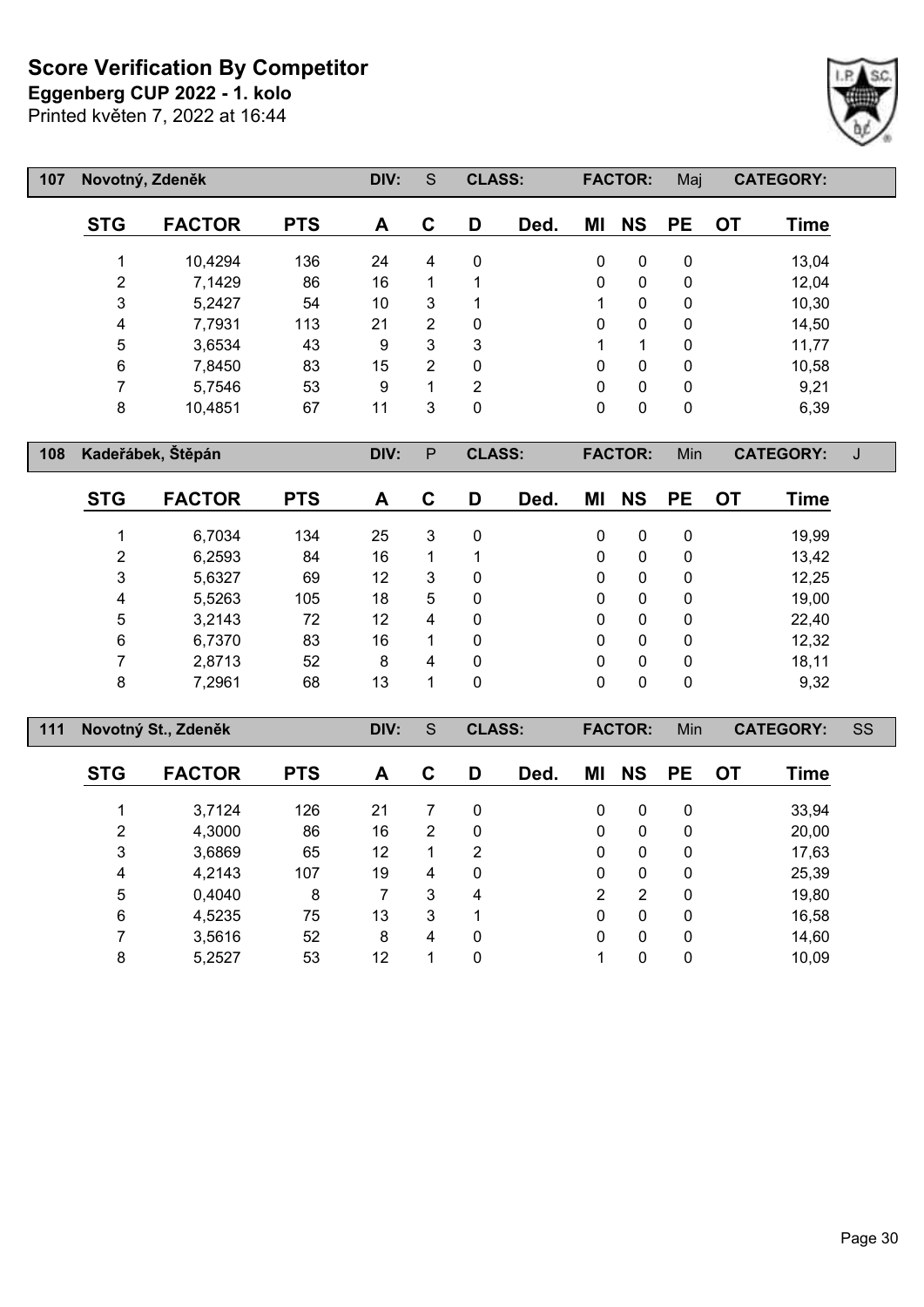**Eggenberg CUP 2022 - 1. kolo**

Printed květen 7, 2022 at 16:44



| 113 | Smolka, Vlastislav |               |            | DIV: | S        | <b>CLASS:</b> |      |                | <b>FACTOR:</b> | Min          |           | <b>CATEGORY:</b> | SS |
|-----|--------------------|---------------|------------|------|----------|---------------|------|----------------|----------------|--------------|-----------|------------------|----|
|     | <b>STG</b>         | <b>FACTOR</b> | <b>PTS</b> | A    | C        | D             | Ded. | ΜI             | <b>NS</b>      | <b>PE</b>    | <b>OT</b> | <b>Time</b>      |    |
|     |                    | 3,1198        | 130        | 23   | 5        | 0             |      | 0              | 0              | 0            |           | 41,67            |    |
|     | $\overline{2}$     | 3,3128        | 86         | 16   | 2        | 0             |      | 0              | 0              | 0            |           | 25,96            |    |
|     | 3                  | 3,1619        | 67         | 11   | 4        | 0             |      | 0              | $\mathbf{0}$   | $\mathbf{0}$ |           | 21,19            |    |
|     | 4                  | 2,5031        | 101        | 17   | 5        | 1             |      | 0              | $\mathbf{0}$   | 0            |           | 40,35            |    |
|     | 5                  | 1,7343        | 68         | 11   | 4        | 4             |      | 0              | 0              | 0            |           | 39,21            |    |
|     | 6                  | 3,5589        | 81         | 15   | 2        | 0             |      | $\overline{0}$ | $\mathbf 0$    | 0            |           | 22,76            |    |
|     | 7                  | 3,3296        | 60         | 12   | $\Omega$ | 0             |      | 0              | $\mathbf{0}$   | 0            |           | 18,02            |    |
|     | 8                  | 4,5390        | 64         | 11   | 3        | 0             |      | 0              | 0              | 0            |           | 14, 10           |    |
| 114 | Šíp, Karel         |               |            | DIV: | S        | <b>CLASS:</b> |      |                | <b>FACTOR:</b> | Min          |           | <b>CATEGORY:</b> | SS |

| <b>STG</b>     | <b>FACTOR</b> | <b>PTS</b> | A  | С | D              | Ded. | MI | <b>NS</b> | <b>PE</b> | OT. | Time   |
|----------------|---------------|------------|----|---|----------------|------|----|-----------|-----------|-----|--------|
| ◢              | 0,7625        | 79         | 19 | 4 | 2              |      | 3  | 0         | 0         |     | 103,60 |
| $\overline{2}$ | 0,8905        | 70         | 10 | 6 | 2              |      | 0  | 0         | 0         |     | 78,61  |
| 3              | 1,4190        | 59         | 8  | 6 |                |      | 0  | 0         | 0         |     | 41,58  |
| 4              | 1,1918        | 107        | 19 | 4 | 0              |      | 0  | 0         | 0         |     | 89,78  |
| 5              | 0,0000        | 0          | 6  | 3 | 1              |      | 6  | 4         | 0         |     | 48,69  |
| 6              | 1,1082        | 71         | 12 | 3 | $\overline{2}$ |      | 0  | 0         | 0         |     | 64,07  |
| 7              | 0,8464        | 35         | 6  | 5 | 0              |      |    | 0         | 0         |     | 41,35  |
| 8              | 2,2727        | 58         | 9  | 4 |                |      | 0  | 0         | 0         |     | 25,52  |

| 115 | Ubl, Jaroslav |               |            | DIV: | S | <b>CLASS:</b>  |      |    | <b>FACTOR:</b> | Min          |           | <b>CATEGORY:</b> | SS |
|-----|---------------|---------------|------------|------|---|----------------|------|----|----------------|--------------|-----------|------------------|----|
|     | <b>STG</b>    | <b>FACTOR</b> | <b>PTS</b> | A    | C | D              | Ded. | ΜI | <b>NS</b>      | <b>PE</b>    | <b>OT</b> | Time             |    |
|     |               | 1,4847        | 113        | 21   | 6 | 0              |      |    | $\mathbf{0}$   | $\mathbf{0}$ |           | 76,11            |    |
|     | 2             | 2,5868        | 76         | 14   |   | 3              |      | 0  | $\mathbf{0}$   | $\mathbf{0}$ |           | 29,38            |    |
|     | 3             | 0,7449        | 33         | 8    | 4 |                |      | 2  | $\Omega$       | $\mathbf{0}$ |           | 44,30            |    |
|     | 4             | 1,8264        | 89         | 13   | 7 | 3              |      | 0  | $\mathbf{0}$   | $\mathbf{0}$ |           | 48,73            |    |
|     | 5             | 0,0000        | 0          | 4    | 0 | 1              |      | 11 | $\mathbf{0}$   | $\mathbf{0}$ |           | 37,46            |    |
|     | 6             | 1,8310        | 73         | 13   | 2 | $\overline{2}$ |      | 0  | $\mathbf{0}$   | $\mathbf{0}$ |           | 39,87            |    |
|     |               | 1,1712        | 29         | 5    | 4 | 2              |      |    | $\Omega$       | $\Omega$     |           | 24,76            |    |
|     | 8             | 2,8195        | 60         | 9    | 5 | 0              |      | 0  | 0              | 0            |           | 21,28            |    |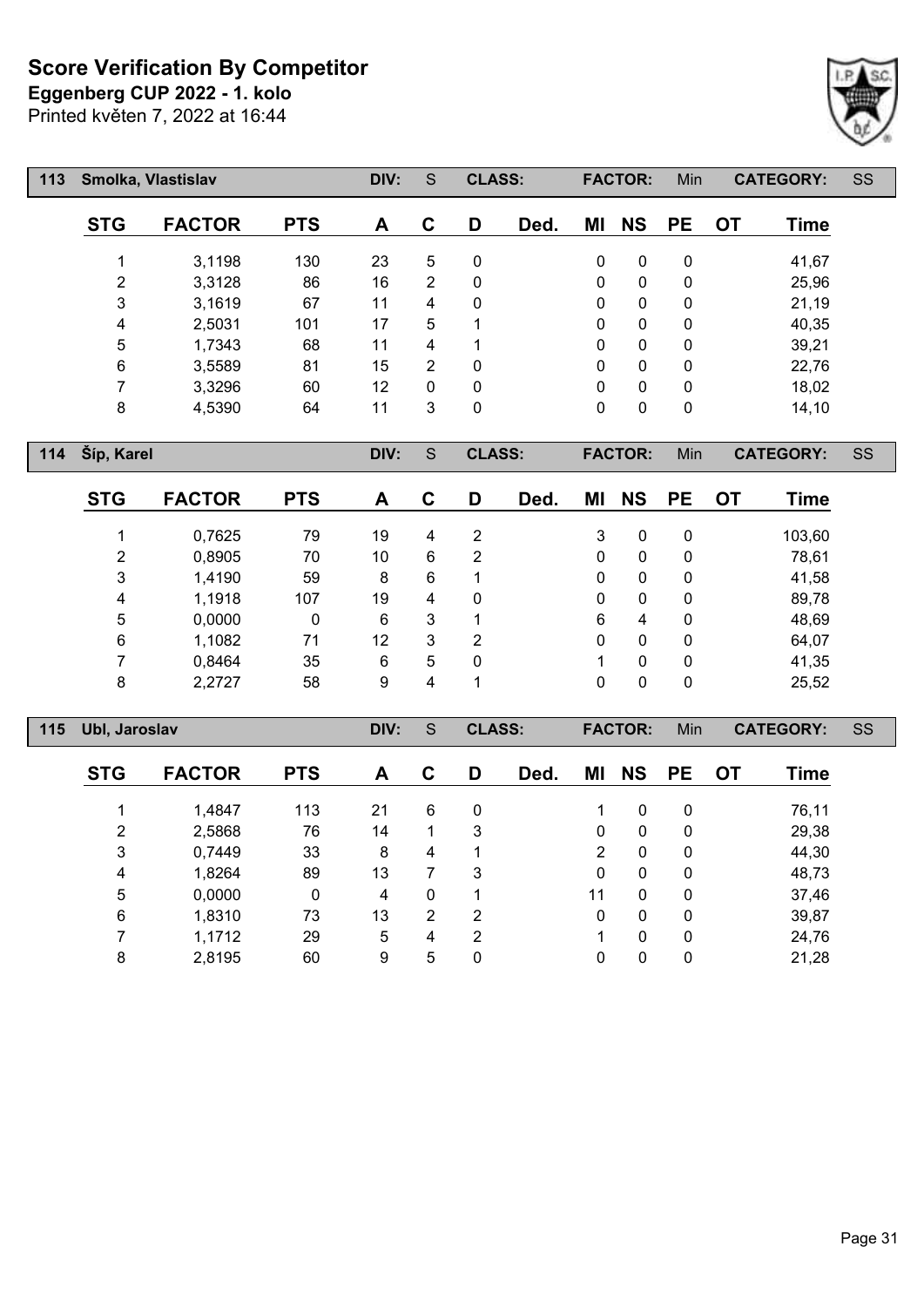**Eggenberg CUP 2022 - 1. kolo**

Printed květen 7, 2022 at 16:44

| 116 | Hátle, Jan     |               |            | DIV: | S | <b>CLASS:</b>  |      |             | <b>FACTOR:</b> | Min       |           | <b>CATEGORY:</b> | S |
|-----|----------------|---------------|------------|------|---|----------------|------|-------------|----------------|-----------|-----------|------------------|---|
|     | <b>STG</b>     | <b>FACTOR</b> | <b>PTS</b> | A    | C | D              | Ded. | ΜI          | <b>NS</b>      | <b>PE</b> | <b>OT</b> | Time             |   |
|     |                | 4,1174        | 122        | 21   | 5 | 2              |      | 0           | 0              | 0         |           | 29,63            |   |
|     | $\overline{2}$ | 4,2504        | 74         | 12   | 4 | $\overline{2}$ |      | 0           | 0              | 0         |           | 17,41            |   |
|     | 3              | 2,9990        | 58         | 13   |   | 0              |      | 1           | $\mathbf{0}$   | 0         |           | 19,34            |   |
|     | 4              | 2,8902        | 95         | 16   | 4 | 3              |      | 0           | 0              | 0         |           | 32,87            |   |
|     | 5              | 0,0929        | 2          | 8    | 4 | 0              |      | 4           | 1              | 0         |           | 21,52            |   |
|     | 6              | 4,2112        | 67         | 12   |   | 4              |      | $\mathbf 0$ | $\mathbf{0}$   | 0         |           | 15,91            |   |
|     | 7              | 2,9758        | 48         | 6    | 6 | $\mathbf{0}$   |      | $\Omega$    | $\mathbf{0}$   | 0         |           | 16,13            |   |
|     | 8              | 4,5918        | 54         | 7    | 6 | 1              |      | 0           | $\mathbf{0}$   | 0         |           | 11,76            |   |

**Škorpil, Aleš DIV:** P **CLASS: FACTOR:** Min **CATEGORY:** SS

| <b>STG</b> | <b>FACTOR</b> | <b>PTS</b> | A  | C              | D           | Ded. | ΜI           | <b>NS</b> | <b>PE</b> | OT | Time  |
|------------|---------------|------------|----|----------------|-------------|------|--------------|-----------|-----------|----|-------|
|            | 4,5531        | 136        | 26 | $\overline{2}$ | $\mathbf 0$ |      | 0            | 0         | 0         |    | 29,87 |
| 2          | 3,0642        | 74         | 12 | 4              | 2           |      | 0            | 0         | 0         |    | 24,15 |
| 3          | 2,7126        | 67         | 11 | 4              | $\mathbf 0$ |      | 0            | 0         | 0         |    | 24,70 |
| 4          | 1,7970        | 97         | 15 |                | 1           |      | $\mathbf{0}$ | 0         | 0         |    | 53,98 |
| 5          | 1,4111        | 45         | 8  | 4              | 3           |      |              | 0         | 0         |    | 31,89 |
| 6          | 2,4804        | 79         | 14 | 3              | 0           |      | 0            | 0         | 0         |    | 31,85 |
| 7          | 2,8620        | 50         | 9  | 4              | 2           |      | 0            | 0         | 0         |    | 17,47 |
| 8          | 3,8173        | 56         |    |                | 0           |      | 0            | 0         | 0         |    | 14,67 |

| 121 | Svoboda, Michal |               |            | DIV: | S              | <b>CLASS:</b> |      |    | <b>FACTOR:</b> | Min          |    | <b>CATEGORY:</b> |  |
|-----|-----------------|---------------|------------|------|----------------|---------------|------|----|----------------|--------------|----|------------------|--|
|     | <b>STG</b>      | <b>FACTOR</b> | <b>PTS</b> | A    | C              | D             | Ded. | ΜI | <b>NS</b>      | <b>PE</b>    | OT | <b>Time</b>      |  |
|     |                 | 4,7945        | 105        | 18   | 8              |               |      |    | $\Omega$       | $\mathbf{0}$ |    | 21,90            |  |
|     | 2               | 6,1887        | 82         | 14   | 4              | 0             |      | 0  | $\Omega$       | $\mathbf{0}$ |    | 13,25            |  |
|     | 3               | 4,9483        | 67         | 11   | 4              | 0             |      | 0  | $\Omega$       | $\mathbf{0}$ |    | 13,54            |  |
|     | 4               | 4,3395        | 91         | 14   | 6              | 3             |      | 0  | $\Omega$       | $\mathbf{0}$ |    | 20,97            |  |
|     | 5               | 4,6942        | 66         | 10   | 5              |               |      | 0  | 0              | 0            |    | 14,06            |  |
|     | 6               | 5,6429        | 79         | 15   | 1              |               |      | 0  | $\Omega$       | 0            |    | 14,00            |  |
|     |                 | 2,3098        | 58         | 11   | 1              | 0             |      | 0  | $\Omega$       | $\mathbf{0}$ |    | 25,11            |  |
|     | 8               | 6,4078        | 66         | 12   | $\overline{2}$ | 0             |      | 0  | 0              | 0            |    | 10,30            |  |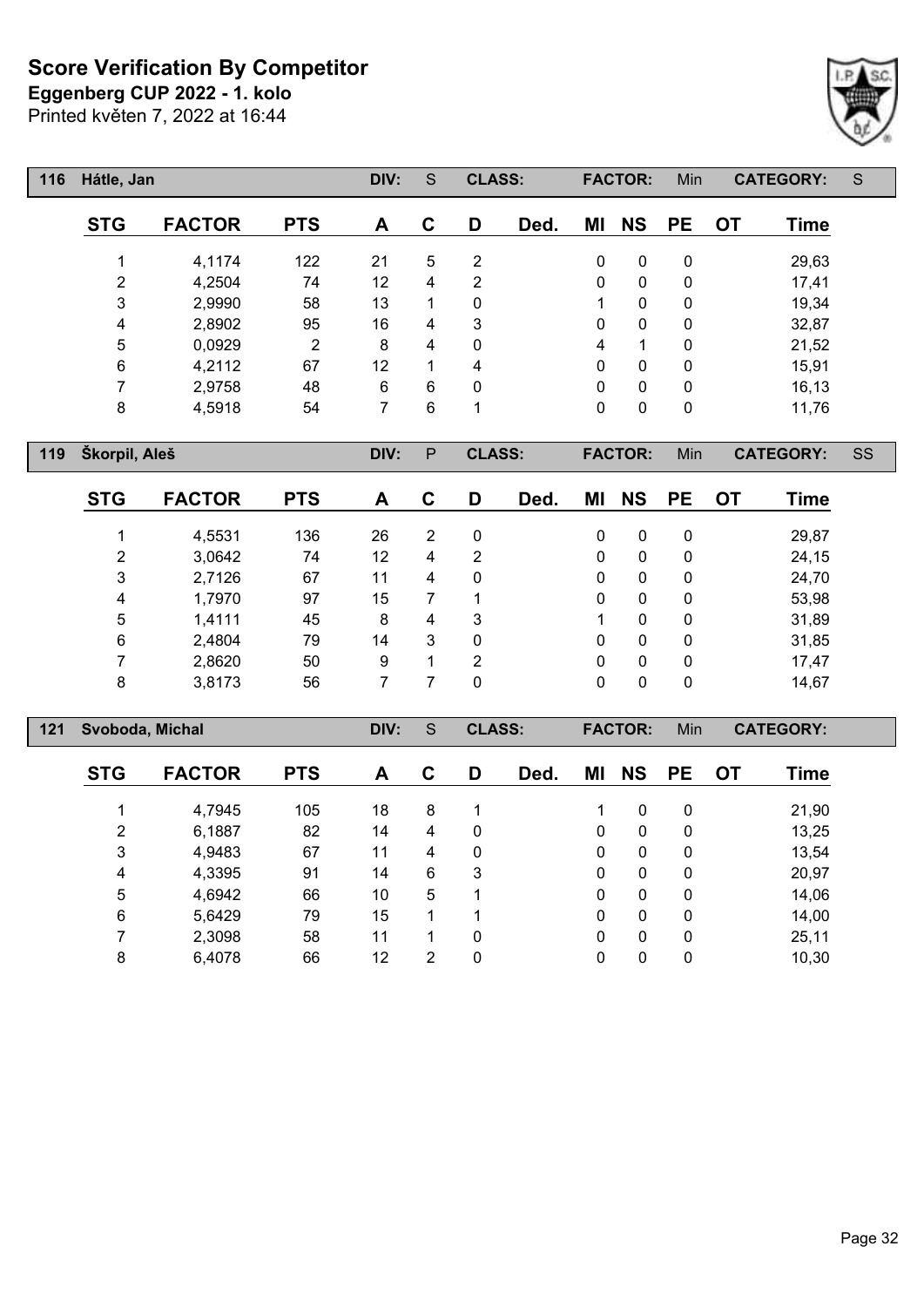**Eggenberg CUP 2022 - 1. kolo**

Printed květen 7, 2022 at 16:44

 $\lceil$ 

| 122 | Hlavaj, Luděk |               |            | DIV: | C              | <b>CLASS:</b>  |      | <b>FACTOR:</b> |              | Min       |    | <b>CATEGORY:</b> |  |
|-----|---------------|---------------|------------|------|----------------|----------------|------|----------------|--------------|-----------|----|------------------|--|
|     | <b>STG</b>    | <b>FACTOR</b> | <b>PTS</b> | A    | $\mathbf C$    | D              | Ded. | ΜI             | <b>NS</b>    | <b>PE</b> | OT | Time             |  |
|     |               | 4,0173        | 130        | 25   | 1              | $\overline{2}$ |      | $\mathbf{0}$   | $\mathbf{0}$ | 0         |    | 32,36            |  |
|     | 2             | 4,8568        | 78         | 13   | 4              |                |      | $\mathbf{0}$   | $\mathbf{0}$ | 0         |    | 16,06            |  |
|     | 3             | 1,3660        | 29         | 6    | 6              |                |      | $\overline{2}$ | $\mathbf{0}$ | 0         |    | 21,23            |  |
|     | 4             | 2,3025        | 109        | 20   | 3              | $\mathbf{0}$   |      | $\mathbf{0}$   | $\mathbf{0}$ | 0         |    | 47,34            |  |
|     | 5             | 1,5341        | 70         | 12   | 3              |                |      | $\mathbf{0}$   | $\mathbf{0}$ | 0         |    | 45,63            |  |
|     | 6             | 3,0371        | 81         | 15   | 2              | $\mathbf{0}$   |      | $\mathbf{0}$   | $\mathbf{0}$ | 0         |    | 26,67            |  |
|     |               | 2,9121        | 56         | 10   | $\overline{2}$ | $\mathbf{0}$   |      | $\mathbf{0}$   | $\mathbf{0}$ | 0         |    | 19,23            |  |
|     | 8             | 3,9735        | 60         | 10   | 3              | 1              |      | $\mathbf{0}$   | 0            | 0         |    | 15,10            |  |

**Koudelka, Jaroslav DIV:** R **CLASS: FACTOR:** Maj **CATEGORY:** S

| <b>STG</b> | <b>FACTOR</b> | <b>PTS</b> | A  | С              | D | Ded. | ΜI | <b>NS</b> | <b>PE</b>   | ОT | Time  |
|------------|---------------|------------|----|----------------|---|------|----|-----------|-------------|----|-------|
|            | 4,1918        | 139        | 27 |                | 0 |      | 0  | 0         | 0           |    | 33,16 |
| 2          | 4,2347        | 83         | 15 |                | 2 |      | 0  | 0         | 0           |    | 19,60 |
| 3          | 3,0769        | 70         | 10 | 5              | 0 |      | 0  | 0         | 0           |    | 22,75 |
| 4          | 3,0694        | 88         | 12 | 9              | 1 |      |    | 0         | 0           |    | 28,67 |
| 5          | 2,3324        | 56         | 10 | 3              | 2 |      |    | 0         | $\mathbf 0$ |    | 24,01 |
| 6          | 3,0612        | 78         | 12 | 4              | 1 |      | 0  | 0         | 0           |    | 25,48 |
| ⇁          | 3,7251        | 58         | 10 | $\overline{2}$ | 0 |      | 0  | 0         | 0           |    | 15,57 |
| 8          | 4,5202        | 65         | 9  | 5              | 0 |      | 0  | 0         | 0           |    | 14,38 |

| 124 | Koudelka ml., Jara |               |            | DIV: | R | <b>CLASS:</b> |      |              | <b>FACTOR:</b><br>Maj<br><b>CATEGORY:</b> |              |    |       |  |
|-----|--------------------|---------------|------------|------|---|---------------|------|--------------|-------------------------------------------|--------------|----|-------|--|
|     | <b>STG</b>         | <b>FACTOR</b> | <b>PTS</b> | A    | C | D             | Ded. | ΜI           | <b>NS</b>                                 | <b>PE</b>    | ОT | Time  |  |
|     |                    | 3,1054        | 114        | 18   | 8 |               |      |              | $\mathbf{0}$                              | 0            |    | 36,71 |  |
|     | 2                  | 4,7078        | 87         | 15   | 3 | 0             |      | $\mathbf{0}$ | $\Omega$                                  | $\mathbf{0}$ |    | 18,48 |  |
|     | 3                  | 2,2161        | 72         | 12   | 3 | 0             |      | $\mathbf{0}$ | $\Omega$                                  | 0            |    | 32,49 |  |
|     | 4                  | 3,7584        | 112        | 20   | 3 | 0             |      | 0            | $\mathbf{0}$                              | 0            |    | 29,80 |  |
|     | 5                  | 2,0969        | 71         | 9    | 6 |               |      | 0            | $\Omega$                                  | $\mathbf{0}$ |    | 33,86 |  |
|     | 6                  | 3,0850        | 65         | 11   | 5 | 0             |      |              | $\Omega$                                  | $\mathbf{0}$ |    | 21,07 |  |
|     |                    | 3,3172        | 55         | 9    | 2 |               |      | $\mathbf{0}$ | $\Omega$                                  | 0            |    | 16,58 |  |
|     | 8                  | 3,2196        | 50         | 10   | 2 |               |      |              | 0                                         | 0            |    | 15,53 |  |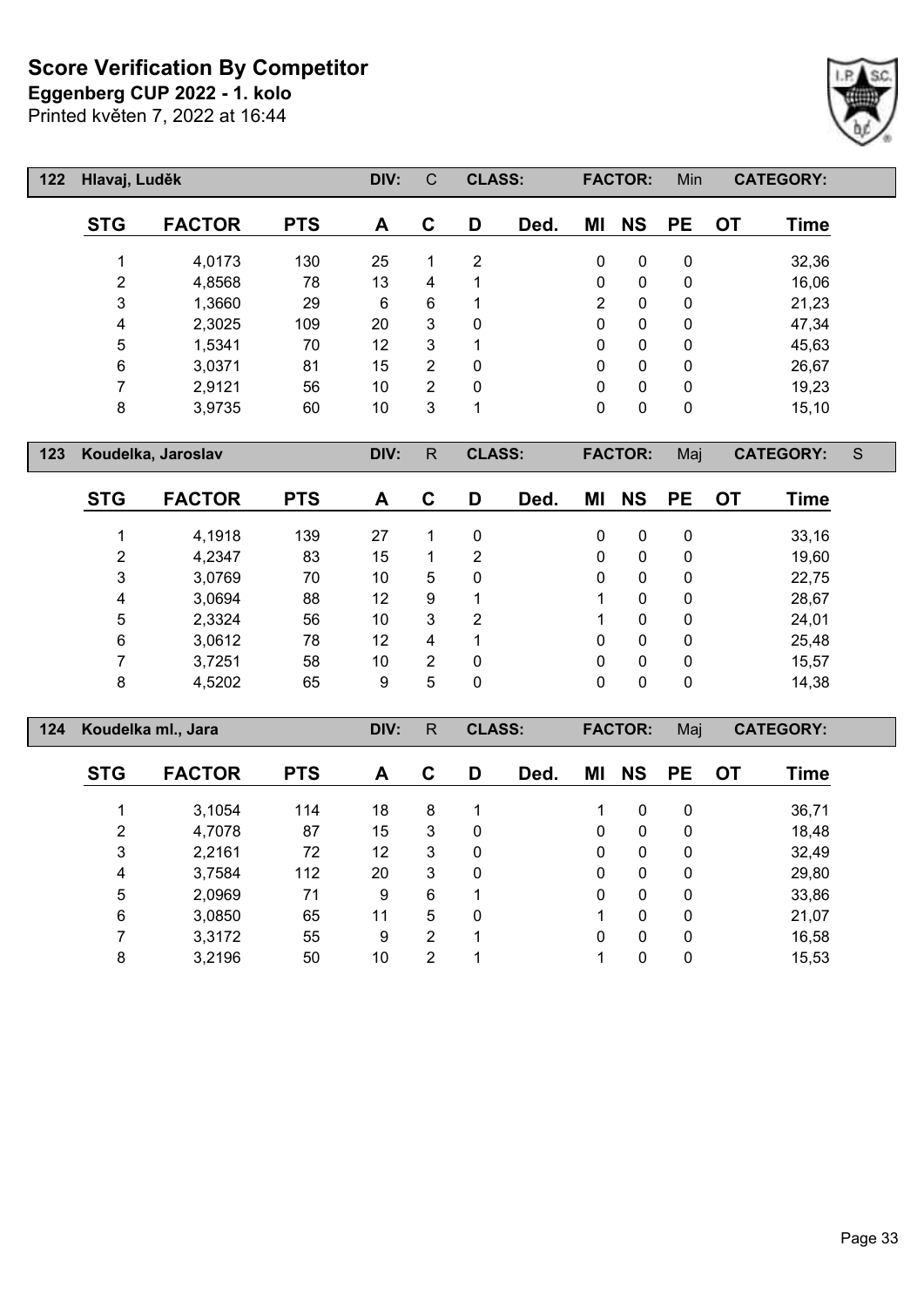Printed květen 7, 2022 at 16:44 **Eggenberg CUP 2022 - 1. kolo**



 **Výborný, Vladimír DIV:** O **CLASS: FACTOR:** Min **CATEGORY:** SS **STG FACTOR PTS A C D Ded. MI NS PE OT Time** 4,2233 115 22 5 0 1 0 0 27,23 5,0743 82 15 2 1 0 0 0 16,16 3,6518 73 14 1 0 0 0 0 19,99 3,5808 109 21 1 1 0 0 0 30,44 2,0069 35 6 8 1 1 0 1 17,44 4,1048 83 16 1 0 0 0 0 20,22 3,5936 52 8 4 0 0 0 0 14,47 5,1177 50 4 10 0 0 0 0 9,77

**Šenkeřík, Martin DIV:** S **CLASS: FACTOR:** Min **CATEGORY:** S

| <b>STG</b> | <b>FACTOR</b> | <b>PTS</b> | A  | С | D | Ded. | ΜI | <b>NS</b> | <b>PE</b> | OT | Time  |
|------------|---------------|------------|----|---|---|------|----|-----------|-----------|----|-------|
| 4          | 5,8025        | 124        | 22 | 4 | 2 |      | 0  | 0         | 0         |    | 21,37 |
| 2          | 4,0326        | 84         | 16 |   | 1 |      | 0  | 0         | 0         |    | 20,83 |
| 3          | 4,0136        | 71         | 14 | 0 | 1 |      | 0  | 0         | 0         |    | 17,69 |
| 4          | 4,2945        | 98         | 21 |   | 0 |      |    | 0         | 0         |    | 22,82 |
| 5          | 3,3193        | 55         | 11 | 3 | 1 |      |    | 0         | 0         |    | 16,57 |
| 6          | 3,8600        | 75         | 14 | 1 | 2 |      | 0  | 0         | 0         |    | 19,43 |
|            | 2,6721        | 33         | 5  | 6 | 0 |      |    | 0         | 0         |    | 12,35 |
| 8          | 5,5556        | 58         | 9  | 4 | 1 |      | 0  | 0         | 0         |    | 10,44 |

| 127 |            | Hrubý ml., Martin |            | DIV: | S | <b>CLASS:</b> |      | <b>FACTOR:</b><br>Min<br><b>CATEGORY:</b> |           |           |           |       | J |
|-----|------------|-------------------|------------|------|---|---------------|------|-------------------------------------------|-----------|-----------|-----------|-------|---|
|     | <b>STG</b> | <b>FACTOR</b>     | <b>PTS</b> | A    | C | D             | Ded. | ΜI                                        | <b>NS</b> | <b>PE</b> | <b>OT</b> | Time  |   |
|     |            | 5,3670            | 136        | 26   | 2 | 0             |      | 0                                         | 0         | 0         |           | 25,34 |   |
|     | 2          | 4,7779            | 71         | 15   | 2 | 0             |      |                                           | 0         | 0         |           | 14,86 |   |
|     | 3          | 4,5148            | 67         | 11   | 4 | 0             |      | 0                                         | 0         | 0         |           | 14,84 |   |
|     | 4          | 3,3593            | 82         | 15   | 5 | 2             |      |                                           | 0         | 0         |           | 24,41 |   |
|     | 5          | 0,1029            | 2          | 9    | 2 |               |      | 4                                         |           | 0         |           | 19,44 |   |
|     | 6          | 2,3291            | 31         | 13   | 2 | 0             |      | 2                                         | 0         | 2         |           | 13,31 |   |
|     |            | 4,1667            | 54         | 9    | 3 | $\mathbf 0$   |      | 0                                         | 0         | $\Omega$  |           | 12,96 |   |
|     | 8          | 6,1338            | 66         | 12   | 2 | 0             |      | 0                                         | 0         | 0         |           | 10,76 |   |